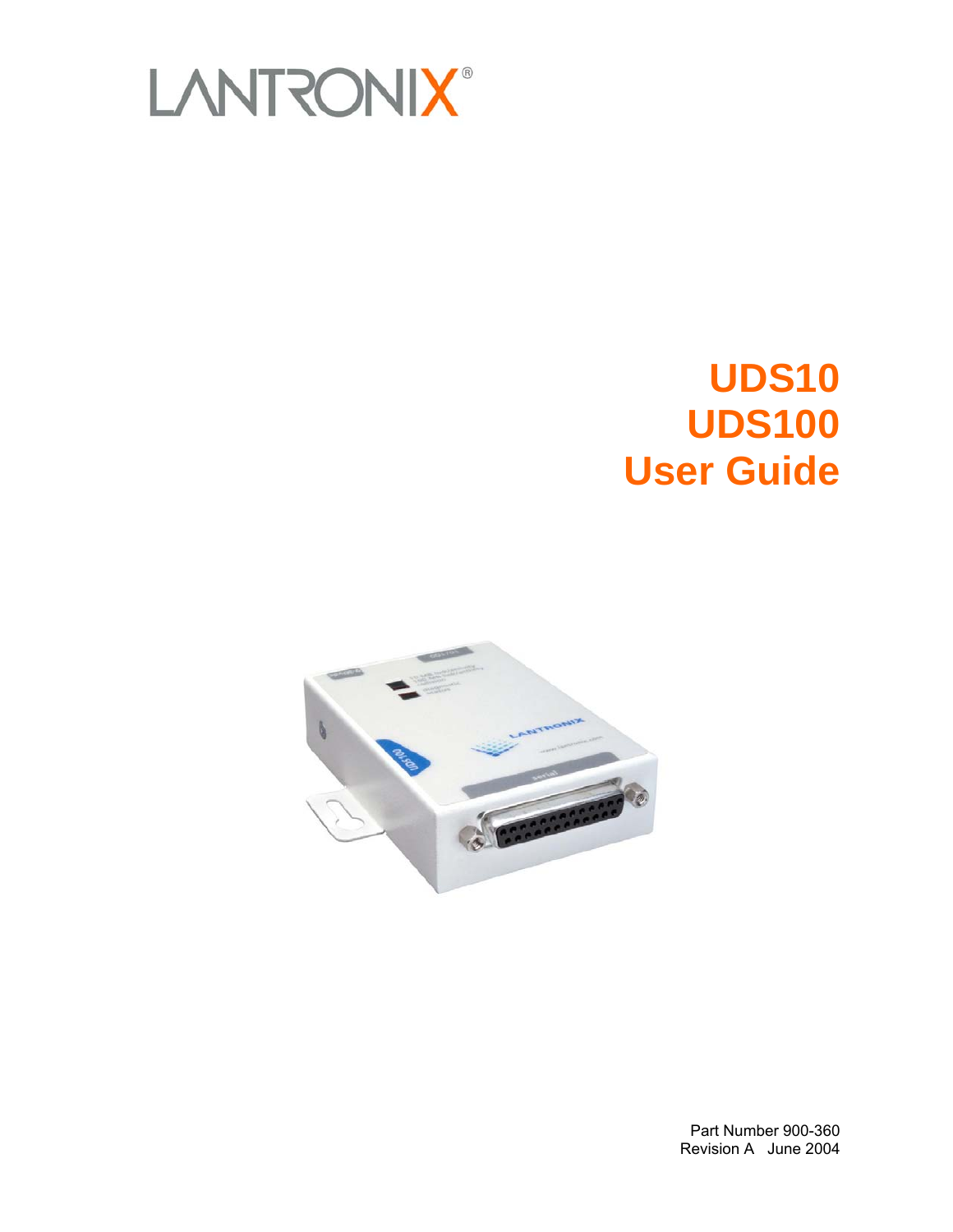# **Copyright & Trademark**

© 2004, Lantronix. All rights reserved. No part of the contents of this book may be transmitted or reproduced in any form or by any means without the written permission of Lantronix. Printed in the United States of America.

Ethernet is a trademark of XEROX Corporation. UNIX is a registered trademark of The Open Group. Windows 95, Windows 98, Windows 2000, and Windows NT are trademarks of Microsoft Corp. Netscape is a trademark of Netscape Communications Corporation.

# <span id="page-1-0"></span>**Contacts**

#### **Lantronix**

15353 Barranca Parkway Irvine, CA 92618, USA Phone: 949-453-3990 Fax: 949-453-3995

#### **Technical Support**

Phone: 800-422-7044 or 949-453-7198 Fax: 949-450-7226 Online: www.lantronix.com/support Email: support@lantronix.com

#### **Sales Offices**

For a current list of our domestic and international sales offices, go to the Lantronix Web site at http://www.lantronix.com/about/contact/index.html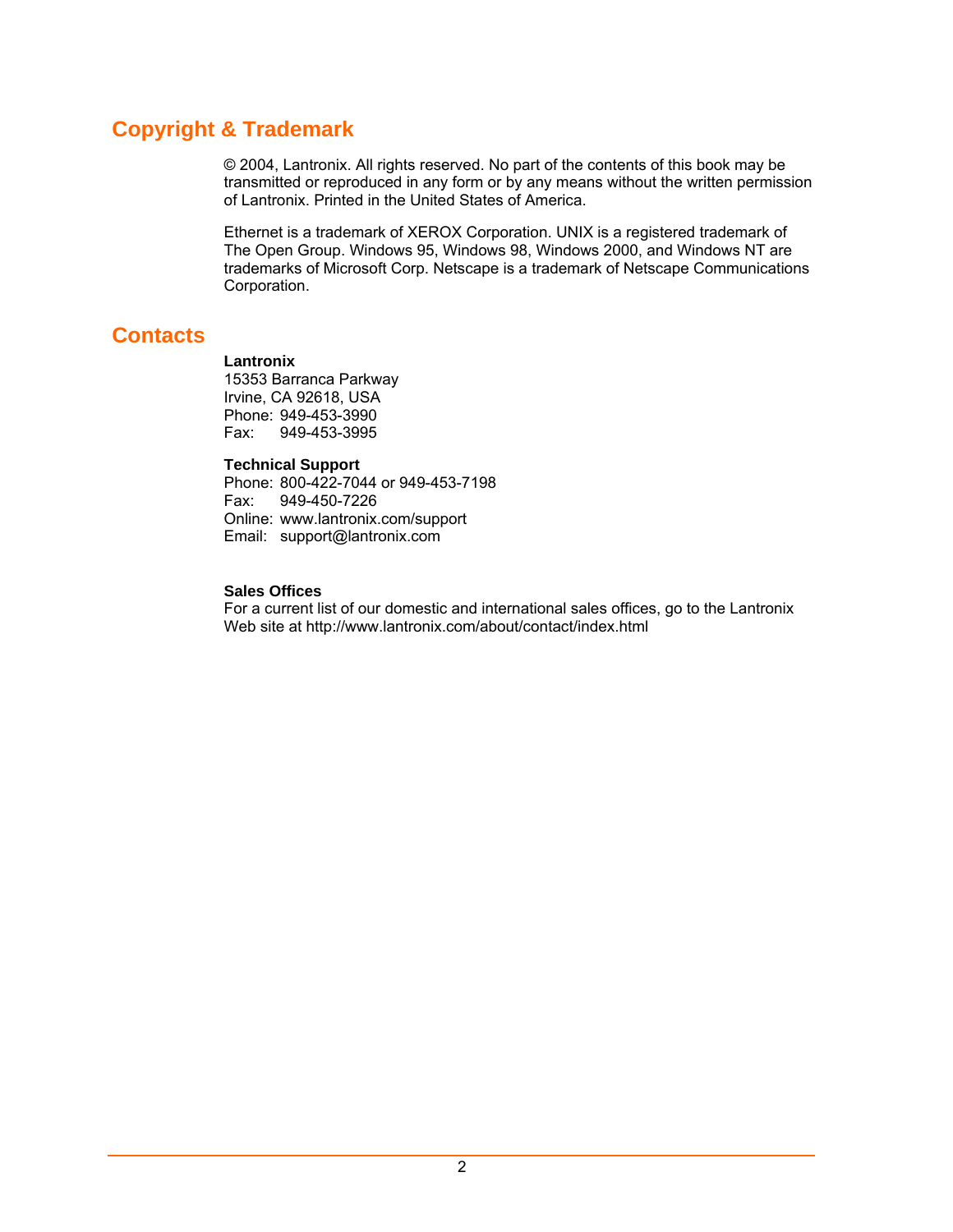# **Disclaimer & Revisions**

Operation of this equipment in a residential area is likely to cause interference, in which case the user, at his or her own expense, will be required to take whatever measures may be required to correct the interference.

*Note: This product has been designed to comply with the limits for a Class A digital device pursuant to Part 15 of FCC Rules. These limits are designed to provide reasonable protection against such interference when operating in a commercial environment. This equipment generates, uses, and can radiate radio frequency energy, and if not installed and used in accordance with this guide, may cause harmful interference to radio communications.* 

Changes or modifications to this device not explicitly approved by Lantronix will void the user's authority to operate this device.

The information in this guide may change without notice. The manufacturer assumes no responsibility for any errors that may appear in this guide.

|      |         | Date Part No. Rev. Comments                           |
|------|---------|-------------------------------------------------------|
| 6/04 | 900-360 | Initial document combining UDS10 and UDS100 products. |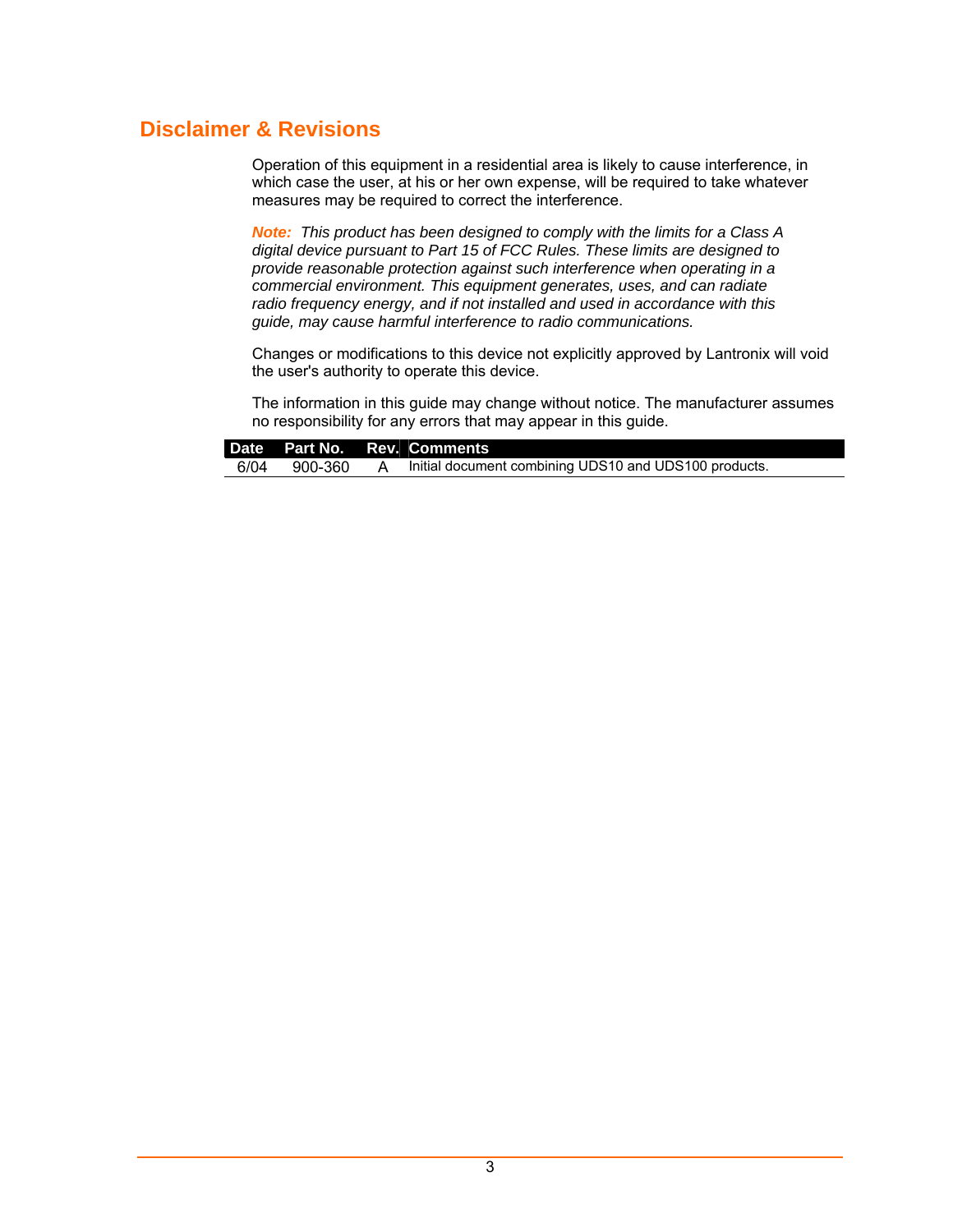# **Contents**

| <b>Contacts</b>                                                                                                                        | 2                |
|----------------------------------------------------------------------------------------------------------------------------------------|------------------|
| 1: Using This Guide                                                                                                                    | 8                |
|                                                                                                                                        |                  |
|                                                                                                                                        |                  |
|                                                                                                                                        | $\boldsymbol{9}$ |
| 2: Introduction                                                                                                                        | 10               |
|                                                                                                                                        | 10               |
|                                                                                                                                        | 10               |
|                                                                                                                                        |                  |
|                                                                                                                                        | 12               |
|                                                                                                                                        | 13               |
| <b>3: Getting Started</b>                                                                                                              | 14               |
|                                                                                                                                        |                  |
|                                                                                                                                        |                  |
|                                                                                                                                        |                  |
| $\overline{\phantom{a}15}$<br><b>IP Address</b><br>Assigning the IP Address and Related Network Settings __________________________ 16 |                  |
|                                                                                                                                        |                  |
|                                                                                                                                        | 17               |
|                                                                                                                                        |                  |
| 4: Configuring the UDS Using Web Manager                                                                                               | 18               |
|                                                                                                                                        |                  |
| Example 20                                                                                                                             |                  |
| 5: Configuring the UDS Using Telnet or the Serial Port                                                                                 | 22               |
|                                                                                                                                        | 22               |
| Using the Serial Port<br><u> 1989 - Johann Barbara, martxa alemaniar arg</u>                                                           | 23               |
| Server Configuration (Network Configuration) 24                                                                                        |                  |
|                                                                                                                                        |                  |
|                                                                                                                                        |                  |
| Netmask 24                                                                                                                             |                  |
|                                                                                                                                        | 25               |
| <b>DHCP Naming</b>                                                                                                                     | 25               |
| Channel 1 Configuration (Serial Port Settings)                                                                                         | 26               |
|                                                                                                                                        | 26               |
|                                                                                                                                        | 26               |
|                                                                                                                                        | 27               |
|                                                                                                                                        | 27               |
|                                                                                                                                        | 28               |
|                                                                                                                                        | 29               |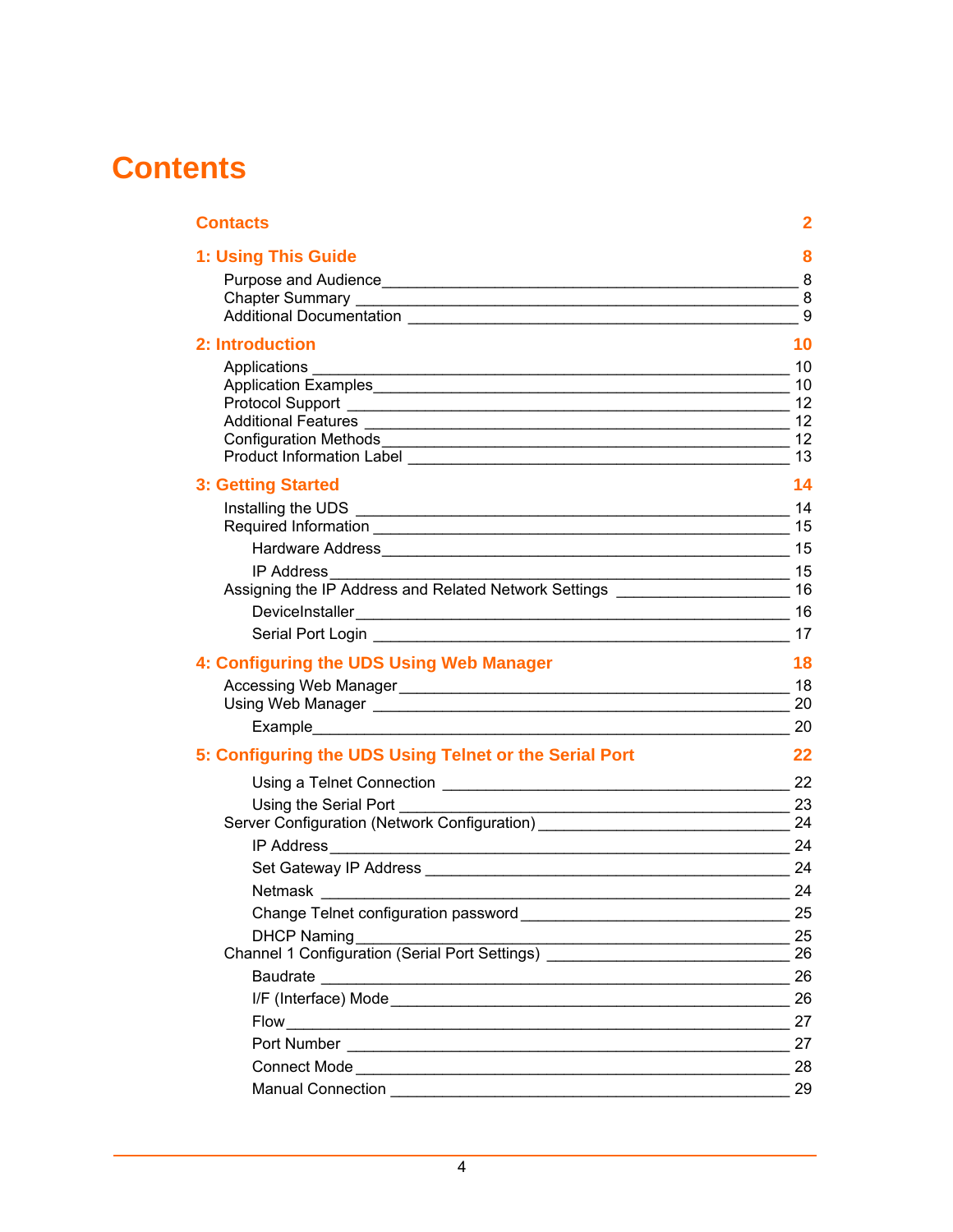|                                              | 32              |
|----------------------------------------------|-----------------|
|                                              | 32              |
|                                              |                 |
|                                              |                 |
| Pack Control 34                              |                 |
|                                              |                 |
| Send Characters <b>Commission Characters</b> | 35              |
|                                              |                 |
|                                              | 35              |
| <b>Expert Settings</b>                       | 35              |
|                                              |                 |
|                                              |                 |
|                                              | $-36$           |
|                                              |                 |
| SNMP Community Name                          |                 |
|                                              |                 |
|                                              |                 |
| Disable Port 77FE (Hex) 37                   |                 |
|                                              | 37              |
|                                              | 37              |
|                                              | $-38$           |
|                                              |                 |
|                                              |                 |
|                                              | 38              |
|                                              | 38              |
| <b>6: Updating Firmware</b>                  | 39              |
|                                              |                 |
|                                              |                 |
|                                              |                 |
|                                              |                 |
|                                              | $\overline{41}$ |
|                                              | 41              |
| <b>7: Using Monitor Mode</b>                 | 43              |
|                                              | 43              |
|                                              | 44              |
|                                              |                 |
| 8: Troubleshooting and Contact Information   | 45              |
|                                              |                 |
|                                              | -49             |
| <b>9: Connections and Pinouts</b>            | 51              |
|                                              | 51              |
|                                              |                 |
|                                              | 53              |
|                                              |                 |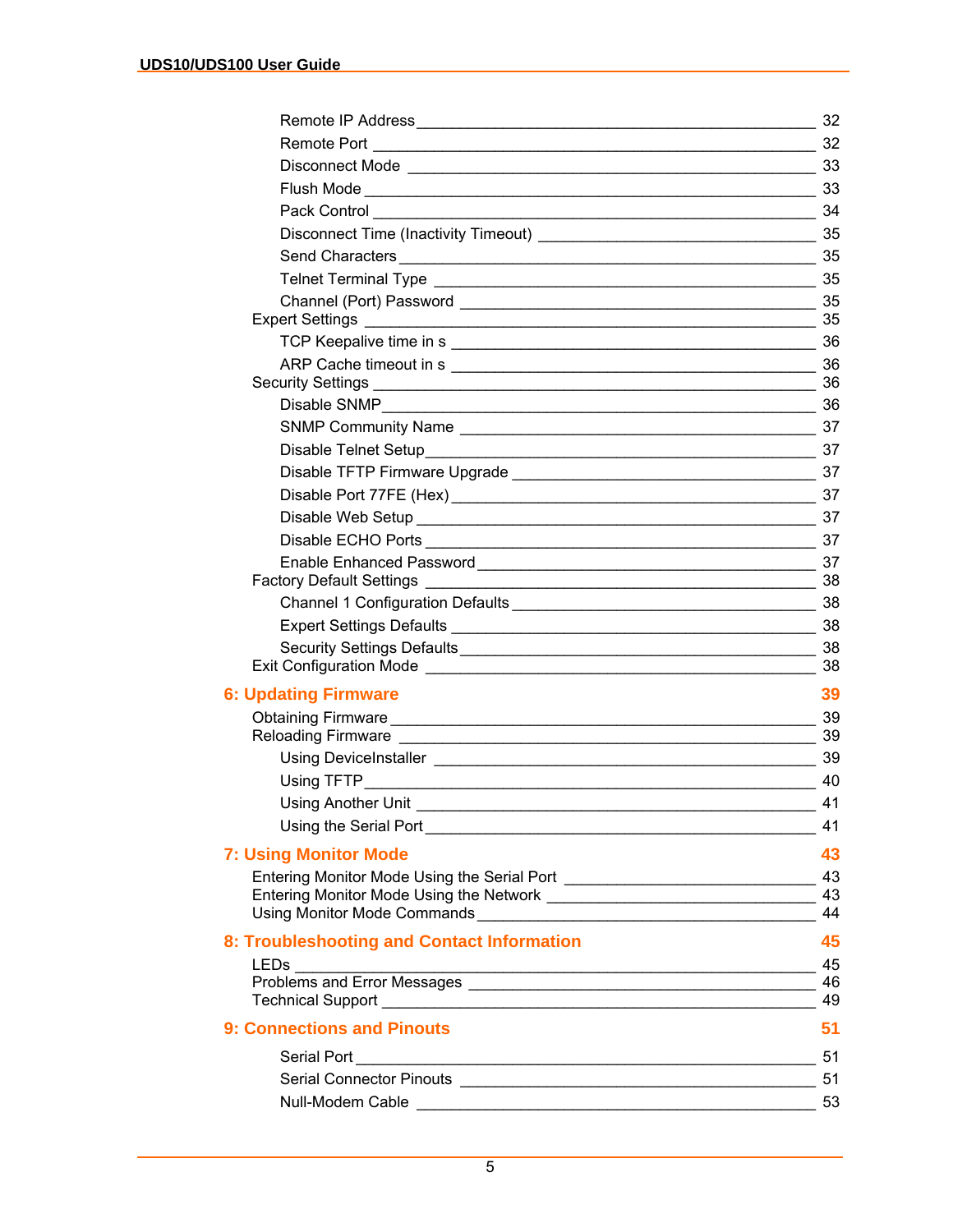|                                             | 53               |
|---------------------------------------------|------------------|
|                                             | 54               |
| <b>10: Technical Specifications</b>         | 55               |
|                                             | $\frac{1}{2}$ 55 |
|                                             | 56               |
| A: Alternative Ways to Assign an IP Address | 57               |
|                                             | 57               |
|                                             | 57               |
|                                             |                  |
|                                             |                  |
| <b>B: Binary to Hexadecimal Conversions</b> | 59               |
|                                             | 59               |
|                                             | 59               |
|                                             | 60               |
|                                             | 61<br>64         |
|                                             | 66               |
|                                             | 72               |
|                                             | 73               |
| <b>Declaration of Conformity</b>            | 75               |
| <b>Warranty</b>                             | 76               |
| Index                                       |                  |

# **Figures**

| Figure 2-1. Application Examples                               | 11 |
|----------------------------------------------------------------|----|
| Figure 2-2. Sample Ethernet Address                            | 13 |
| Figure 3-1. UDS Connected to Serial Device and Network         | 14 |
| Figure 4-1. Web Browser Login                                  | 18 |
| Figure 4-2. UDS Configuration Guidelines Page                  | 19 |
| Figure 4-3. Lantronix Web Manager                              | 20 |
| Figure 4-4. Server Properties Configuration on the Web Browser | 21 |
| Figure 5-1. Network Login Using Telnet                         | 22 |
| Figure 5-2. Setup Mode                                         | 23 |
| Figure 5-3. Network Configuration                              | 24 |
|                                                                | 26 |
|                                                                | 26 |
| Figure 5-6. Hostlist Option <b>Example 20</b> Security 1996    | 30 |
|                                                                | 35 |
|                                                                | 36 |
| Figure 6-1. TFTP Dialog Box _______                            | 41 |
| Figure 6-2. Sending Firmware to Another Unit                   | 41 |
|                                                                | 42 |
| Figure 7-1. Entering Monitor Mode Using the Network            | 43 |
| Figure 9-1. Serial Interface                                   | 51 |
| Figure 9-2. DB25 Female DCE Interface RS232                    | 52 |
| Figure 9-3. DB25 Female DCE Interface RS485/422                | 52 |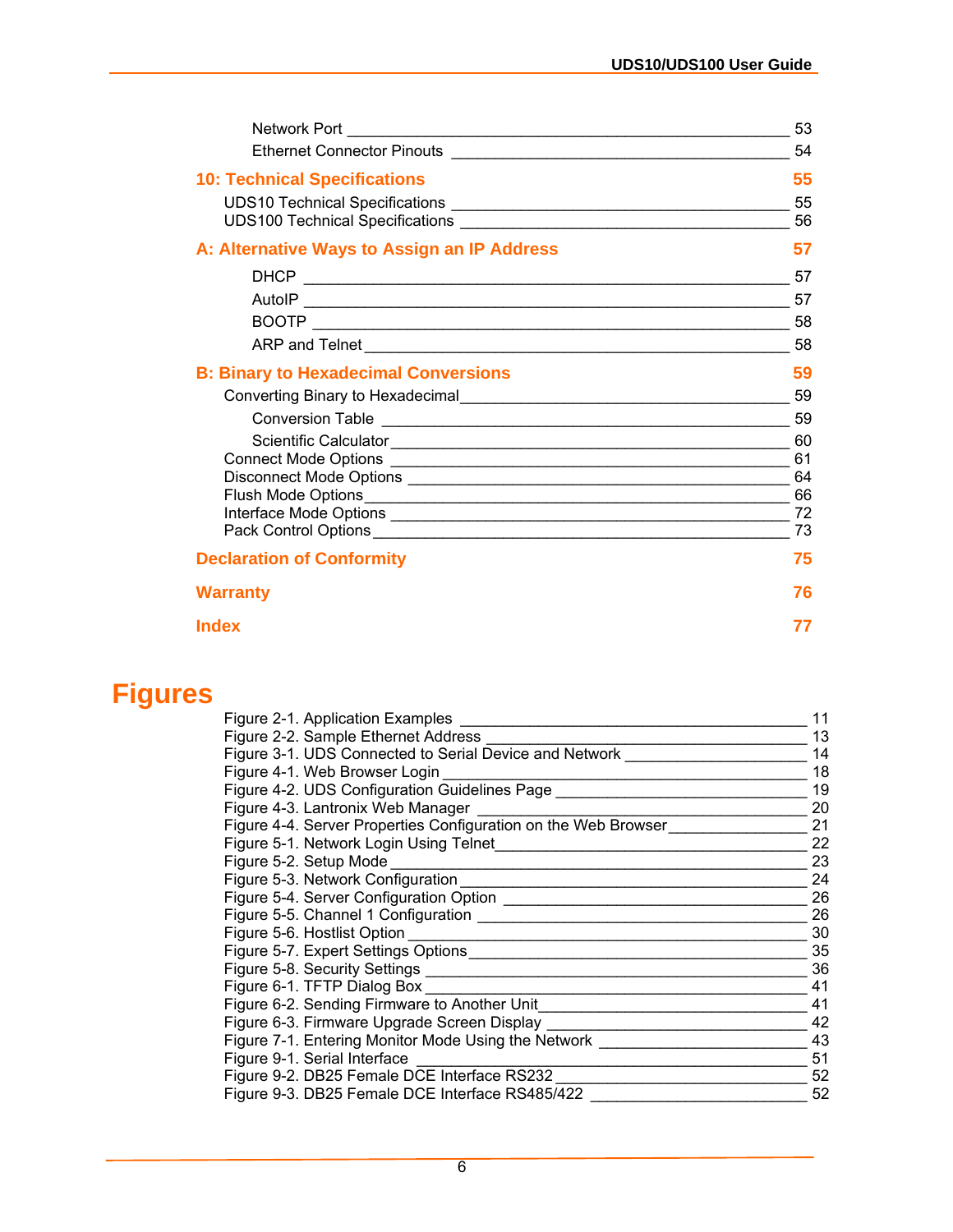| Figure 9-4. Null-Modem Cable (Lantronix Part No. 500-163) | 53 |
|-----------------------------------------------------------|----|
| Figure 9-5. Network Interface                             |    |
| Figure 9-6. RJ45 Ethernet Connector                       | 54 |

# **Tables**

| Table 5-1. Standard IP Network Netmasks      | 25 |
|----------------------------------------------|----|
| Table 5-2. Netmask Examples                  | 25 |
| Table 5-3. Interface Mode Options            | 27 |
| Table 5-4. Common Interface Mode Settings    | 27 |
| Table 5-5. Flow Control Options              | 27 |
| Table 5-6. Connect Mode Options              | 28 |
| Table 5-7. Manual Connection Address Example | 29 |
| Table 5-8. Modem Mode Commands               | 32 |
| Table 5-9. Disconnect Mode Options           | 33 |
| Table 5-10. Flush Mode Options               | 33 |
| Table 5-11. Pack Control Options             | 34 |
| Table 7-1. Monitor Mode Commands             | 44 |
| Table 7-2. Command Response Codes            | 44 |
| Table 8-1. UDS10/UDS100 LEDs                 | 46 |
| Table 8-2. Problems and Error Messages       | 46 |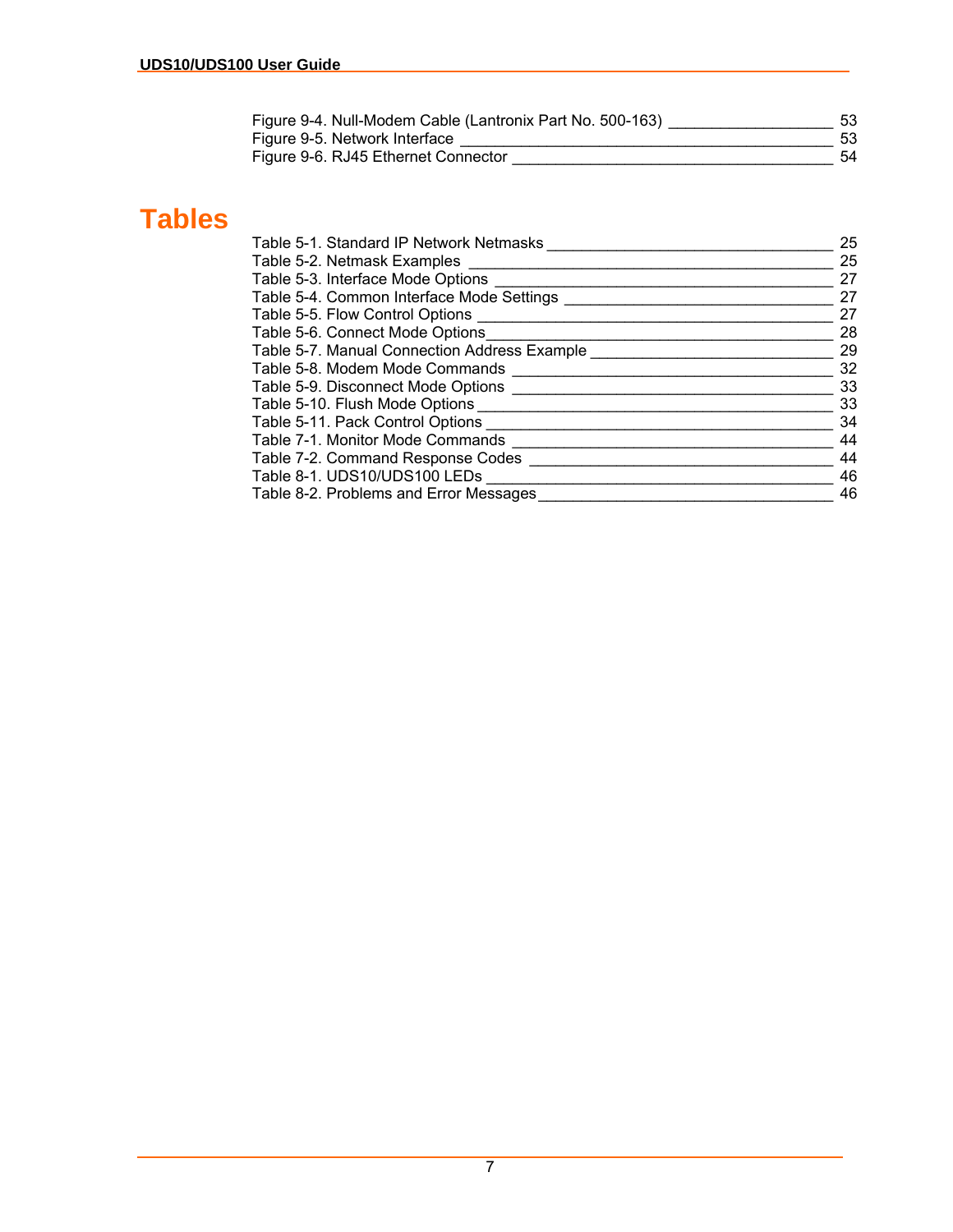# <span id="page-7-0"></span>*1: Using This Guide*

# <span id="page-7-1"></span>**Purpose and Audience**

This guide provides the information needed to configure, use, and update the UDS device server. It is for system administrators and those responsible for installing and maintaining the UDS.

# <span id="page-7-2"></span>**Chapter Summary**

The remaining chapters in this guide include:

| 2: Introduction                                                     | Describes the main features of the UDS and the protocols it<br>supports.                                                                                                                                                                          |
|---------------------------------------------------------------------|---------------------------------------------------------------------------------------------------------------------------------------------------------------------------------------------------------------------------------------------------|
| 3: Getting Started                                                  | Provides information for installing your unit and getting it up<br>and running.                                                                                                                                                                   |
| 4: Configuring the UDS<br><b>Using Web Manager</b>                  | Provides instructions for accessing Web Manager and using<br>it to configure settings for the UDS.                                                                                                                                                |
| 5: Configuring the UDS<br><b>Using Telnet or the Serial</b><br>Port | Provides instructions for accessing Setup Mode (command<br>line interface) using a Telnet connection through the<br>network or a terminal or terminal emulation program through<br>the serial port. Details the settings that you must configure. |
| 6: Updating Firmware                                                | Provides instructions for obtaining the latest firmware and<br>updating the UDS.                                                                                                                                                                  |
| 7: Using Monitor Mode                                               | Provides instructions for accessing and using the command<br>line interface to monitor the network and diagnose<br>problems.                                                                                                                      |
| 8: Troubleshooting and<br><b>Contact Information</b>                | Describes common problems and error messages and how<br>to contact Lantronix Technical Support.                                                                                                                                                   |
| 9: Connections and Pinouts                                          | Provides descriptions and illustrations of connection<br>hardware.                                                                                                                                                                                |
| 10: Technical Specifications                                        | Lists technical specifications for the UDS10 and the<br><b>UDS100.</b>                                                                                                                                                                            |
| A: Alternative Ways to<br>Assign an IP Address                      | Provides detailed information about using DHCP, AutoIP,<br>BOOTP ARP, and Telnet to assign an IP address.                                                                                                                                         |
| <b>B: Binary to Hexadecimal</b><br><b>Conversions</b>               | Provides instructions on converting binary values to<br>hexadecimals and tables listing all UDS configuration<br>options in hexadecimal notation.                                                                                                 |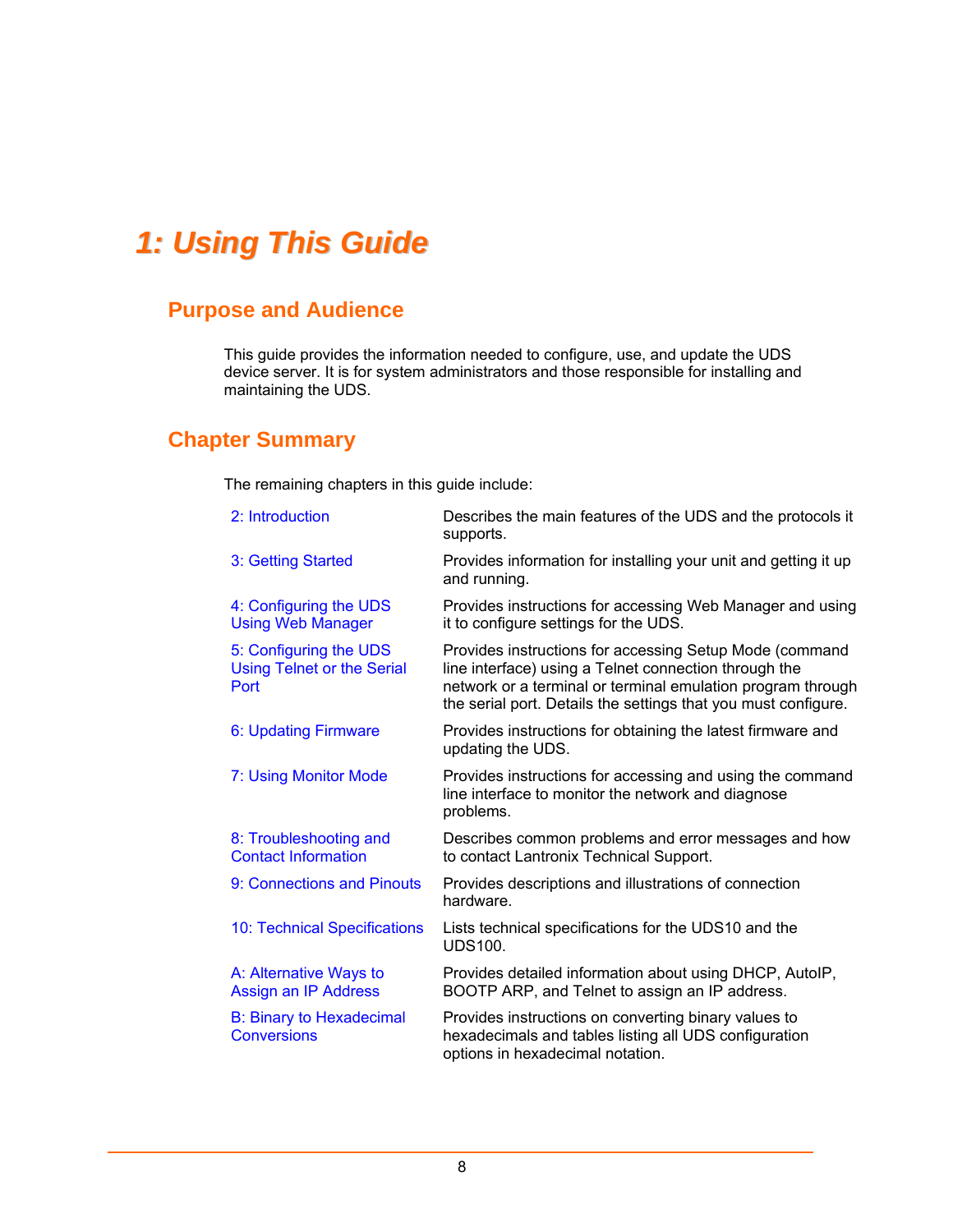# <span id="page-8-0"></span>**Additional Documentation**

The following information is available on the product CD or the Lantronix Web site:www.lantronix.com

| DeviceInstaller User Guide                    | Provides instructions for using the Windows-based utility to<br>configure the UDS and other Lantronix device servers. (CD<br>and web site)              |
|-----------------------------------------------|---------------------------------------------------------------------------------------------------------------------------------------------------------|
| "Live" Tutorials on the<br>Lantronix Web Site | Explain and demonstrate Assigning an IP address to the UDS<br>and Setting up the UDS and the Redirector. See<br>http://ts.lantronix.com/tutorials.html. |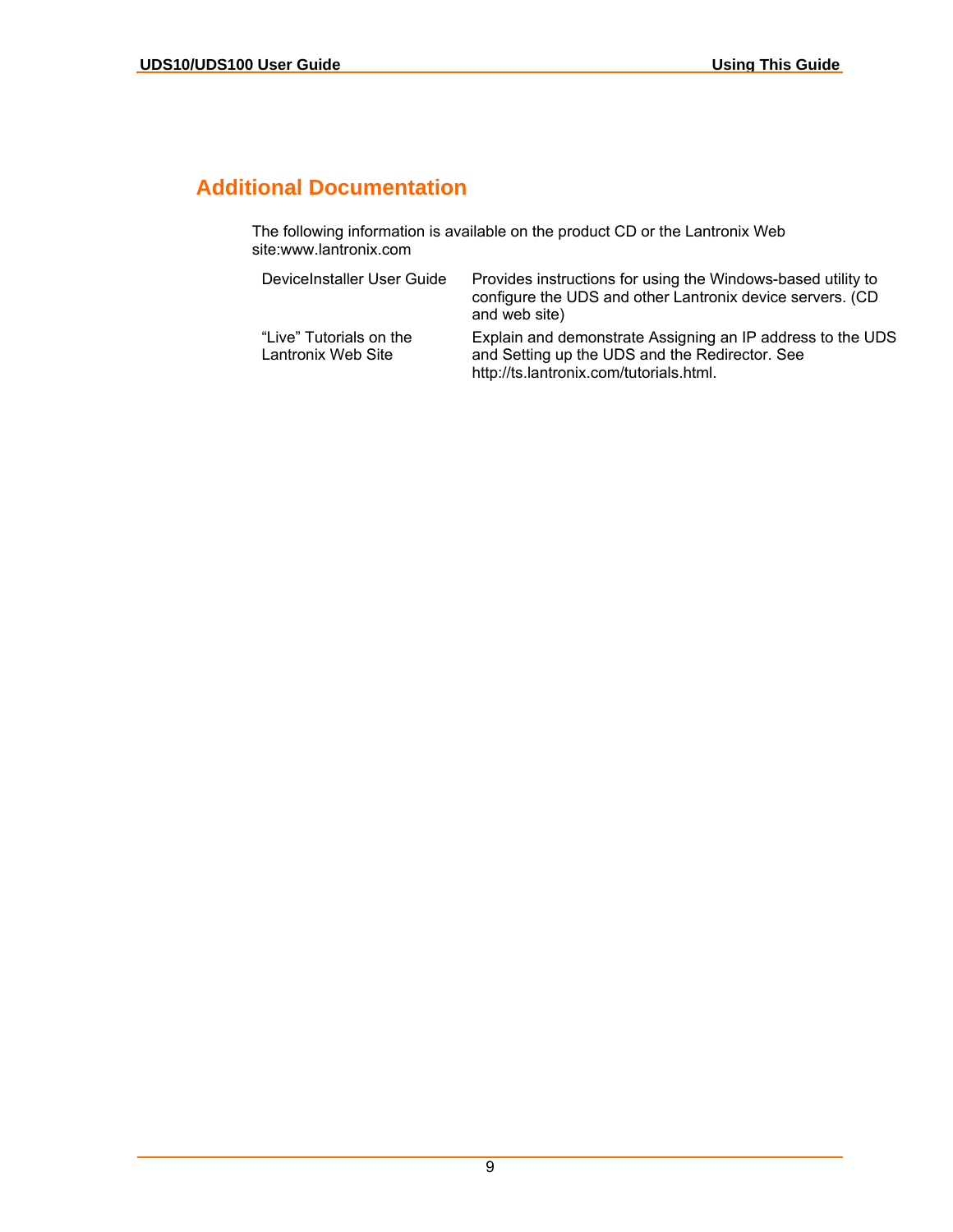# <span id="page-9-0"></span>*2: Introduction*

The UDS10 and UDS100 are single-port device servers that provide a quick, simple, and cost-effective way to bring the advantages of data accessibility and remote management to devices not currently connected to a network.

The main difference between the two models is that the UDS100 provides both half and full duplex 10/100 Ethernet data transfer, whereas the UDS10 provides only half duplex 10Base-T Ethernet. The technical specifications of the two products differ slightly as well. Unless otherwise noted, we refer to both products as the UDS.

# <span id="page-9-1"></span>**Applications**

The UDS family of Device Servers allows serial devices, such as those listed below, to connect and communicate over Ethernet networks using the IP protocol family (TCP for connection-oriented stream applications and UDP for datagram applications).

- $\triangleleft$  Security alarms
- ◆ Access control devices
- $\leftarrow$  Fire control panels
- Time/attendance clocks and terminals
- ATM machines
- Data collection devices
- RFID readers
- Universal Power Supply (UPS) management units
- Telecommunications equipment
- Data display devices
- Virtually any asynchronous RS-232, RS422, or RS485 device.

# <span id="page-9-2"></span>**Application Examples**

Using a method called serial tunneling, the UDS encapsulates serial data into packets and transports them over Ethernet. Using two UDS units, connected by a network, virtual serial connections can extend across a facility or around the world.

The Com Port Redirector software included on the product CD simplifies the integration process by extending the functionality of COM-port-based Windows™ applications. Virtual COM ports, mapped to remote device servers on the network, can replace direct serial connections.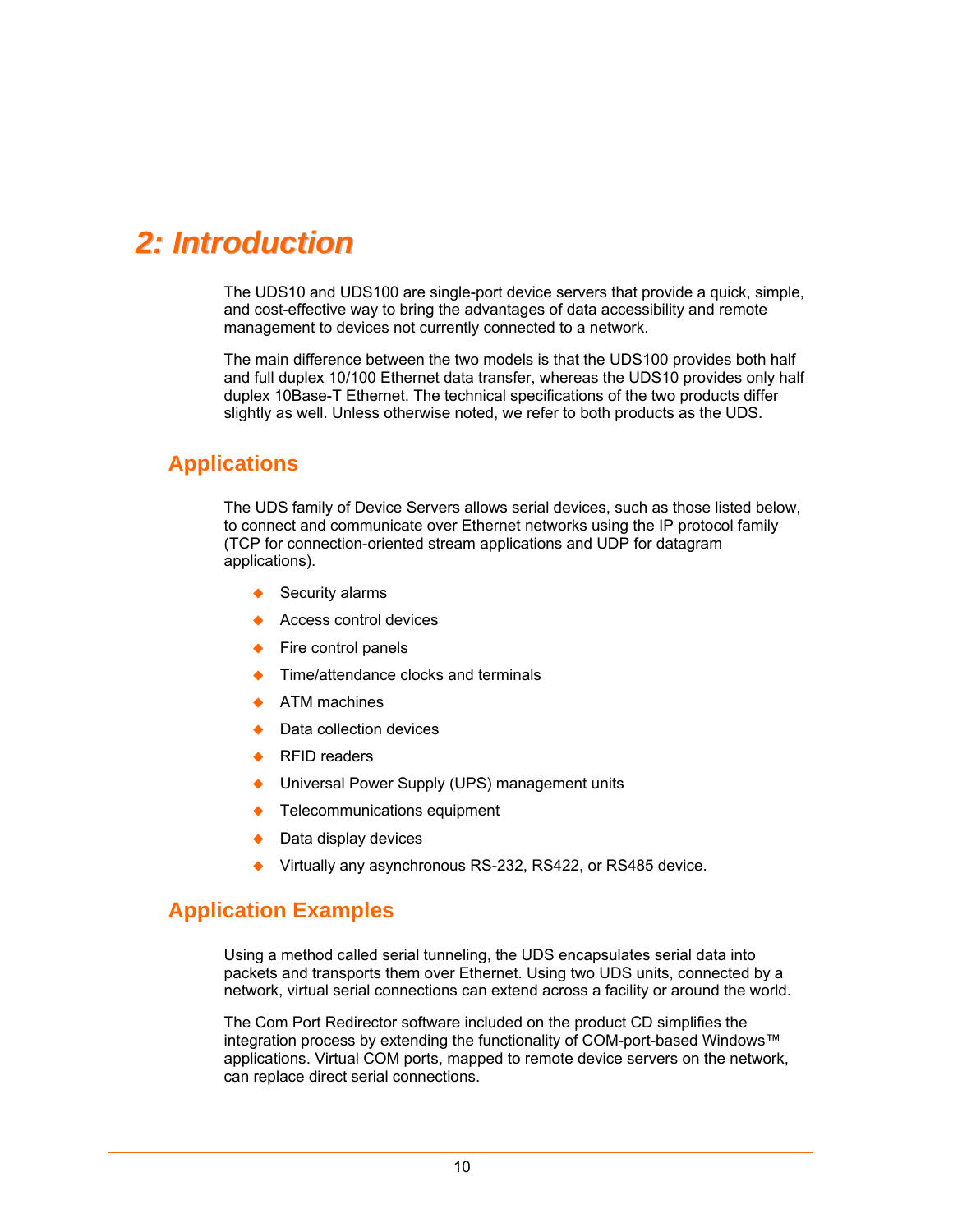#### <span id="page-10-0"></span>**Figure 2-1. Application Examples**





*Note: For step-by-step instructions on configuring the UDS for serial tunneling or for use with the Com Port Redirector, access the UDS Configuration Tutorials using Web Manager. (See [Accessing Web Manager](#page-17-1) on page [18.](#page-17-1))*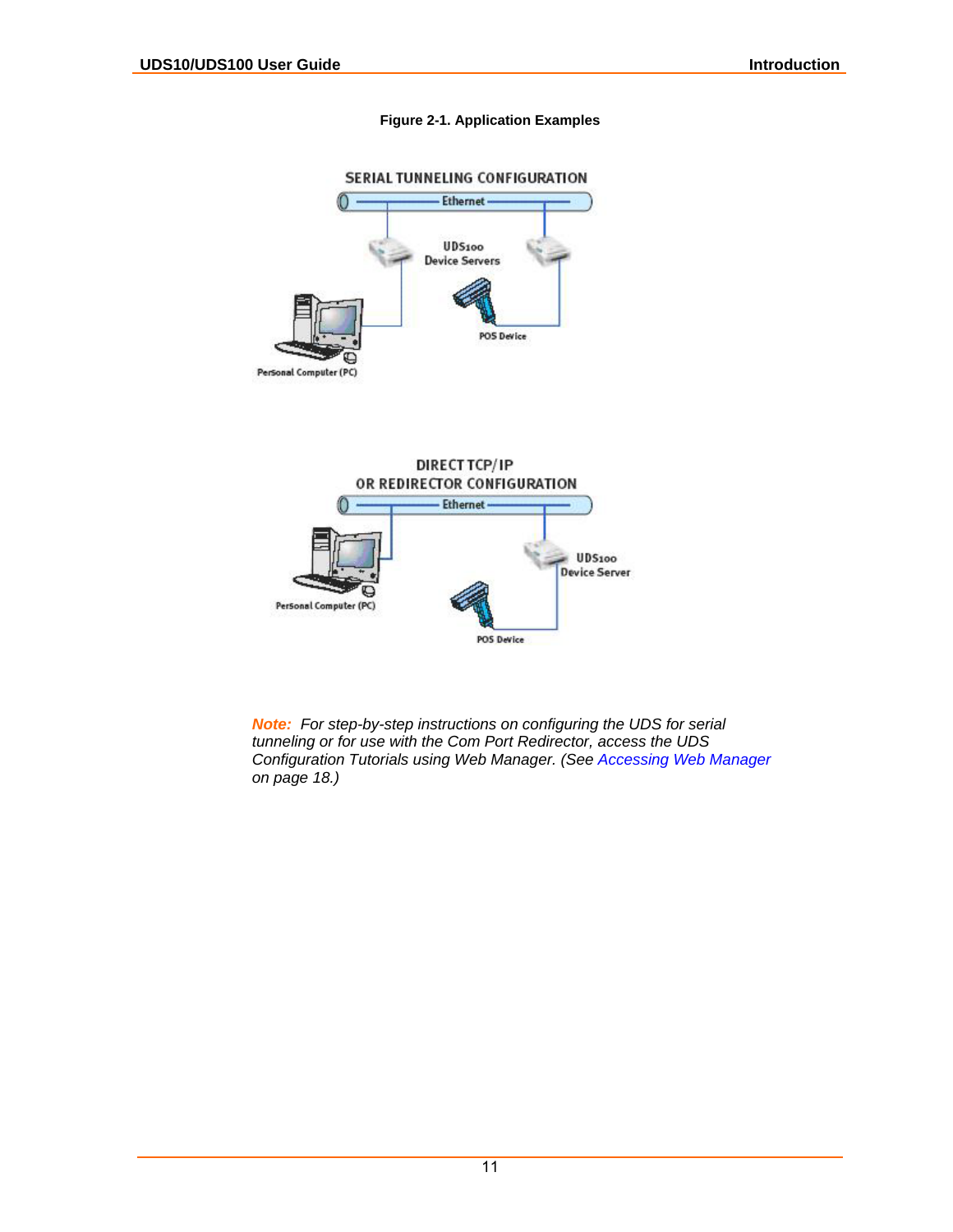# <span id="page-11-0"></span>**Protocol Support**

The UDS uses the Internet Protocol (IP) for network communications and the Transmission Control Protocol (TCP) to assure that no data is lost or duplicated and everything sent to the connection arrives correctly at the target.

Supported protocols include:

- ◆ ARP, UDP, TCP, ICMP, Telnet, TFTP, AutoIP, DHCP, HTTP, and SNMP for network communications.
- TCP, UDP, and Telnet for connections to the serial port.
- TFTP for firmware updates.
- IP for addressing, routing, and data block handling over the network.
- User Datagram Protocol (UDP) for typical datagram applications in which devices interact with other devices without a point-to-point connection.

# <span id="page-11-1"></span>**Additional Features**

**Modem Emulation:** In modem emulation mode, the UDS can replace dial-up modems. The unit accepts modem AT commands on the serial port, and then establishes a network connection to the end device, leveraging network connections and bandwidth to eliminate dedicated modems and phone lines.

**Built-in Web Server:** The UDS includes a built-in web server for configuring the unit and displaying operating and troubleshooting information on the attached links to online support.

# <span id="page-11-2"></span>**Configuration Methods**

After installation, the UDS requires configuration. For the unit to operate correctly on a network, it must have a unique IP address on the network. There are three basic methods for logging into the UDS and assigning IP addresses and other configurable settings:

**DeviceInstaller**: Configure the IP address and other network settings on the UDS using a Graphical User Interface (GUI) on a PC attached to a network. (See *[DeviceInstaller](#page-15-1)* on page [16.](#page-15-1))

**Web Manager**: Through a web interface configures the UDS settings using the Lantronix Web Manager. (See *[4: Configuring the UDS Using Web Manager](#page-17-0)*.)

**Serial and Telnet Ports:** There are two approaches to accessing Setup Mode: making a Telnet connection to the network port (9999) or connecting a terminal (or a PC running a terminal emulation program) to the unit's serial port. (See *[5: Configuring the UDS Using Telnet or the Serial Port.](#page-21-0))*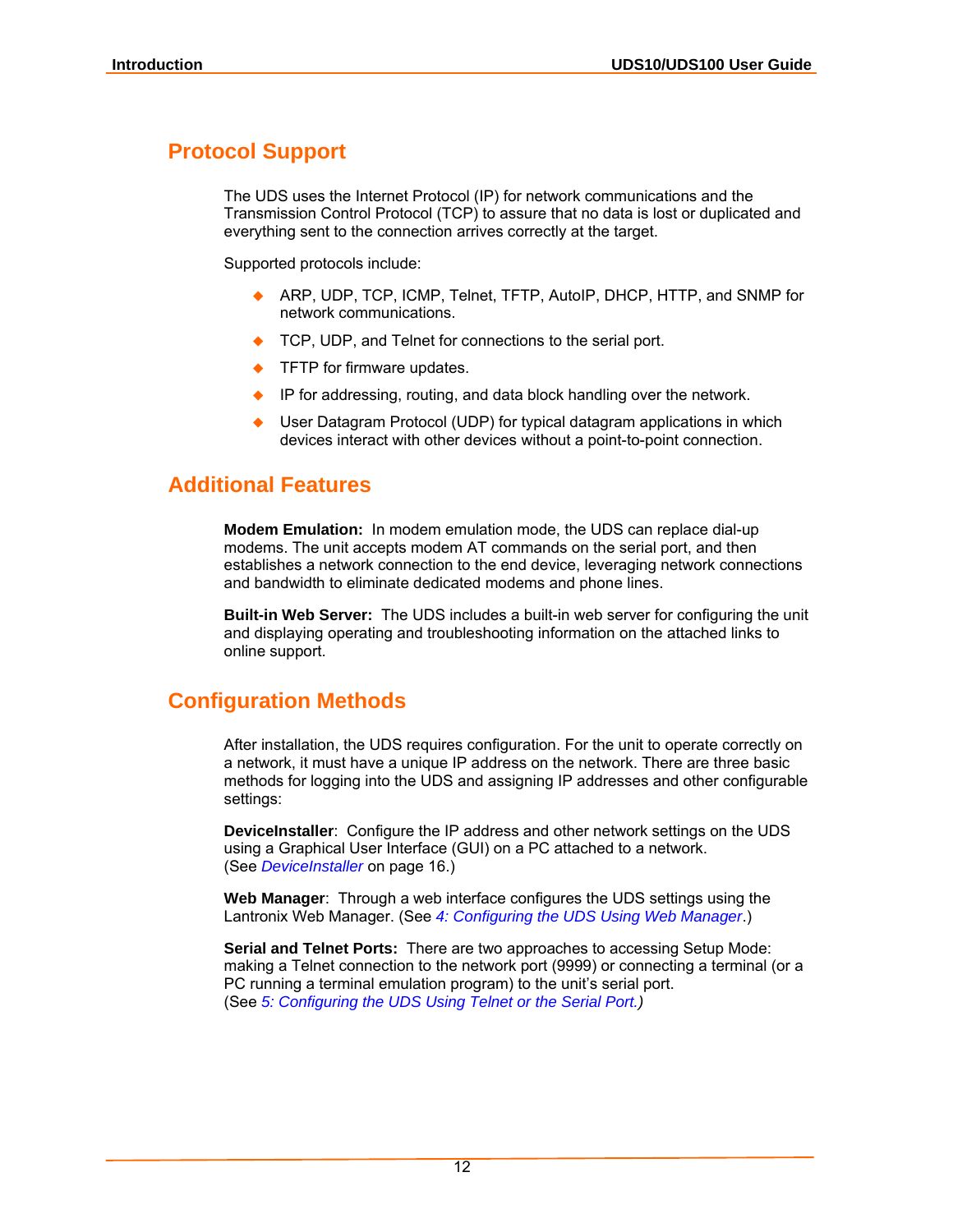# <span id="page-12-0"></span>**Product Information Label**

The product information label on the underside of the unit contains the following information about your specific unit:

- $\leftarrow$  Bar code
- Serial number
- ◆ Product ID (name)
- ◆ Product description
- ◆ Hardware address (also referred to as the Ethernet or MAC address)

The first three bytes of the hardware address are fixed and read 00-20-4A, identifying the unit as a Lantronix product. The fourth, fifth, and sixth bytes are unique numbers assigned to each unit.

<span id="page-12-1"></span>**Figure 2-2. Sample Hardware Address** 

00-20-4A-14-01-18 or 00:20:4A:14:01:18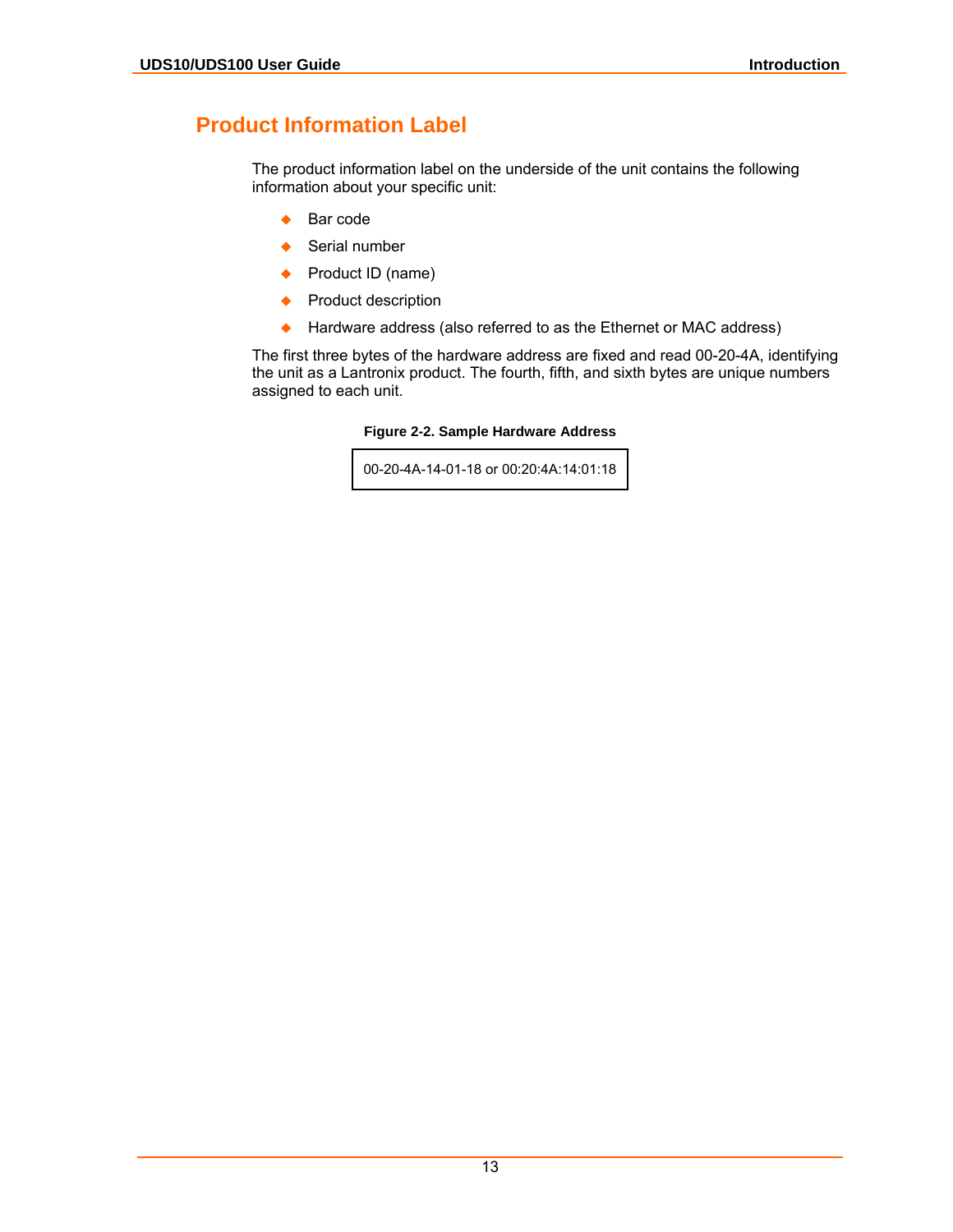# <span id="page-13-0"></span>*3: Getting Started*

This chapter describes how to get your UDS up and running in the shortest possible time.

# <span id="page-13-1"></span>**Installing the UDS**



<span id="page-13-2"></span>**Figure 3-1. UDS Connected to Serial Device and Network** 

To install the unit, complete the following steps in order. Refer to the numbers in the figure above.

- 1. Connect a serial device to your unit. See *[9: Connections and Pinouts](#page-50-0)* for more information about the device attachments the unit supports.
- 2. Connect an Ethernet cable to the RJ45 port.
- 3. Supply power to your unit using the power supply that was included in the packaging.

*Note: The required input voltage is 9-30 VDC or 9-24 VAC (1 W maximum).* 

4. Supply power to the serial device.

*Note: If you encounter a problem, please see [LEDs](#page-44-1) on page [45](#page-44-1) for diagnostic information.*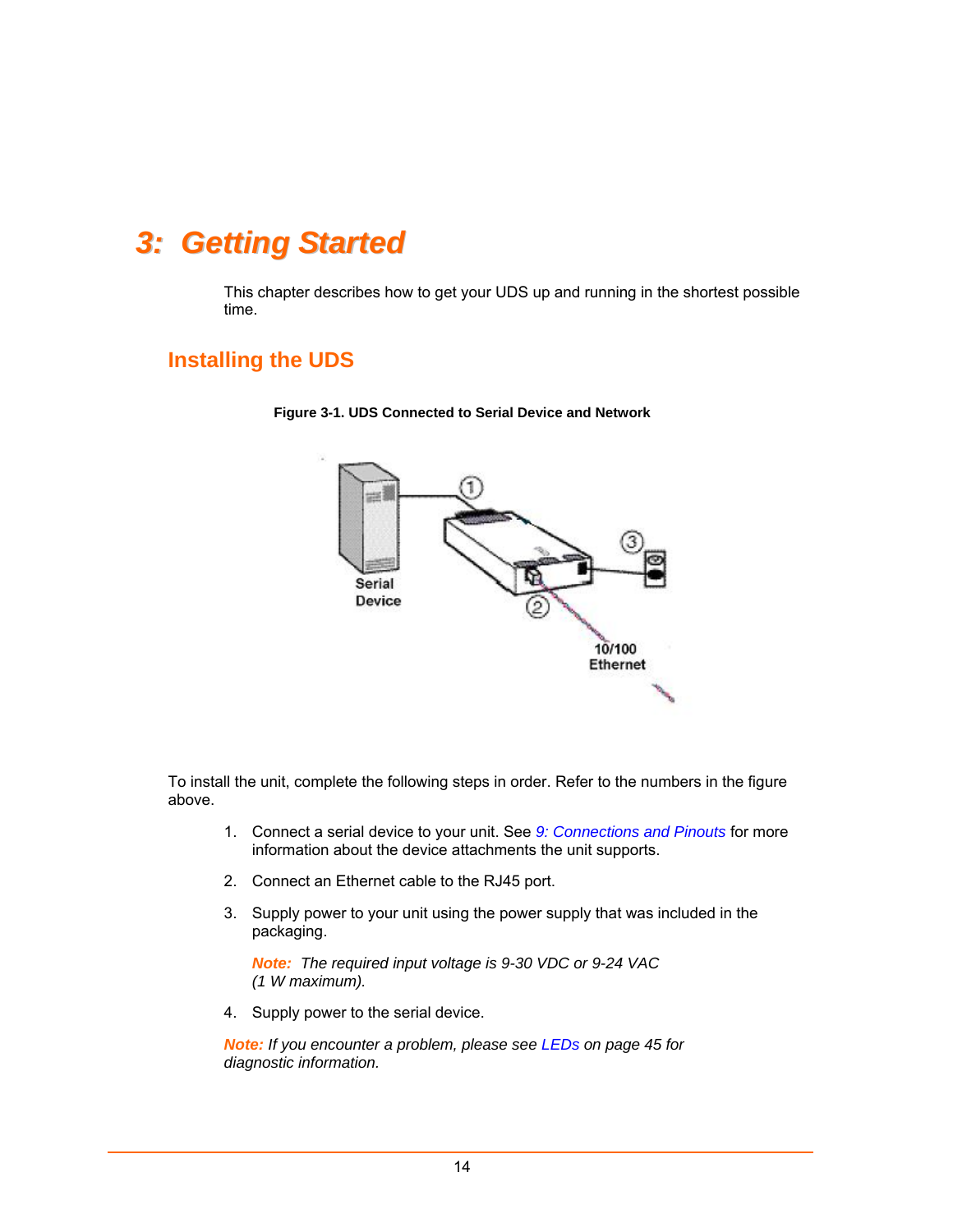# <span id="page-14-0"></span>**Required Information**

Before configuring the UDS, have the following information available:

#### <span id="page-14-1"></span>**Hardware Address**

Take note of the unit's hardware address (also known as the Ethernet or MAC address). It is on the product label, in the format: 00-20-4a-XX-XX-XX, where the XXs are unique numbers assigned to the product (see *[Product Information Label](#page-12-0)* on pag[e13\)](#page-12-0).

*Hardware Address:* **00-20-4a-\_\_\_\_\_-\_\_\_\_\_-\_\_\_\_\_**

# <span id="page-14-2"></span>**IP Address**

The UDS must have a unique IP address on your network. This address references the specific unit. By default, the device is DHCP-enabled and automatically assigned an IP address on DHCP-enabled networks. If you are assigning a static IP address, the systems administrator generally provides the IP address, subnet mask, and gateway.

*Note: The factory default IP address is 0.0.0.0 to enable DHCP, BOOTP, and AutoIP. When the units boots, it sends a DHCP broadcast to try and get an IP address. If it receives no reply from a DHCP server, the UDS tries BOOTP. If the UDS does not receive a response from BOOTP, it reverts to an AutoIP address.* 

*IP Address:* \_\_\_\_\_\_\_ \_\_\_\_\_\_\_ \_\_\_\_\_\_\_ \_\_\_\_\_\_\_

**Subnet Mask: \_\_\_\_\_\_\_\_ \_\_\_\_\_\_\_\_\_** 

#### Gateway:

You have several options for assigning an IP to your unit. This chapter provides information about using the DeviceInstaller (graphical user interface) and serial port login (command line interface) methods.

*Note: For information about other methods of assigning the IP address, such as DHCP, AutoIP, ARP, and Telnet, see [A: Alternative Ways to Assign](#page-56-0)  [an IP Address.](#page-56-0)*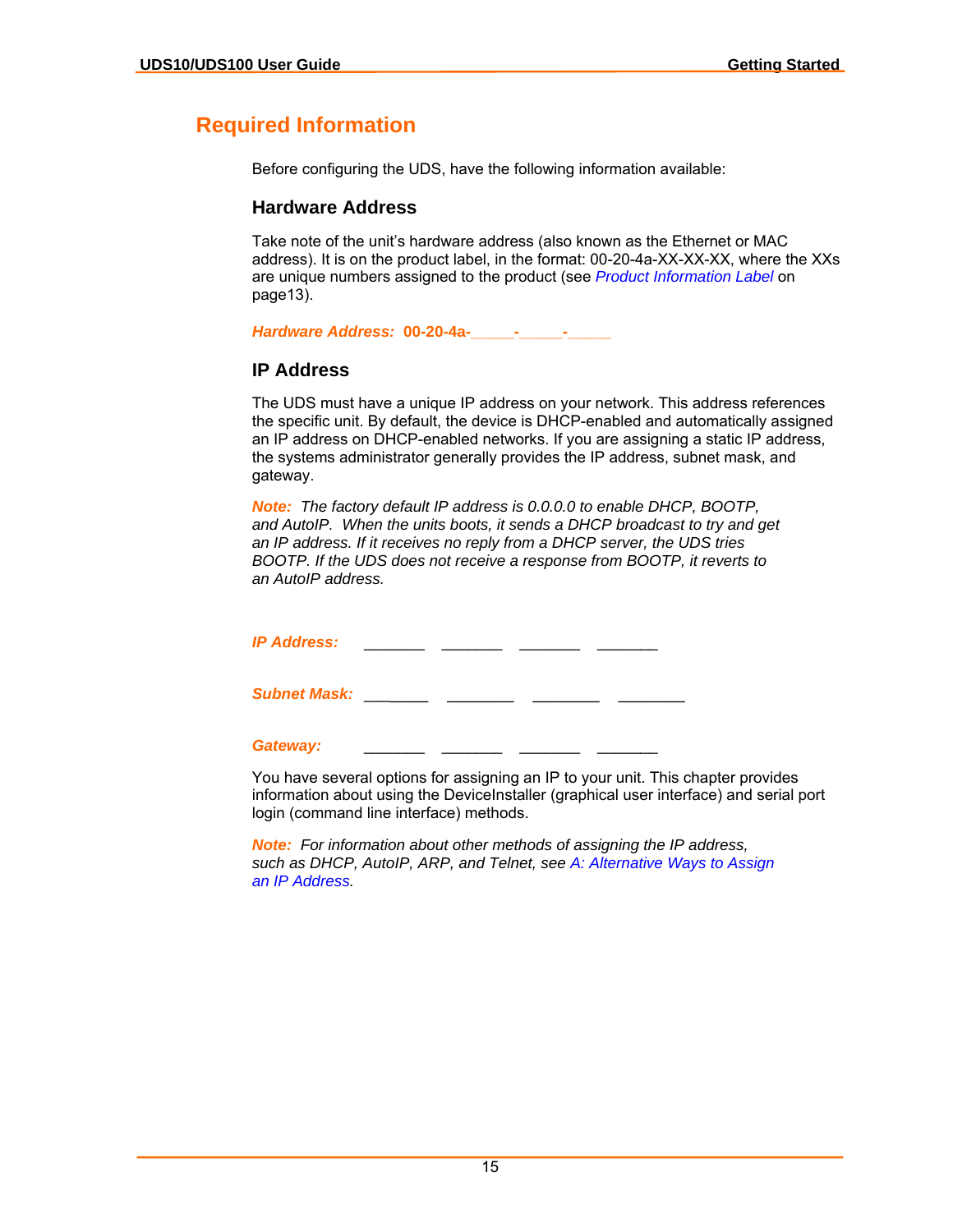# <span id="page-15-0"></span>**Assigning the IP Address and Related Network Settings**

This section describes two ways to assign the IP address and related network settings quickly.

- ◆ DeviceInstaller
- ◆ Serial Port Login

#### <span id="page-15-1"></span>**DeviceInstaller**

*Note: The DeviceInstaller User Guide and the DeviceInstaller online help provide more detailed information on using DeviceInstaller.* 

#### *Installing DeviceInstaller*

To use the DeviceInstaller utility, you first install it from the product CD.

- 1. Insert the product CD into your CD-ROM drive. The Lantronix UDS10/UDS100 DeviceInstaller window displays.
- 2. If the CD does **not** launch automatically:
	- a) Click the **Start** button on the Task Bar and select **Run**.
	- b) Enter your CD drive letter, colon, backslash, **deviceinstaller.exe** (e.g., **E:\deviceinstaller.exe**).
- 3. Click the **DeviceInstaller** button.
- 4. Respond to the installation wizard prompts. (When prompted to select an installation type, select **Typical**.)

#### *Assigning the IP Address and Network Class*

- 1. Click the **Start** button on the Task Bar and select **Programs → Lantronix → DeviceInstaller → DeviceInstaller**. The DeviceInstaller window displays.
- 2. Click the **Assign IP** icon. The **Assign IP Address** window displays.
- 3. Enter the hardware (Ethernet) address of the device.
- 4. Select **Assign a specific IP address** to assign a static IP address to the device or select **Obtain an IP address automatically** to enable BOOTP, DHCP, or Auto IP on the device.
- 5. Click **Next**.
- 6. Enter an IP address, subnet mask, and gateway for the device. Enter this information in **XXX.XXX.XXX.XXX** format.
- 7. Click **Next**.
- 8. Click the **Assign** button to finalize the IP assignment.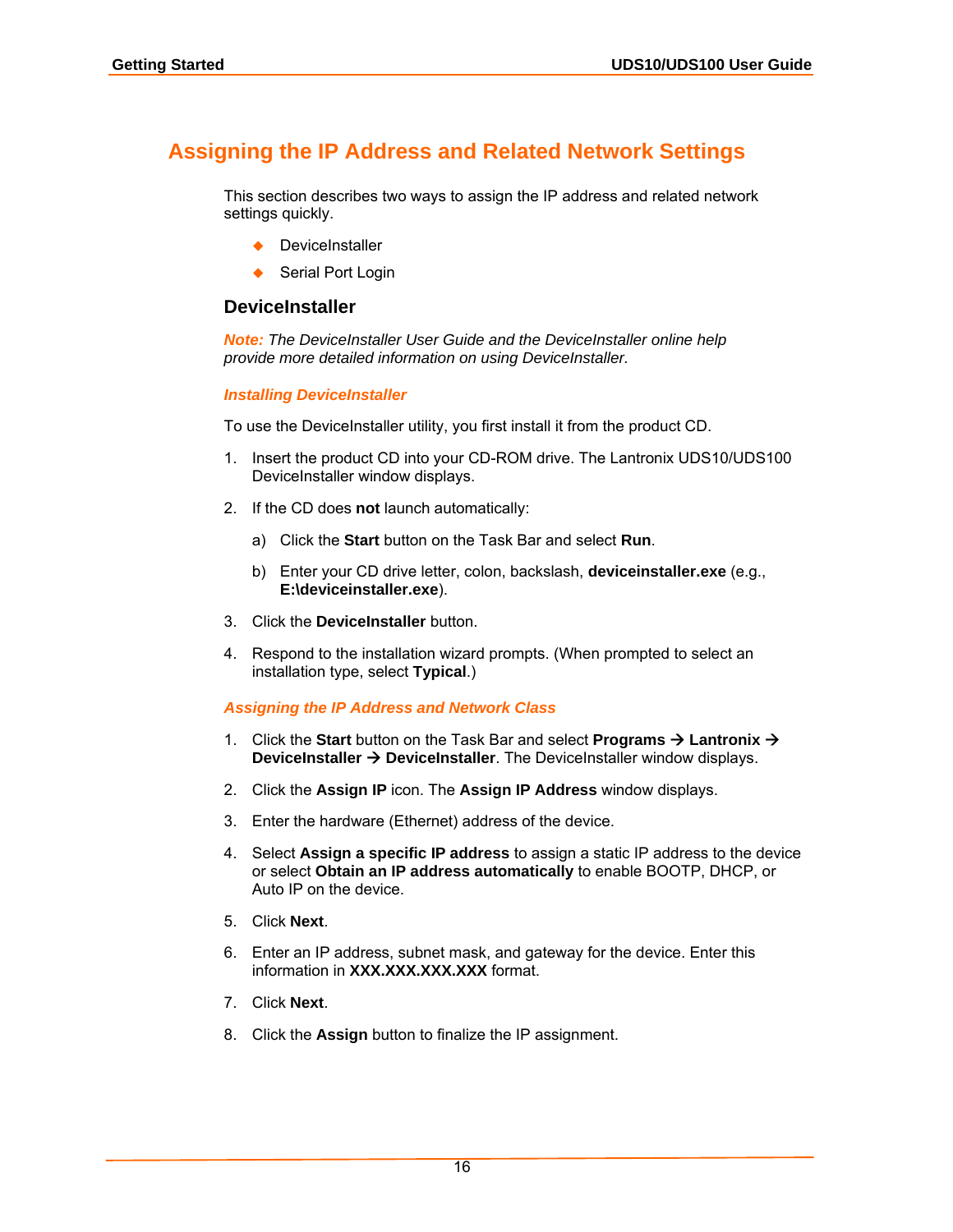#### *Adding the Unit to the Manage List*

Now add the unit to the list of similar Lantronix devices on the network so that you can manage and configure it. To perform this step, click the **Search** icon.

DeviceInstaller locates the unit and adds it to the list. Now you can manage (configure) the unit so that it works with the serial device on the network.

#### <span id="page-16-1"></span>*Methods of Configuring the UDS*

Now that the UDS has an IP address and other initial settings, you can configure it further by several methods.

*Note: To assign Expert settings and Security settings, you must use the Setup Mode window in a Telnet session.* 

- To configure the unit using a Web browser, click the **Web** icon. The Lantronix Web Manager window displays in your browser. Continue with *[4: Configuring](#page-17-0)  [the UDS Using Web Manager](#page-17-0)*.
- To configure the unit using a Telnet session or the serial port, click the **Telnet** icon. The Setup Mode window displays. Continue with *[5: Configuring](#page-21-0)  [the UDS Using Telnet or the Serial Port.](#page-21-0)*

# <span id="page-16-0"></span>**Serial Port Login**

To assign the IP address and other network settings using a serial connection, follow these steps:

- 1. Connect a console terminal or a PC running a terminal emulation program to the unit's serial port. The default serial port settings are 9600 baud, 8 bits, no parity, 1 stop bit, no flow control.
- 2. To enter Setup Mode, cycle the unit's power (power off and back on). After power-up, the self-test begins and the red Diagnostic LED starts blinking. **You have one second** to enter three lowercase **x** characters.

*Note: The easiest way to enter Setup Mode is to hold down the x key at the terminal (or emulation) while powering up the unit.*

- 3. Select **0** (Server Configuration) and follow the prompts until you get to IP address.
- 4. Enter the new IP address, subnet mask, and gateway (if applicable).
- 5. Do one of the following:
	- Continue with *[5: Configuring the UDS Using Telnet or the Serial Port](#page-21-0)*.
	- Select **9** to save and exit Setup Mode. The unit performs a power reset.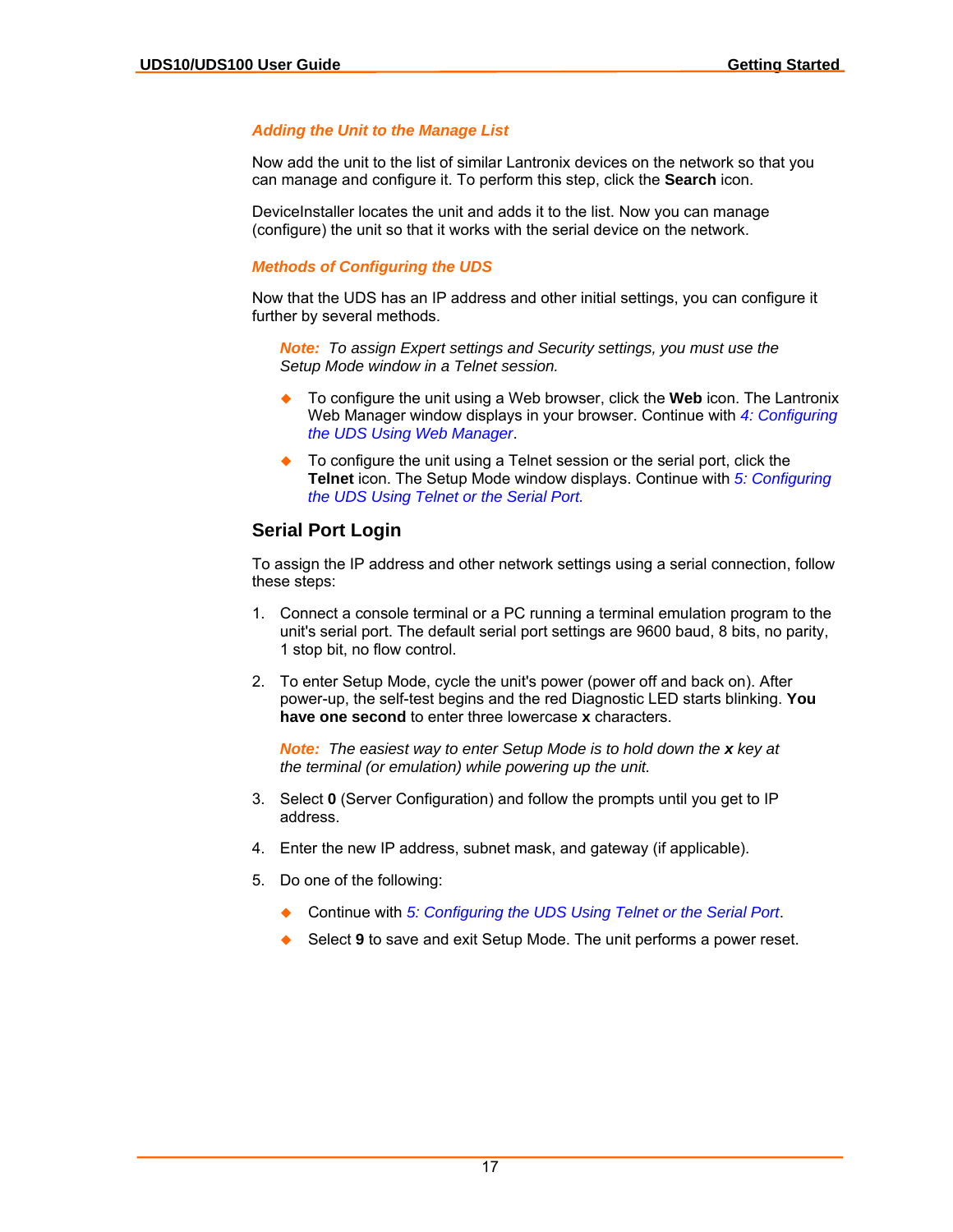# <span id="page-17-0"></span>*4: Configuring the UDS Using Web Manager*

You must configure the UDS so that it can communicate on a network with your serial device. For example, you must set the way the unit responds to serial and network traffic, handles serial packets, and starts and closes connections.

This chapter gives an overview of the procedure for using Web Manager to configure a UDS. This is the easiest and preferred method.

The unit's configuration is stored in nonvolatile memory (NVRam) and is retained without power. You can change the configuration at any time. The unit performs a reset after the configuration has been changed and stored.

# <span id="page-17-1"></span>**Accessing Web Manager**

If your unit already has an IP address, you can log into it using a standard Web browser with Java enabled.

1. Type the unit's IP address into the Web browser's URL (Address/Location) field.

<span id="page-17-2"></span>

**Figure 4-1. Web Browser Login** 

*Note: You can also access Web Manager by clicking the Web icon on the DeviceInstaller "Manage List" window (see [Methods of Configuring the UDS](#page-16-1) on page [17.](#page-16-1))* 

2. When the UDS Configuration Guidelines Page displays, select one of the four links: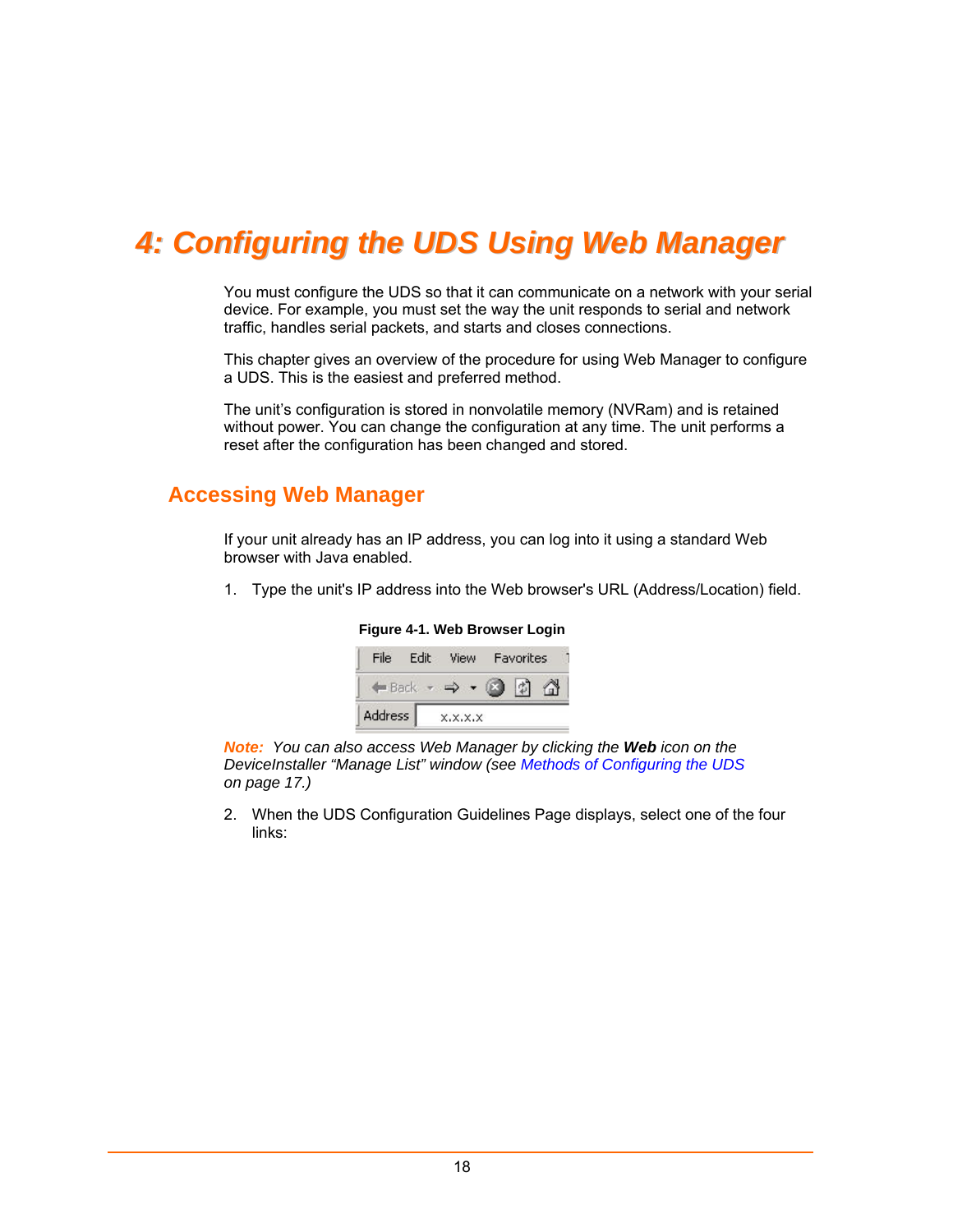#### <span id="page-18-0"></span>**Figure 4-2. UDS Configuration Guidelines Page**



- **UDS settings** opens a configuration window to configure the UDS10/UDS100, as shown in [Figure 4-3.](#page-19-2)
- **Serial cabling** lets you view pinouts for the UDS serial port.
- **View UDS Configuration Tutorials** provides step-by-step instructions for configuring serial tunneling and the Com Port Redirector.
- **Technical Support** lets you download the latest firmware for your UDS and view documentation.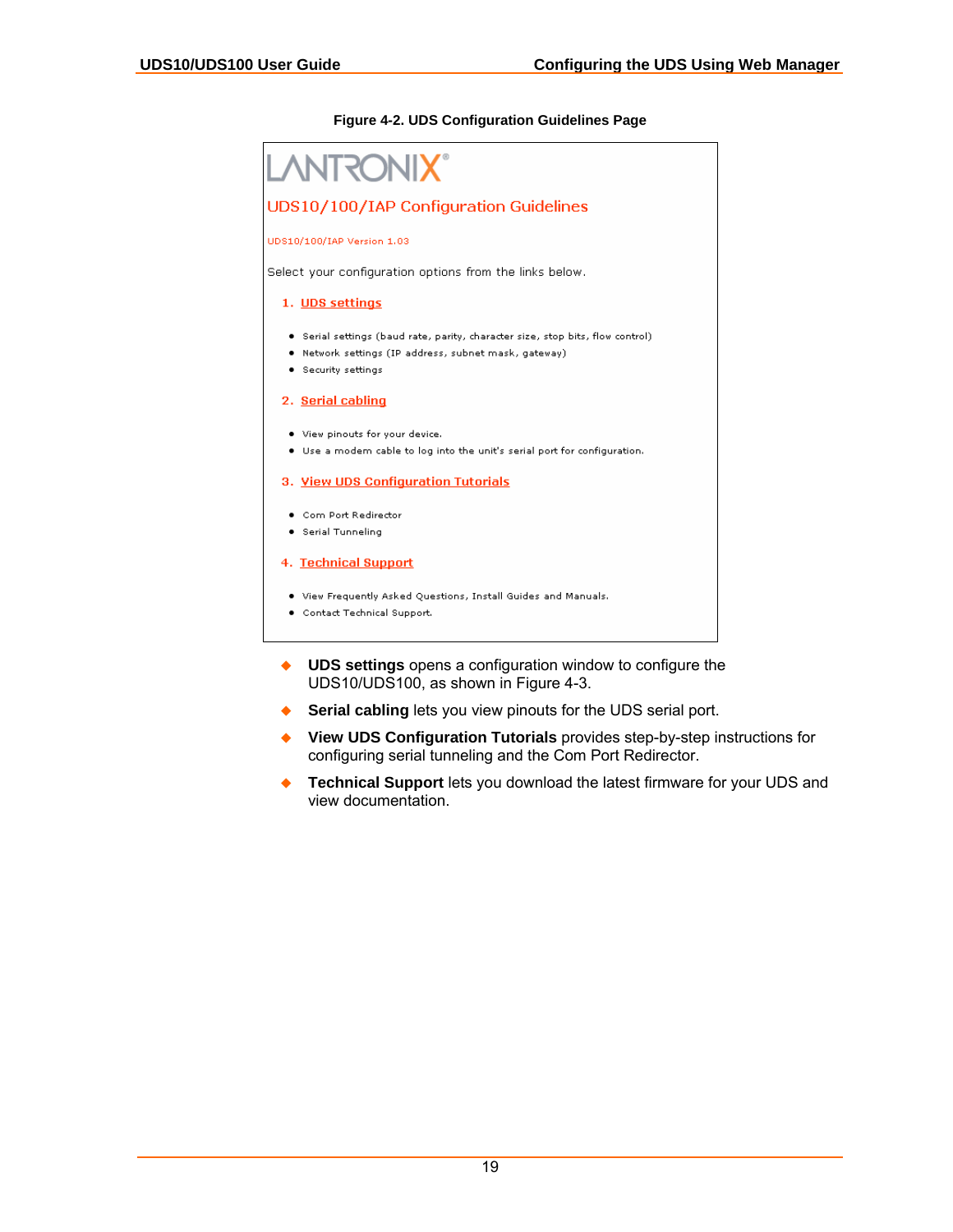# <span id="page-19-0"></span>**Using Web Manager**

1. To configure the unit, select **UDS Settings** on the UDS Configuration Guidelines Page. The Web Manager page displays.

| Web Manager            | <b>Selected Channel: 1</b>   |                                                          |
|------------------------|------------------------------|----------------------------------------------------------|
| Version 3.50           | <b>Serial Port Settings</b>  |                                                          |
|                        | Serial Protocol              | RS232<br>$\blacktriangledown$                            |
| Menu                   | Speed                        | $\overline{\phantom{0}}$<br>9600                         |
| Unit Configuration     | Character Size               | $\overline{\phantom{1}}$<br>8                            |
| Server Properties      | Parity                       | $\overline{ }$<br>None                                   |
| <b>Port Properties</b> | Stopbit                      | $\overline{\phantom{a}}$<br>1                            |
| Factory Settings1      | Flow Control                 | $\overline{\phantom{a}}$<br>None                         |
| <b>Update Settings</b> | <b>Connect Mode Settings</b> |                                                          |
| <b>Select Channel</b>  | UDP Datagram Mode            | Disable<br>$\blacktriangledown$                          |
| Channel1               | UDP Datagram Type            |                                                          |
|                        |                              | Change Address Table                                     |
|                        | Incoming Connection          | Accept unconditional<br>▼                                |
|                        | Response                     | $\overline{\phantom{a}}$<br>Nothing (quiet)              |
|                        | Startup                      | $\overline{\phantom{a}}$<br>No Active Connection Startup |
|                        | <b>Dedicated Connection</b>  |                                                          |
|                        | Remote IP Address            |                                                          |
|                        | Remote Port                  |                                                          |

<span id="page-19-2"></span>**Figure 4-3. Lantronix Web Manager** 

2. Use the menu (pushbuttons) to navigate to sub pages where you can configure server settings.

*Note: For detailed explanations of the settings, see [5: Configuring](#page-21-0)  [the UDS Using Telnet or the Serial Port.](#page-21-0)* 

3. When you are finished, click the **Update Settings** button to save your settings.

### <span id="page-19-1"></span>**Example**

For example, to enter server properties:

- 1. Click the **Server Properties** button. The Server Properties section of the Web page displays.
- 2. Confirm or enter values for
	- I**P Address**
	- ◆ Subnet Mask
	- **Gateway Address**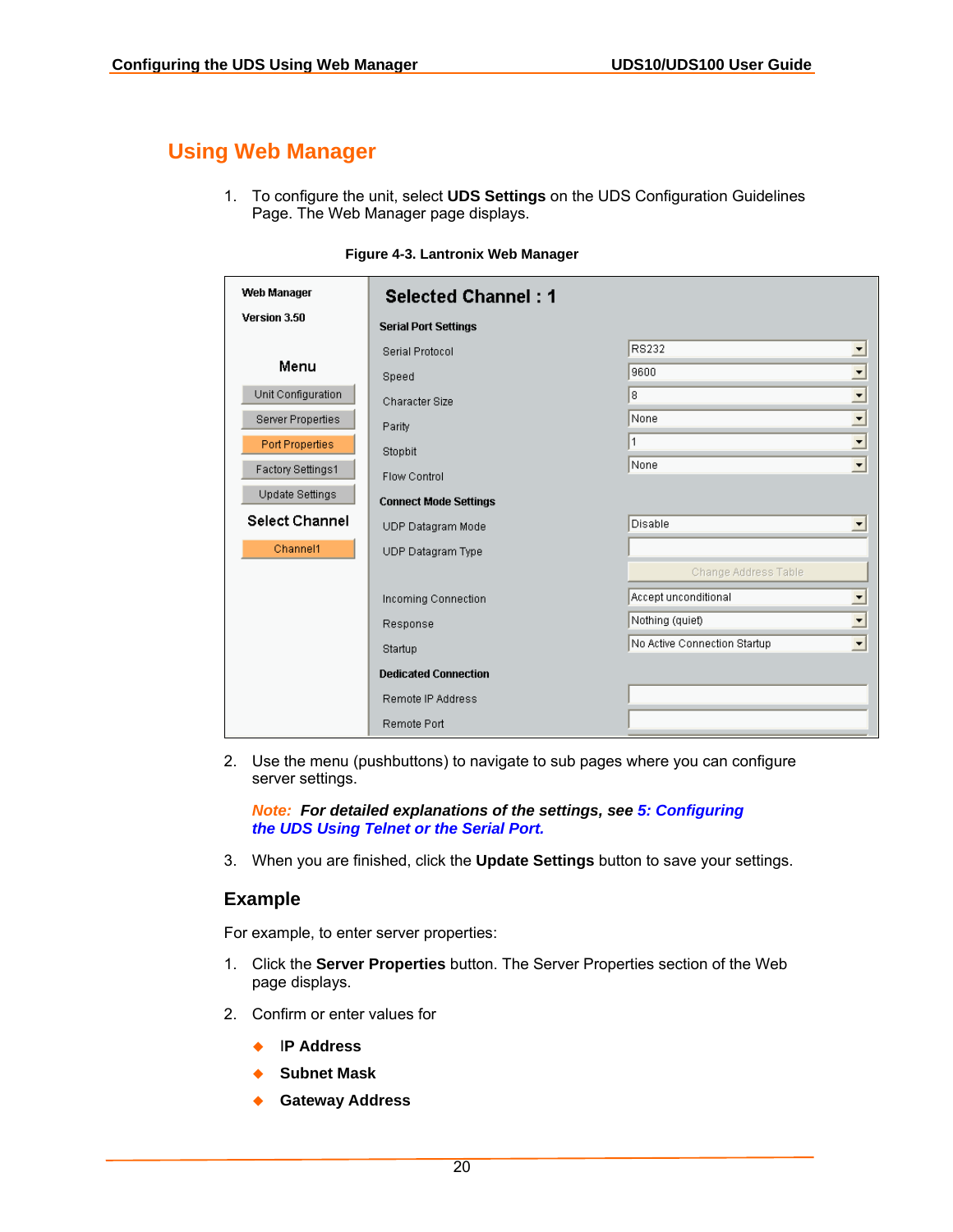| Menu                   | <b>Server Properties</b> |                           |
|------------------------|--------------------------|---------------------------|
| Unit Configuration     | <b>IP Address</b>        | 172.19.23.55              |
| Server Properties      | Subnet Mask              | 255.255.0.0               |
| Port Properties        | Gateway Address          | 172.19.0.11               |
| <b>Expert Settings</b> |                          |                           |
| Security               | Telnet Password          | $\overline{\times}\times$ |
| Factory Settings1      |                          |                           |
| Factory Settings2      |                          |                           |
| Update Settings        |                          |                           |
|                        |                          |                           |
| Channel1               |                          |                           |
| Channel2               |                          |                           |

<span id="page-20-0"></span>**Figure 4-4. Server Properties Configuration on the Web Browser** 

3. In the **Telnet Password** field, enter a password to prevent unauthorized access to the Setup Mode using a Telnet connection to port 9999. The password is limited to 4 characters. (An enhanced password setting of 16 characters is available under [Security Settings](#page-35-2) in Setup Mode.)

*Note: No password is required to access the Setup Mode window using a serial connection.* 

4. Click the **Update Settings** button.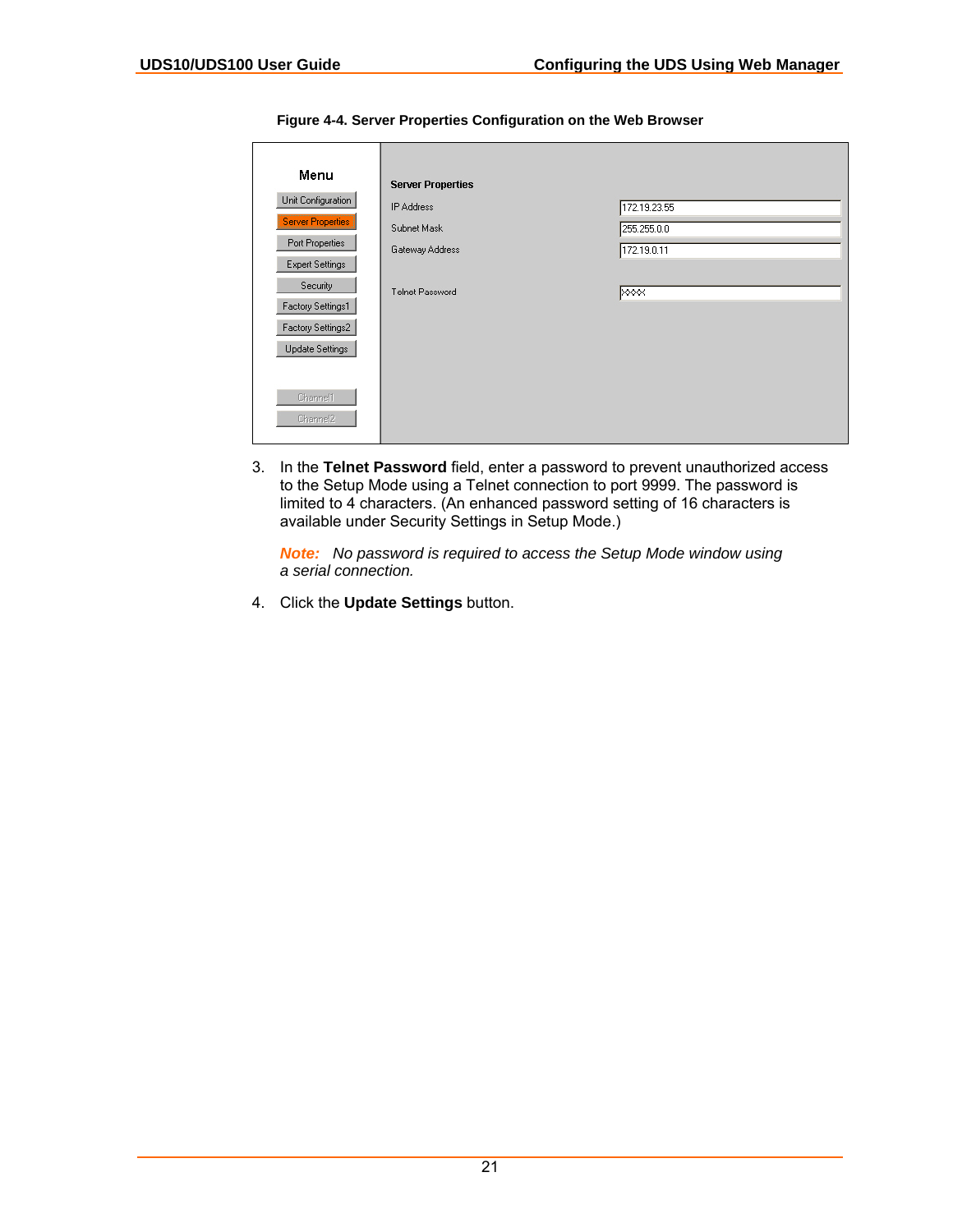# <span id="page-21-0"></span>*5: Configuring the UDS Using Telnet or the Serial Port*

You must configure the UDS so that it can communicate on a network with your serial device. For example, you must set the way the unit will respond to serial and network traffic, how it will handle serial packets, and when to start or close a connection.

As an alternative to using Web Manager, configure the UDS using a series of prompts referred to as Setup Mode, accessed using a Telnet or a serial port connection. Once you access the screen, the configuration procedure is identical.

The unit's configuration is stored in nonvolatile memory (NVRam) and is retained without power. You can change the configuration at any time. The unit performs a reset after the configuration has been changed and stored.

This chapter provides instructions on using Setup Mode and detailed explanations of the configuration settings.

# <span id="page-21-1"></span>**Using a Telnet Connection**

To configure the unit over the network, establish a Telnet connection to port 9999.

*Note: You can also establish a Telnet connection by clicking the Telnet icon on the DeviceInstaller "Manage List" window (see [Methods of Configuring the](#page-16-1)  [UDS](#page-16-1) on page [17.](#page-16-1))* 

1. On the Windows Start menu, click **Run** and type the following command, where x.x.x.x is the IP address and 9999 is the unit's fixed network configuration port number.

#### <span id="page-21-2"></span>**Figure 5-1. Network Login Using Telnet**

telnet x.x.x.x 9999

*Note: Be sure to include a space between the IP address and 9999.* 

#### 2. Click **OK**. **To remain in Setup Mode, you must press Enter within 5 seconds**.

The current configuration settings display, followed by the Change Setup menu.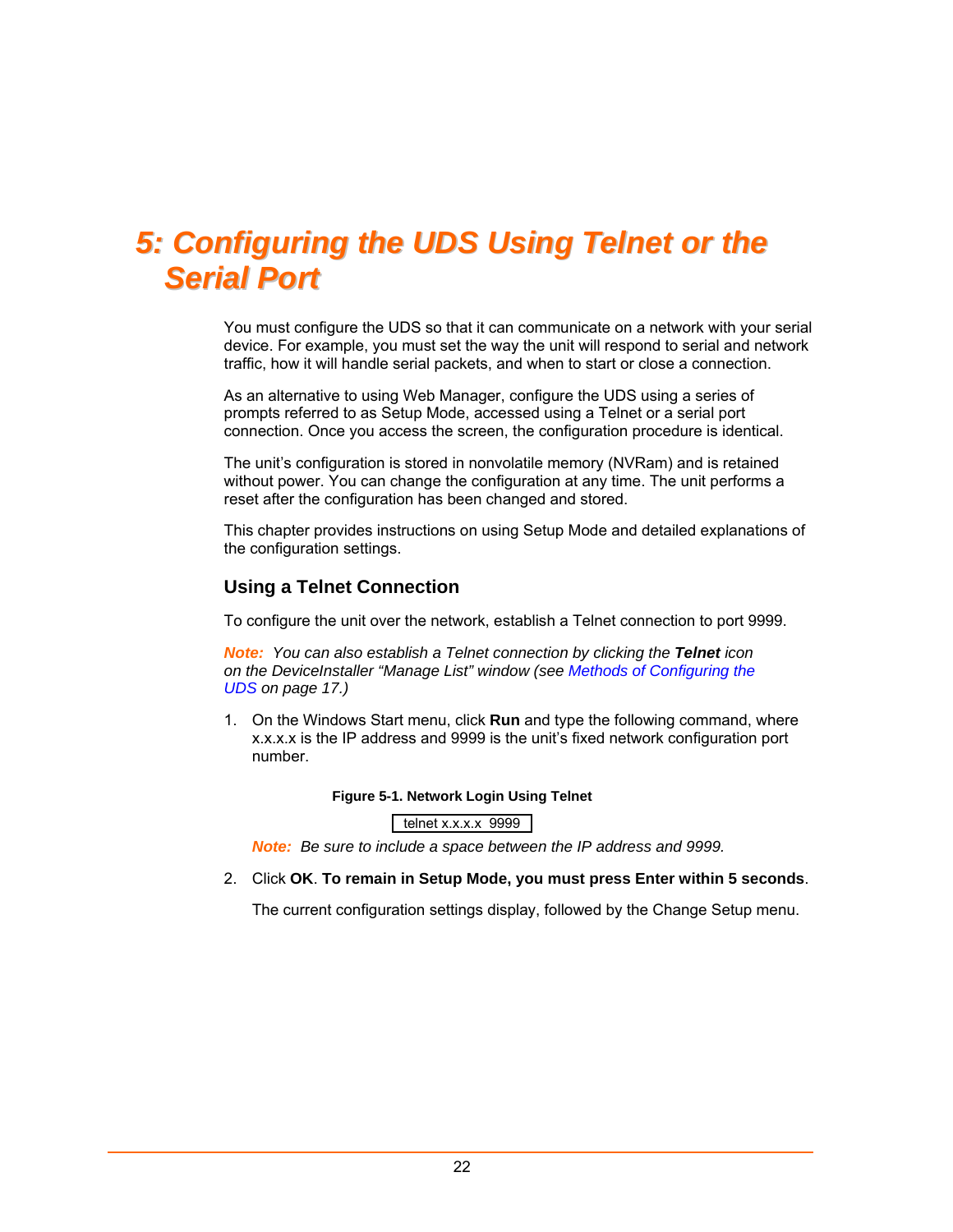<span id="page-22-1"></span>**Figure 5-2. Setup Mode** 

<del>\*\*\*</del> Lantronix Universal Device Server \*\*\* Serial Number 6431073 MAC address 00204A647961 Software version 05.2 (030423) DLX Press Enter to go into Setup Mode \*\*\* basic parameters<br>Hardware: Éthernet TPI<br>IP addr 172.19.19.66, no gateway set,netmask 255.255.000.000 \*\*\* Security SNMP is enable<br>SNMP Community Name: public enabled Telnet Setup is enabled TFTP Download is<br>Port 77FEh is enabled enabled Web Server is enabled ECHO is disabled Enhanced Password is disabled \*\*\* Channel 1 Baudrate 9600, I/F Mode 4C, Flow 00 Port 10001 Datagram Type 01 Pack Cntrl: ' - 00 Remote IP Adr: 172.019.020.015, Port 10001 \*\*\* Expert TCP Keepalive  $: 45s$ ARP cache timeout: 600s Change Setup: 0 Server configuration 1 Channel 1 configuration<br>5 Expert settings 6 Security 7 Factory defaults 8 Exit without save Your choice ? \_ 9 Save and exit

- 3. Select an option on the Change Setup menu by entering the number of the option in the **Your choice ?** prompt and pressing **Enter.**
- 4. To enter a value for a parameter, type the value and press **Enter**. To confirm a current value, just press **Enter**.
- 5. When you are finished, save the new configurations (option **9**). The unit reboots.

# <span id="page-22-0"></span>**Using the Serial Port**

For local configuration, connect a terminal or a PC running a terminal emulation program to the unit's serial port (channel 1). Configure the terminal (or emulation) for 9600 baud, 8-bit, no parity, one stop bit, and no flow control.

1. Cycle the unit's power (power off and back on). After power-up, the self-test begins and the diagnostic and status LEDs start blinking.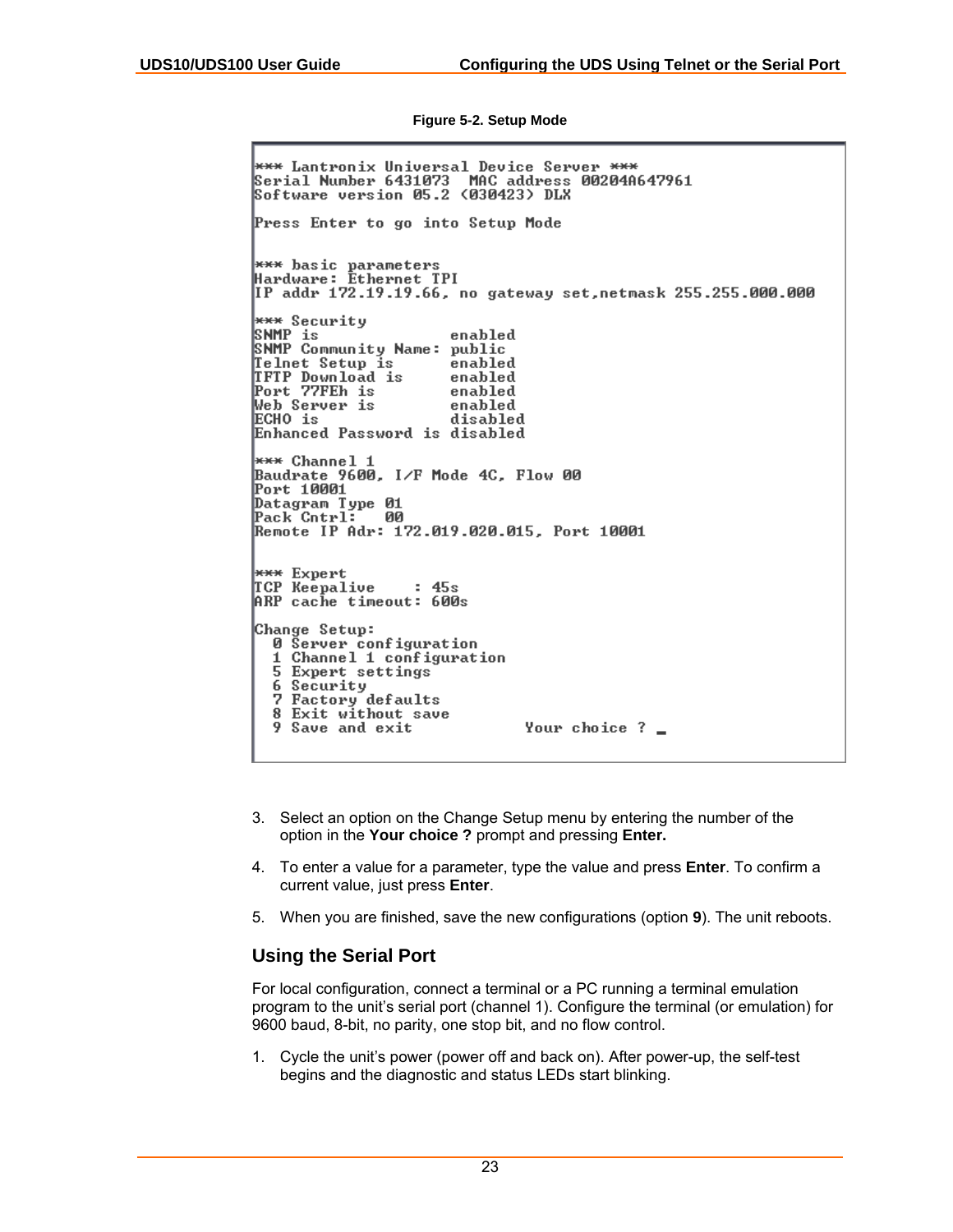2. Type three lowercase **x** characters (**xxx**) **within one second** after powering up to start the configuration mode.

*Note: The easiest way to enter Setup Mode is to hold down the x key on your keyboard while powering up the unit.* 

The configuration settings display, followed by the Change Setup menu.

- 3. Select an option on the menu by entering the number of the option in the **Your choice ?** prompt and pressing **Enter.**
- 4. To enter a value for a parameter, type the value and press **Enter**. To confirm a default value, just press **Enter**.
- 5. When you are finished, save the new configuration (option **9**). The unit reboots.

# <span id="page-23-0"></span>**Server Configuration (Network Configuration)**

Type **0** in the **Your choice ?** prompt and press **Enter**. Current values display in parentheses. The following sections describe the configurable settings within the Server configuration menu.

#### <span id="page-23-4"></span>**Figure 5-3. Network Configuration**

```
Change Setup:
  0 Server configuration
  1 Channel 1 configuration
  5 Expert settings
  6 Security<br>7 Factory defaults<br>8 Exit without save
  9 Save and exit
                                     Your choice ? 0
IP Address : (172) .(019) .(023) .(066)<br>Set Gateway IP Address (N) N
Netmask: Number of Bits for Host Part (0=default) (0)
Change telnet config password (N) N
```
### <span id="page-23-1"></span>**IP Address**

The IP address must be set to a unique value in your network. If the IP address has not been assigned by DHCP, enter it manually. Enter each octet, pressing **Enter** after each. See *[A: Alternative Ways to Assign an IP Address](#page-56-0)* for more information about IP addressing.

#### <span id="page-23-2"></span>**Set Gateway IP Address**

The gateway address, or router, allows communication to other LAN segments. The gateway address should be the IP address of the router connected to the same LAN segment as the unit. The gateway address must be within the local network.

#### <span id="page-23-3"></span>**Netmask**

A netmask defines the number of bits taken from the IP address that are assigned for the host section. The host section is the part of the IP address that is specific to the UDS.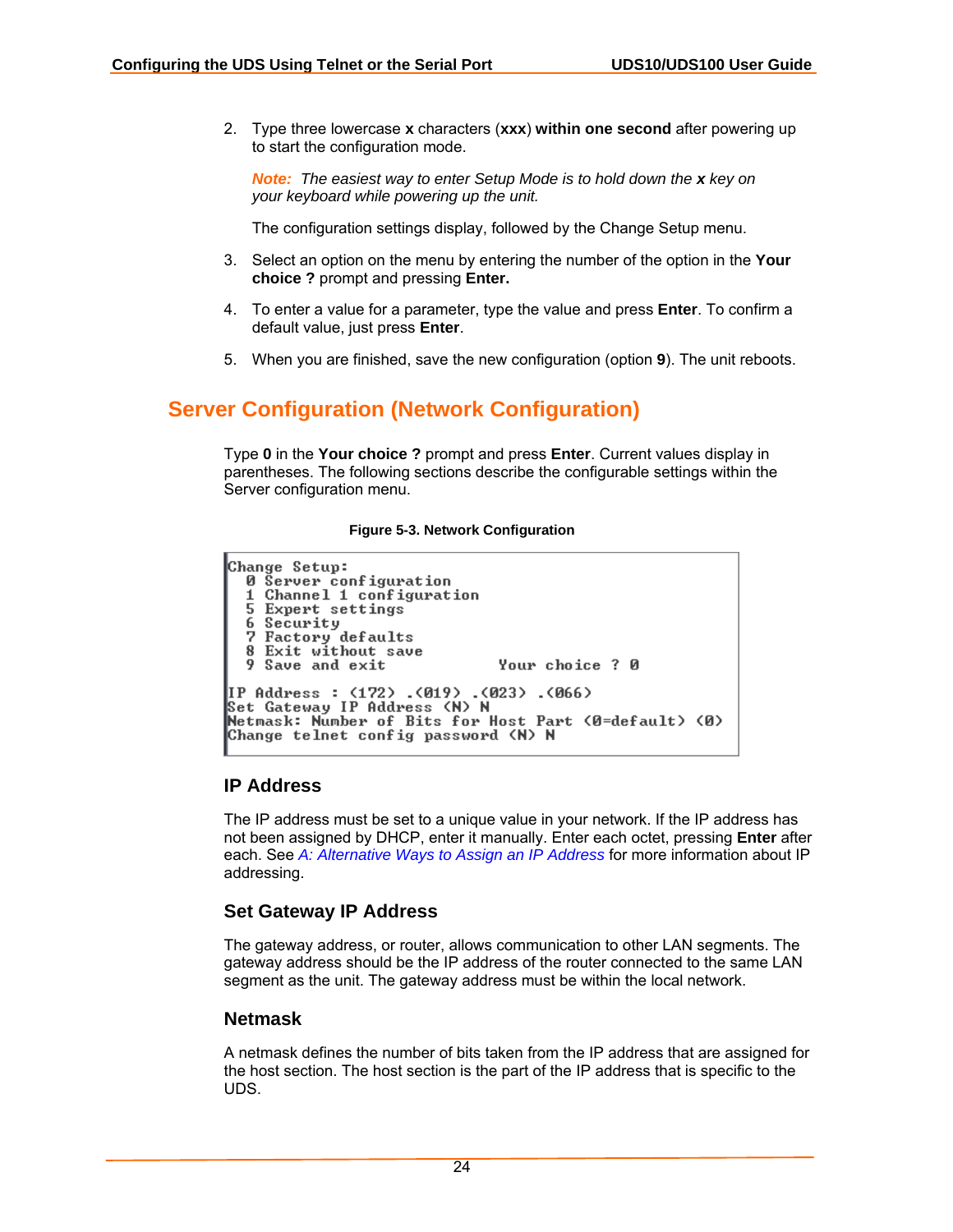*Note: Class A: 24 bits; Class B: 16 bits; Class C: 8 bits.* 

The unit prompts for the number of host bits to enter, then calculates the netmask, which displays in standard decimal-dot notation when the saved parameters display (for example, 255.255.255.0).

<span id="page-24-2"></span>

| <b>Network Class Host Bits Netmask</b> |    |               |
|----------------------------------------|----|---------------|
|                                        | 24 | 255.0.0.0     |
| B                                      | 16 | 255.255.0.0   |
| C                                      | R  | 255.255.255.0 |

| <b>Netmask</b>  | <b>Host Bits</b> |
|-----------------|------------------|
| 255.255.255.252 | 2                |
| 255.255.255.248 | 3                |
| 255.255.255.240 | 4                |
| 255 255 255 224 | 5                |
| 255.255.255.192 | 6                |
| 255.255.255.128 | 7                |
| 255 255 255 0   | 8                |
| 255.255.254.0   | 9                |
| 255.255.252.0   | 10               |
| 255.255.248.0   | 11               |
|                 |                  |
| 255.128.0.0     | 23               |
| 255.0.0.0       | 24               |

#### <span id="page-24-3"></span>**Table 5-2. Netmask Examples**

# <span id="page-24-0"></span>**Change Telnet configuration password**

Setting the Telnet configuration password prevents unauthorized access to Setup Mode using a Telnet connection to port 9999 or using Web pages. The password is limited to 4 characters. An enhanced password setting of 16 characters is available under Security Settings.

*Note: No password is required to access the Setup Mode using a serial connection.* 

#### <span id="page-24-1"></span>**DHCP Naming**

A DHCP name is a unique identifier used for managing multiple DHCP hosts on a network. Your unit ships with a default DHCP name of Cxxxxxx, where xxxxxx is the last six digits of the Mac address.

You can change the DHCP name (up to eight characters) when configuring the server in Setup Mode. Change the DHCP name to LTXdd, where 0.0.0.dd is the IP address assigned (dd should be a number between 1 and 99). For example, if the IP address is set to 0.0.0.5, the resulting DHCP name is LTX05.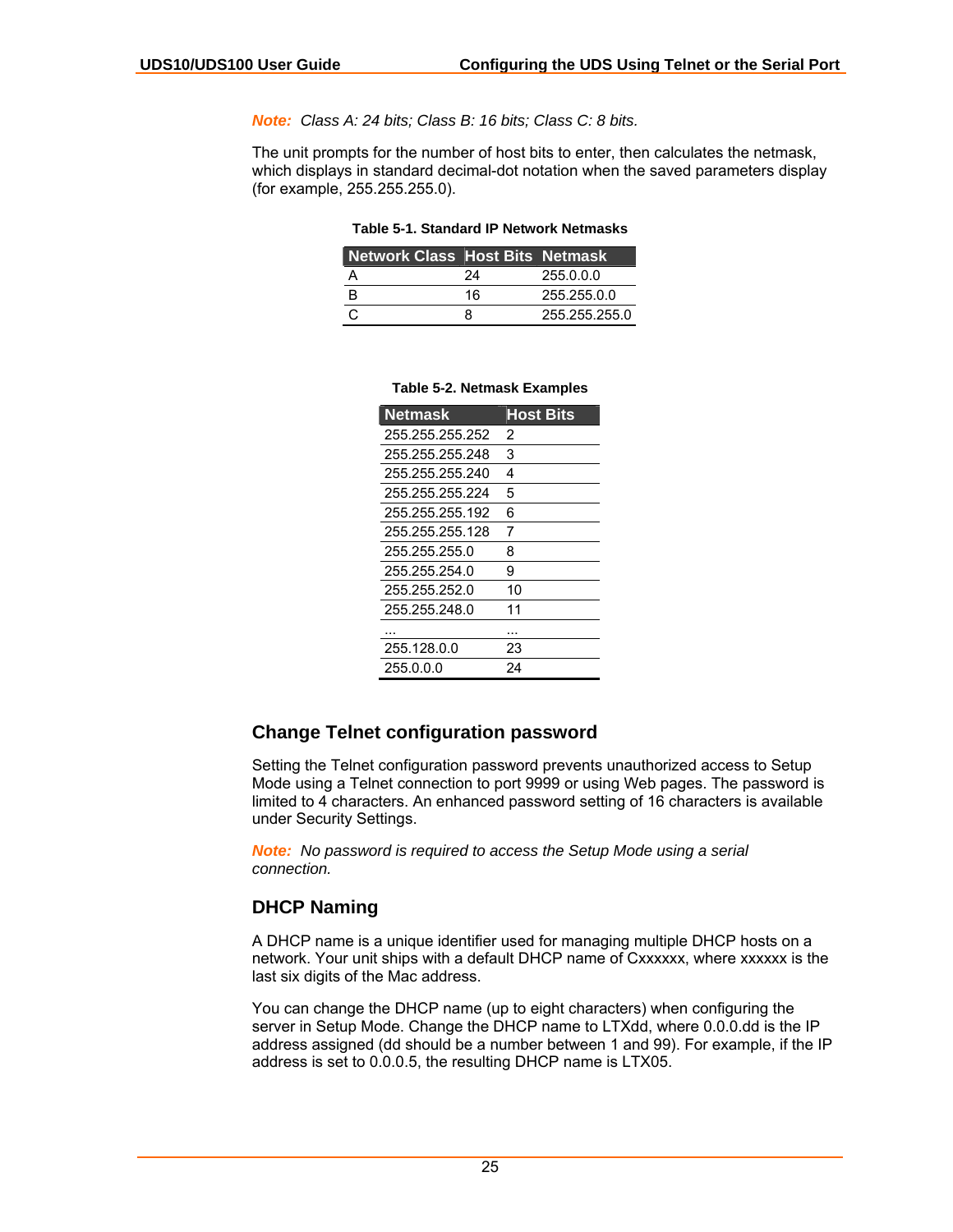If you give the unit an IP of 0.0.0.0, you then have the option to assign an 8-character DHCP name.

<span id="page-25-3"></span>**Figure 5-4. Server Configuration Option** 

```
Change DHCP device name (LTRX) ? (N) Y 
Enter new DHCP device name : LTRXYES
```
# <span id="page-25-0"></span>**Channel 1 Configuration (Serial Port Settings)**

*Note: Some fields require entries in hexadecimal notation. A simple way to convert a binary number to a hexadecimal is to use a scientific calculator, such as the one available in Windows. For more information, see [B: Binary to](#page-58-0)  [Hexadecimal Conversions.](#page-58-0)* 

Select **1** from the Change Setup menu to define how the serial port responds to network and serial communications. Current values display in parentheses. The following sections describe the configurable settings within the Server configuration menu.

<span id="page-25-4"></span>**Figure 5-5. Channel 1 Configuration** 

```
Change Setup:
  0 Server configuration
     Channel 1 configuration
  1.
  5 Expert settings
  6 Security<br>7 Factory defaults<br>8 Exit without save
                                     Your choice ? 1
  9 Save and exit
Baudrate <9600>?
I/F Mode (4C) ?
Flow (00) ?
Port No (10001) ?
ConnectMode (C0) ?
Bemote IP Address : (000) .(000) .(000) .(000)<br>Remote IP Address : (000) .(000) .(000) .(000)
DisConnMode
               (00) ?
               (00) ?
FlushMode
DisConnTime (00:00) ?:
SendChar 1
               (00)
               (00) ?
SendChar 2
```
### <span id="page-25-1"></span>**Baudrate**

The unit and attached serial device, such as a modem, must agree on a speed or baud rate to use for the serial connection. Valid baud rates are 300, 600, 1200, 2400, 4800, 9600 (default), 19200, 38400, 57600, and 115200 bits per second.

### <span id="page-25-2"></span>**I/F (Interface) Mode**

The Interface (I/F) Mode is a bit-coded byte that you enter in hexadecimal notation.

*Note***:** To look up hex values, see *[B: Binary to Hexadecimal](#page-58-0)*.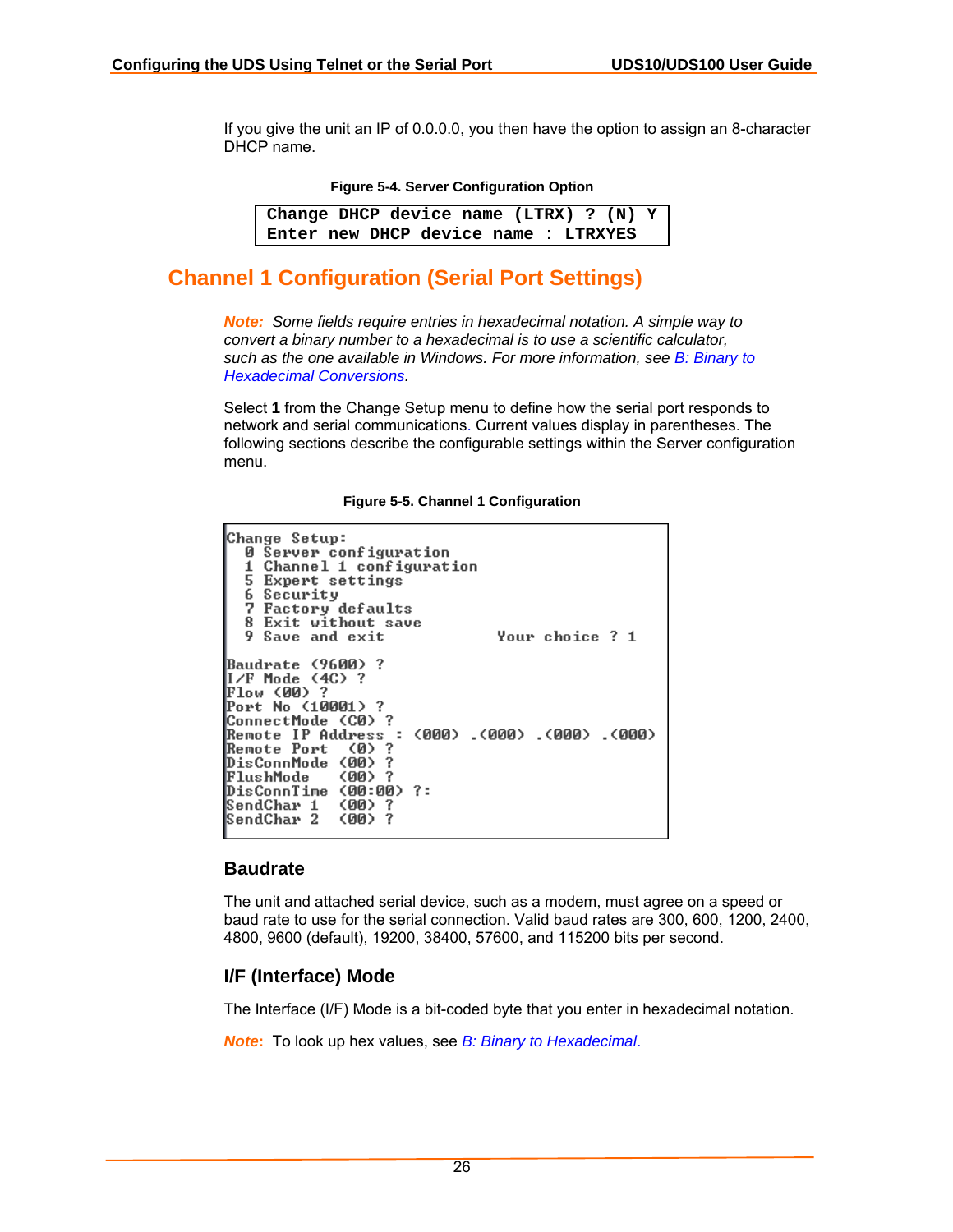| I/F Mode Option Bit 7 6 5 4 3 2 1 |   |   |   |   |   |   |   |
|-----------------------------------|---|---|---|---|---|---|---|
| <b>RS-232C</b>                    |   |   |   |   |   |   | O |
| RS-422/485                        |   |   |   |   |   | O | 1 |
| <b>RS-485 2-wire</b>              |   |   |   |   |   |   | 1 |
| 7 Bit                             |   |   |   |   | n |   |   |
| 8 Bit                             |   |   |   |   |   |   |   |
| No Parity                         |   |   | ი | n |   |   |   |
| <b>Even Parity</b>                |   |   | 1 |   |   |   |   |
| <b>Odd Parity</b>                 |   |   |   | 1 |   |   |   |
| 1 Stop bit                        | n | 1 |   |   |   |   |   |
| 2 Stop bit                        | 1 | 1 |   |   |   |   |   |

<span id="page-26-2"></span>**Table 5-3. Interface Mode Options** 

The following table displays available I/F Mode options:

The following table demonstrates how to build some common Interface Mode settings:

<span id="page-26-3"></span>**Table 5-4. Common Interface Mode Settings** 

| <b>Common I/F Mode Setting</b>                           | <b>Binary</b> Hex |  |
|----------------------------------------------------------|-------------------|--|
| RS-232C, 8-bit, No Parity, 1 stop bit                    | 0100 1100 4C      |  |
| RS-232C, 7-bit, Even Parity, 1 stop bit                  | 0111 1000 78      |  |
| RS-485 2-Wire, 8-bit, No Parity, 1 stop bit 0100 1111 4F |                   |  |
| RS-422, 8-bit, Odd Parity, 1 stop bit                    | 0101 1101 5D      |  |

### <span id="page-26-0"></span>**Flow**

Flow control sets the local handshake method for stopping serial input/output. Use the following table to select flow control options:

<span id="page-26-4"></span>

| <b>Table 5-5. Flow Control Options</b> |  |  |  |
|----------------------------------------|--|--|--|
|----------------------------------------|--|--|--|

| <b>Flow Control Option</b>               | <b>Hex</b> |
|------------------------------------------|------------|
| No flow control                          | იი         |
| XON/XOFF flow control                    | 01         |
| Hardware handshake with RTS/CTS lines 02 |            |
| XON/XOFF pass characters to host         | 05         |

# <span id="page-26-1"></span>**Port Number**

Every TCP connection and every UDP datagram has a destination IP address and a port number. A port number is similar to an extension on a PBX system. For example, a Telnet application commonly uses port number 23. Port number 9999 is reserved for access to the unit's Setup Mode.

The Port Number setting represents the source port number in TCP connections. It is the number that identifies the channel for remote initiating connections. For example, to send data to channel 1, send TCP/UDP packets to this assigned port number.

The default setting for port 1 is 10001. The range is 1-65535, except for the following reserved port numbers: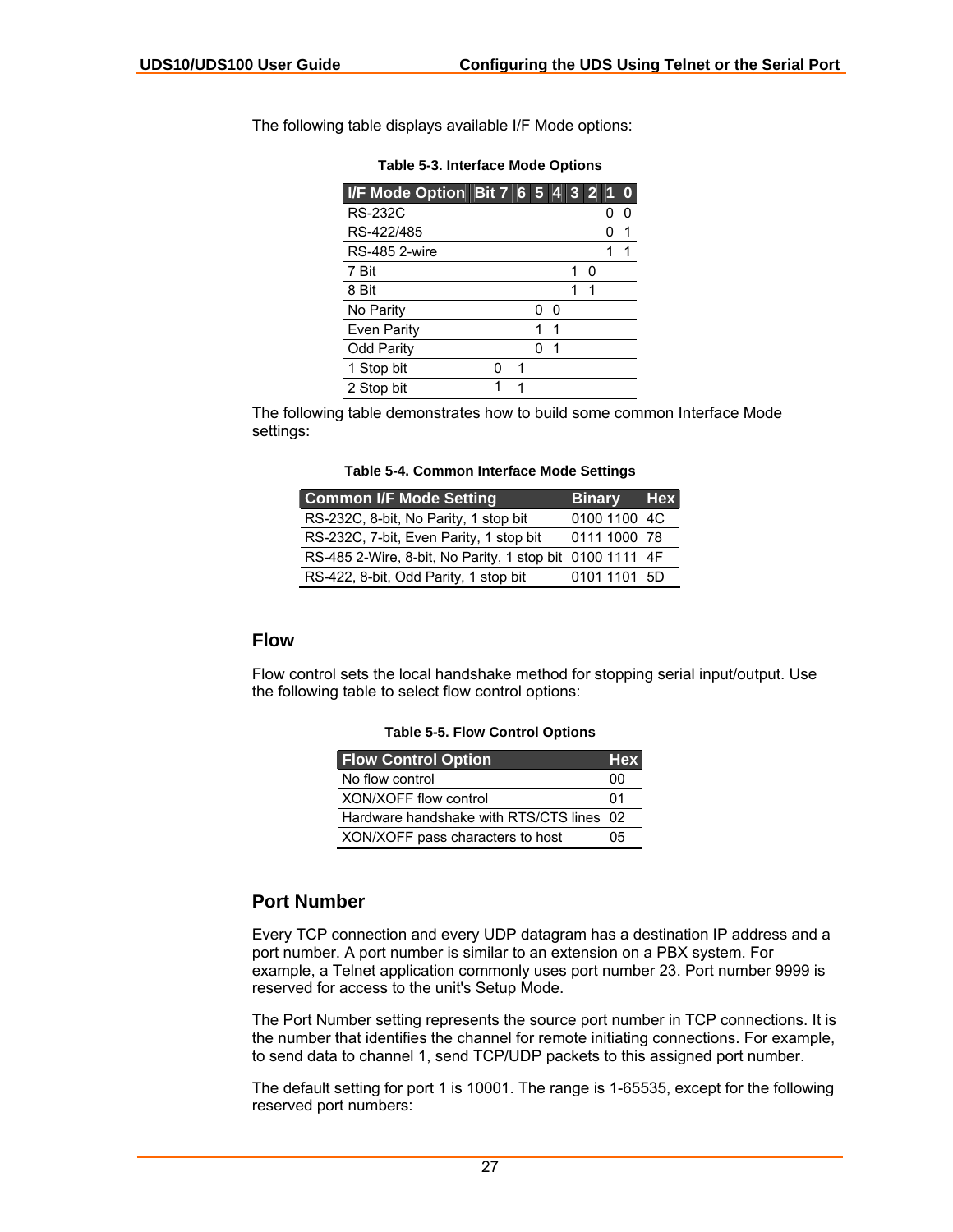| <b>Port Numbers Reserved for</b> |                             |
|----------------------------------|-----------------------------|
| $1 - 1024$                       | Reserved (well known ports) |
| 9999                             | Telnet setup                |
| 30718                            | Reserved (77FEh)            |

#### **Table 4-5. Reserved Port Numbers**

#### *Warning: We recommend that you* **not** *use the reserved port numbers for this setting as incorrect operation may result.*

Use port 0 for the outgoing local port to change with each connection. The port range is 50,000 to 59,999. Each subsequent connection increments the number by 1. (When the port number reaches 59999, it wraps around to 50000.)

Only use the automatic port increment feature to initiate a connection using TCP. Set the port to a non-zero value when the unit is in a passive mode or when you are using UDP instead of TCP.

### <span id="page-27-0"></span>**Connect Mode**

Connect Mode defines how the unit makes a connection, and how it reacts to incoming connections over the network. Enter Connect Mode options in hexadecimal notation.

*Note***:** To look up hex values, see *[B: Binary to Hexadecimal](#page-58-0)*.

| <b>Connect Mode Option</b>                            | <b>Bit 7</b> | 6 <sup>1</sup> | 5              | $\overline{4}$ | $\overline{\mathbf{3}}$ | $\overline{\mathbf{2}}$ |              |          |
|-------------------------------------------------------|--------------|----------------|----------------|----------------|-------------------------|-------------------------|--------------|----------|
| <b>Incoming Connection</b>                            |              |                |                |                |                         |                         |              |          |
| Never accept incoming                                 | 0            | 0              | 0              |                |                         |                         |              |          |
| Accept incoming with DTR                              | 0            | 1              | $\mathbf 0$    |                |                         |                         |              |          |
| Accept unconditional                                  | 1            | 1              | 0              |                |                         |                         |              |          |
| <b>Response</b>                                       |              |                |                |                |                         |                         |              |          |
| Nothing (quiet)                                       |              |                |                | 0              |                         |                         |              |          |
| Character response (C=conn, D=disconn, N=unreachable) |              |                |                | 1              |                         |                         |              |          |
| <b>Startup</b>                                        |              |                |                |                |                         |                         |              |          |
| No active startup                                     |              |                |                |                | 0                       | 0                       | 0            | 0        |
| With any character                                    |              |                |                |                | 0                       | 0                       | $\Omega$     | 1        |
| With active DTR                                       |              |                |                |                | 0                       | 0                       | 1            | $\Omega$ |
| With a specific start character                       |              |                |                |                | 0                       | 0                       | 1            | 1        |
| Manual connection                                     |              |                |                |                | 0                       | 1                       | 0            | $\Omega$ |
| Autostart                                             |              |                |                |                | <sup>0</sup>            | 1                       | $\mathbf{0}$ |          |
| Hostlist                                              | 0            |                | 0 <sub>1</sub> | $\Omega$       |                         |                         |              |          |
| Datagram Type                                         |              |                |                |                |                         |                         |              |          |
| Directed UDP                                          |              |                |                |                | 1                       |                         | $1\quad0$    | 0        |
| <b>Modem Mode</b>                                     |              |                |                |                |                         |                         |              |          |
| <b>Full Verbose</b>                                   |              |                |                | 1              | 0                       | 1                       | 1            | $\Omega$ |
| <b>Without Echo</b>                                   |              |                |                | 0              | 0                       | 1                       | 1            | 0        |
| Numeric modem result codes                            |              |                |                | 1              | 0                       | 1                       | 1            |          |

#### <span id="page-27-1"></span>**Table 5-6. Connect Mode Options**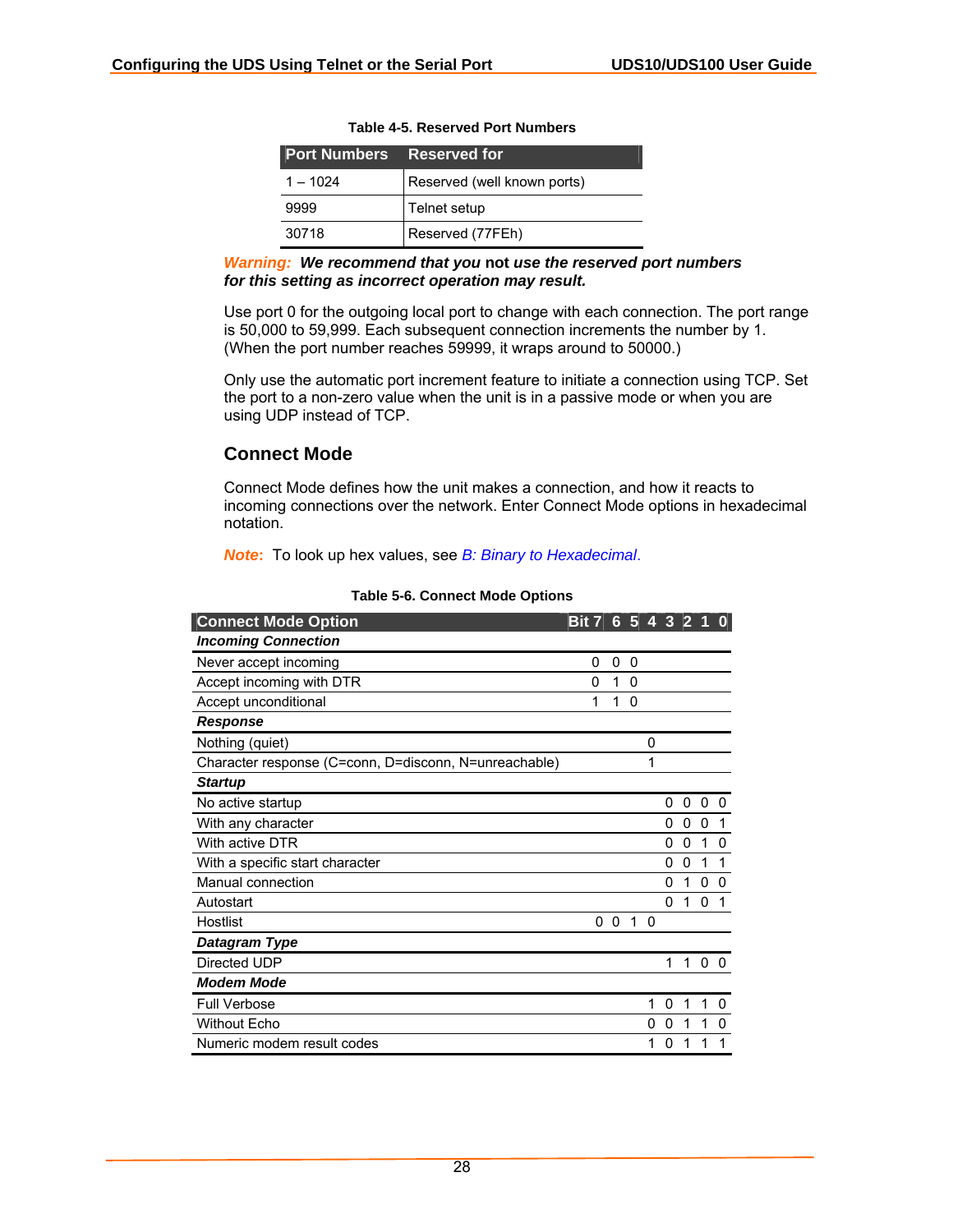# <span id="page-28-0"></span>**Manual Connection**

The UDS attempts to connect when directed by a command string received from the serial port. The first character of the command string must be a **C** (ASCII 0x43), and the last character must be either a carriage return (ASCII 0x0D) or a line feed (0x0A). No spaces may be in the command string. Between the first and last command string characters must be a full or partial destination IP address and can include a destination port number.

The IP address must be in standard dot-decimal notation and may be a partial address, representing the least significant 1, 2, or 3 bytes of the remote IP address. A period is required between each pair of IP address numbers.

If present, the port number must follow the IP address, must be a decimal number in the range 1-65535, and must be preceded by a forward slash (ASCII 0x2F). The slash separates the IP address and the port number. If you omit the port number from a command string, the internally stored remote port number becomes the destination port number when the connection attempt is made.

If the command string includes a partial IP address, the UDS interprets it to be the least significant bytes of the IP address and uses the internally stored remote IP address to provide the most significant bytes of the IP address. If the IP address entered is 0.0.0.0/0, the device server enters Monitor Mode.

For example, if the remote IP address already configured in the unit is 129.1.2.3, then an example command string would be C3/7. (This would connect to 129.1.2.3 and port 7.) You may also use a different ending for the connection string. For example, C50.1/23 would connect you to 129.1.50.1 and port 23.

| l Command<br>String       | Result if remote IP is 129.1.2.3 and remote port is 1234             |
|---------------------------|----------------------------------------------------------------------|
| C <sub>121</sub> .2.4.5/1 | Complete override; connection is started with host 121.2.4.5, port 1 |
| C5                        | Connect to 129.1.2.5, port 1234                                      |
| C <sub>28.10</sub> /12    | Connect to 129.1.28.10, port 12                                      |

<span id="page-28-1"></span>**Table 5-7. Manual Connection Address Example** 

**Autostart (Automatic Connection):** If you enable autostart, the unit automatically connects to the remote IP address and remote port specified.

**Datagram Type:** When selecting this option, you will be prompted for the datagram type. Enter **01** for directed or broadcast UDP.

**Hostlist:** If you enable this option, the Lantronix unit scrolls through the hostlist until it connects to a device listed in the hostlist table. Once it connects, the unit stops trying to connect to any others. If this connection fails, the unit continues to scroll through the table until it connects to another IP in the hostlist.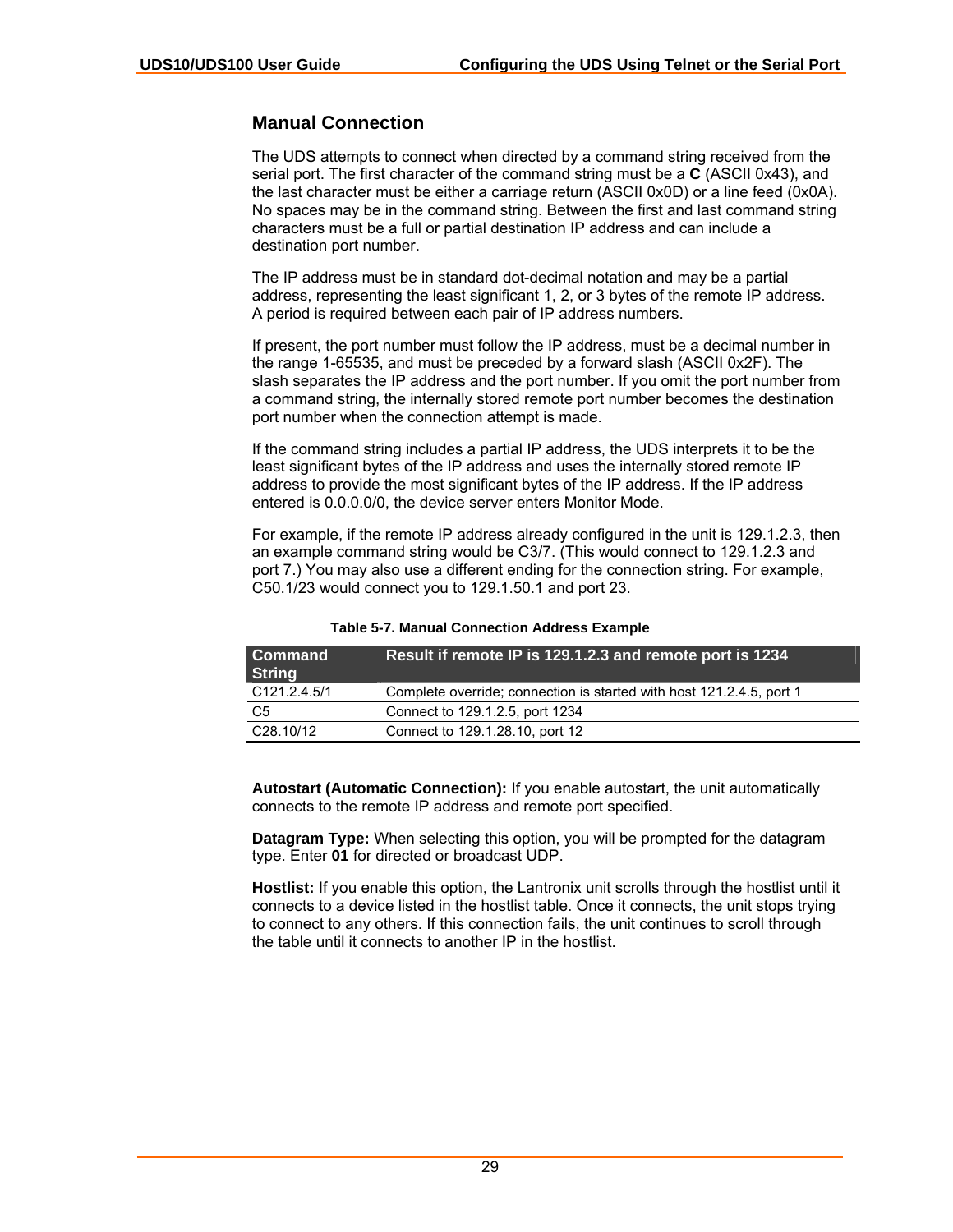| Change Setup:<br>O Server configuration<br>1 Channel 1 configuration<br>5 Expert settings<br>6 Security<br>7 Factory defaults<br>8 Exit without save<br>9 Save and exit.<br>Your choice 2:1 |
|---------------------------------------------------------------------------------------------------------------------------------------------------------------------------------------------|
| Baudrate (9600) ?<br>$I/F$ Mode $(4C)$ ?<br>$F1ow(00)$ ?<br>Port No (10001) ?<br>ConnectMode (CO) 725                                                                                       |
| Hostlist.<br>No Entry !                                                                                                                                                                     |
| Change Hostlist ? (N) Y<br>01. IP address:: (000) 172. (000) 19. (000) 23. (000) 11 Port:: (0) 223<br>02. IP address : $(000)$ . $(000)$ . $(000)$ . $(000)$                                |
| Hostlist 1<br>01. IP: 172.019.023.011 Port: 00023                                                                                                                                           |
| Change Hostlist ? (N) N                                                                                                                                                                     |
| Hostlist Retrycounter (3) ?<br>Hostlist Retrytimeout (250) ?<br>DisConnMode (00) ?<br>FlushMode (00) ?<br>DisConnTime (00:00) ?:<br>SendChar 1 (00) ?<br>SendChar $2 \quad (00)$ ?          |

<span id="page-29-0"></span>**Figure 5-6. Hostlist Option** 

To use the hostlist option, follow these steps:

- 1. To enable the hostlist, enter a Connect Mode of 0x20 (**2X**). The menu shows you a list of current entries already defined in the product.
- 2. To delete, modify, or add an entry, select **Yes**. If you enter an IP address of 0.0.0.0, that entry and all others after it are deleted.
- 3. After completing the hostlist, repeat the previous step if necessary to edit the hostlist again.
- 4. For **Retrycounter**, enter the number of times the Lantronix unit should try to make a good network connection to a hostlist entry that it has successfully ARPed.
- 5. For **Retrytimeout,** enter the number of seconds the unit should wait before failing an attempted connection.

**Modem (Emulation) Mode:** In Modem Mode, the unit presents a modem interface to the attached serial device. It accepts AT-style modem commands, and handles the modem signals correctly.

Normally there is a modem connected to a local PC and a modem connected to a remote machine. A user must dial from the local PC to the remote machine,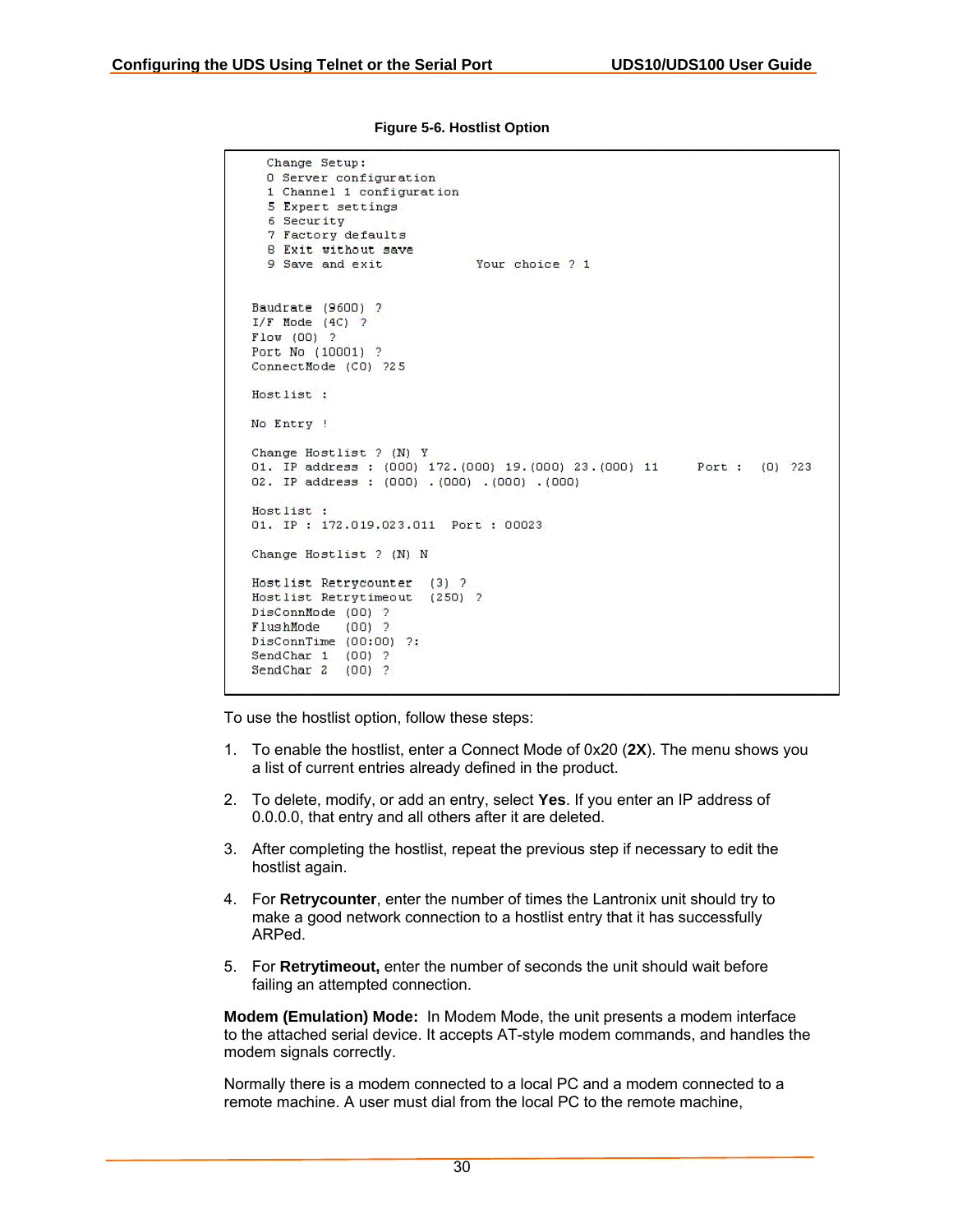accumulating phone charges for each connection. Modem Mode allows you to replace modems with UDS units, and to use an Ethernet connection instead of a phone call. By not having to change communications applications, you avoid potentially expensive phone calls.

To select Modem Mode, set the Connect Mode to **C6** *(*no echo), **D6** *(*echo with full verbose), or **D7** (echo with 1-character response).

*Note: If the unit is in Modem Mode and the serial port is idle, the unit still accepts network TCP connections to the serial port if Connect Mode is set to C6 (no echo), D6 (echo with full verbose), or D7 (echo with 1-character response).* 

- **Echo:** Refers to the echo of all of the characters entered in command mode; it does not mean to echo data that is transferred. Quiet Mode (no echo) refers to the modem not sending an answer to the commands received (or displaying what was typed).
- **Full Verbose:** The unit echoes modem commands and responds to a command with a message string.
- ◆ **1-Character Response:** The unit echoes modem commands and responds to a command with a single character response.

#### **To disconnect a connection using Modem Mode commands:**

- 1. Ensure the following:
	- ◆ There must be a 1-second guardtime (no data traffic) before sending +++.
	- There must not be a break longer than 1 second between +s.
	- $\triangle$  There must be another 1-second guardtime after the last  $+$  is sent.
- 2. When the unit acknowledges with an **OK** to indicate that it is in command mode, enter **ATH** and press **Enter**. The command is echoed if echo is enabled. **ATH** is acknowledged by another **OK**.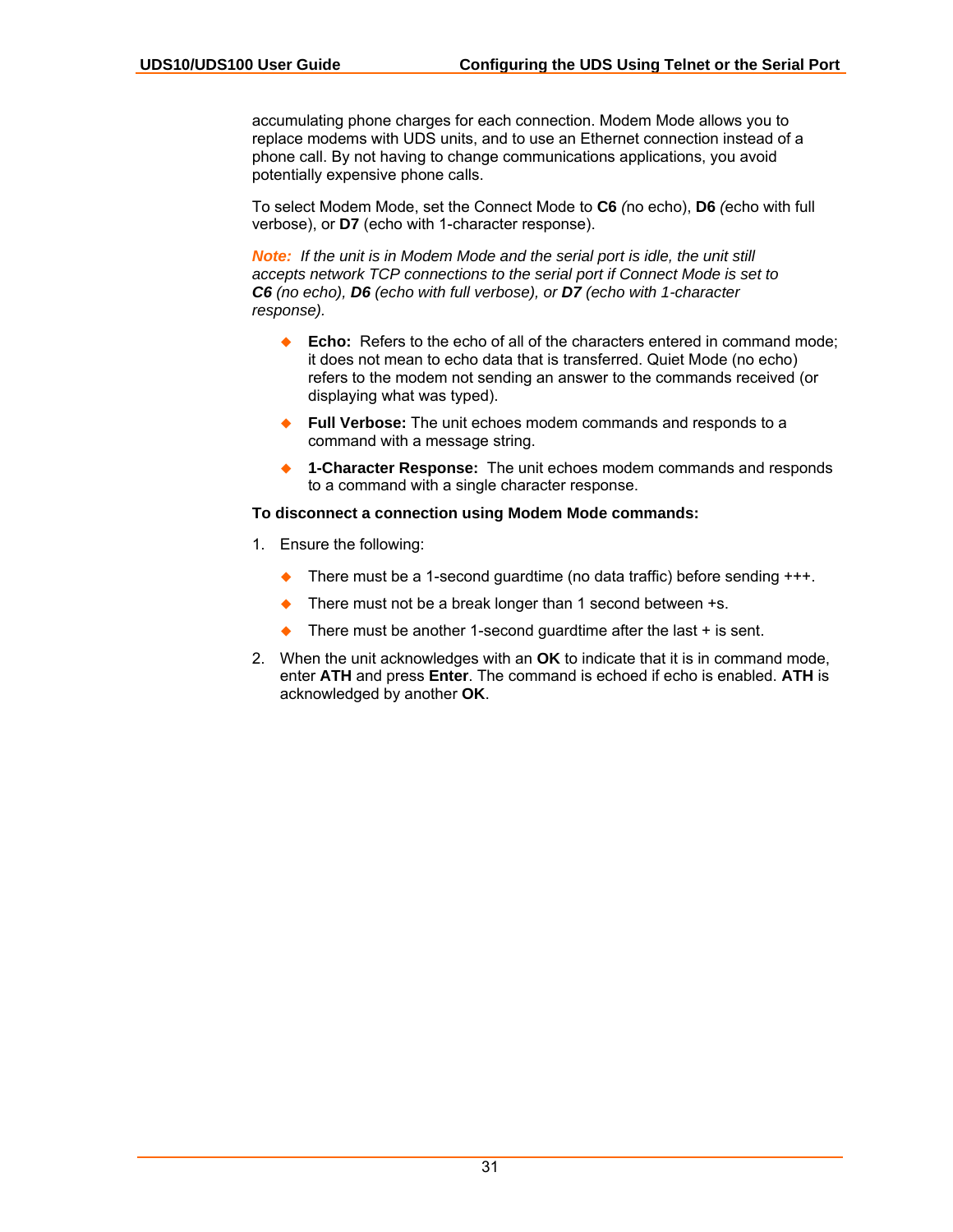| <b>Modem Mode</b>                          | <b>Function</b>                                                                                                                                                     |
|--------------------------------------------|---------------------------------------------------------------------------------------------------------------------------------------------------------------------|
| <b>Command</b>                             |                                                                                                                                                                     |
| ATDTx.x.x.x,pppp<br>or<br>ATDTx.x.x.x/pppp | Makes a connection to an IP address (x.x.x.x) and a remote port number<br>(pppp).                                                                                   |
| ATDTx.x.x.x                                | Makes a connection to an IP address (x.x.x.x) and the remote port number<br>defined within the unit.                                                                |
| ATD0.0.0.0                                 | Forces the unit into Monitor Mode if a remote IP address and port number<br>are defined within the unit.                                                            |
| <b>ATD</b>                                 | Forces the unit into Monitor Mode if a remote IP address and port number<br>are not defined within the unit.                                                        |
| ATDx.x.x.x                                 | Makes a connection to an IP address (x.x.x.x) and the remote port number<br>defined within the unit.                                                                |
| <b>ATH</b>                                 | Hangs up the connection (Entered as +++ATH).                                                                                                                        |
| ATDTx.x.x.x,pppp<br>or<br>ATDTx.x.x.x/pppp | Makes a connection to an IP address (x.x.x.x) and a remote port number<br>(pppp).                                                                                   |
|                                            | Enables or disables connections from the network going to the serial port:<br>n=0 disables the ability to make a connection from the network to the<br>serial port. |
| $ATSO=n$                                   | n=1-9 enables the ability to make a connection from the network<br>to the serial port.                                                                              |
|                                            | $n > 1-9$ is invalid.                                                                                                                                               |
| <b>ATFn</b>                                | Enables or disables character echo and responses:<br>n=0 disables character echo and responses.                                                                     |
|                                            | n=1 enables character echo and responses.                                                                                                                           |
| ATVn                                       | Enables 1-character response or full verbose:<br>n=0 enables 1-character response.                                                                                  |
|                                            | n=1 enables full verbose.                                                                                                                                           |

<span id="page-31-2"></span>

|  |  | Table 5-8. Modem Mode Commands |
|--|--|--------------------------------|
|  |  |                                |

*Note: The unit only recognizes these AT commands as single commands like ATE0 or ATV. It does not recognize compound commands such as ATE0V1. All other AT commands with Modem Mode set to* full verbose *acknowledge with an OK, but the unit takes no action.* 

# <span id="page-31-0"></span>**Remote IP Address**

This is the destination IP address used with an outgoing connection.

# <span id="page-31-1"></span>**Remote Port**

The remote TCP port number must be set for the unit to make outgoing connections. This parameter defines the port number on the target host to which a connection is attempted.

*Note: To connect an ASCII terminal to a host using the unit for login purposes, use the remote port number 23 (Internet standard port number for Telnet services).*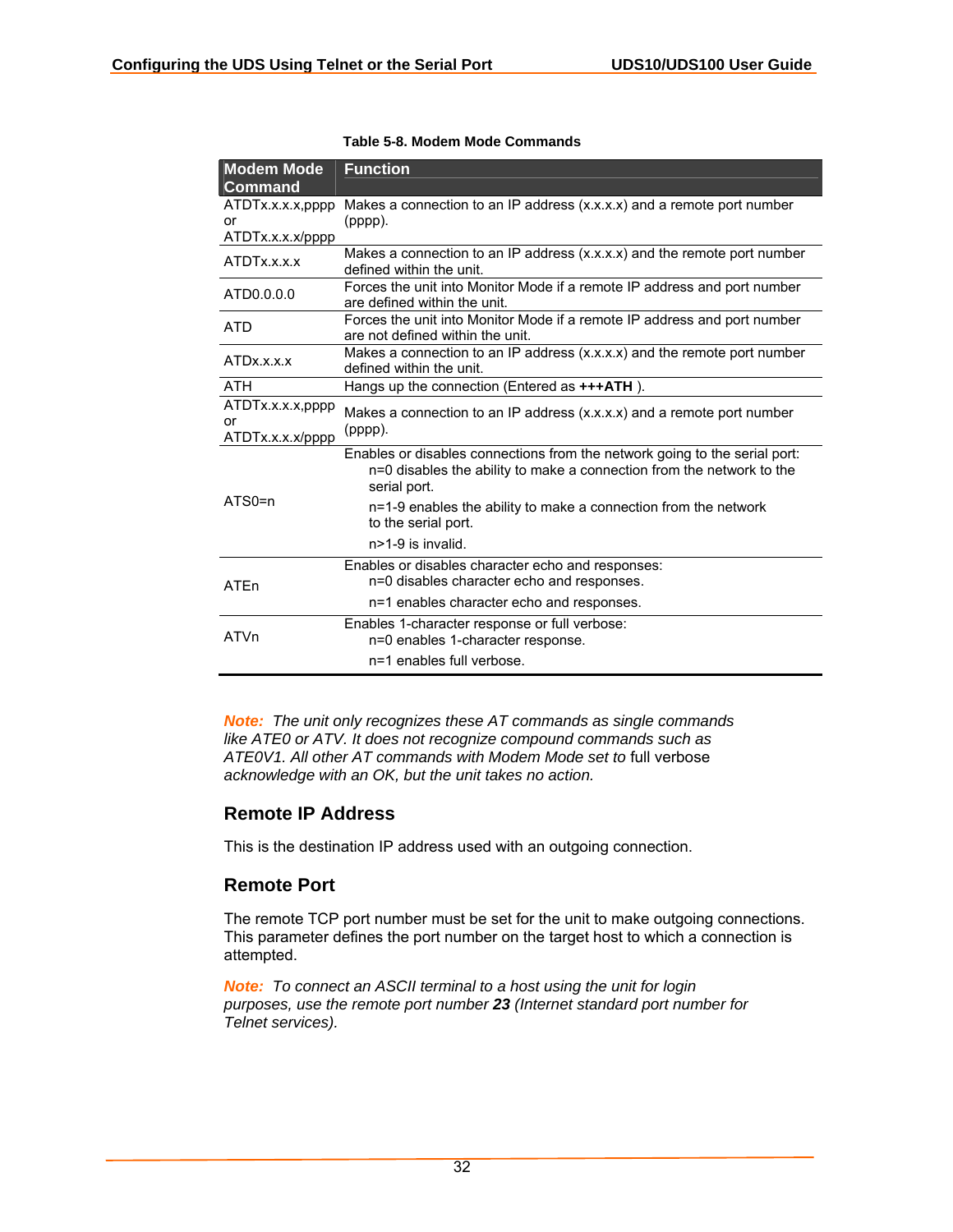## <span id="page-32-0"></span>**Disconnect Mode**

This option determines the conditions under which the unit causes a network connection to terminate. In DisConnMode, DTR drop either drops the connection or is ignored.

*Note***:** To look up hex values, see *[B: Binary to Hexadecimal](#page-58-0)*.

<span id="page-32-2"></span>**Table 5-9. Disconnect Mode Options** 

| <b>Disconnect Mode Option</b>         | Bit 7 6 5 4 3 2 1 0 |  |  |  |  |
|---------------------------------------|---------------------|--|--|--|--|
| Disconnect with DTR drop              |                     |  |  |  |  |
| Ignore DTRa                           |                     |  |  |  |  |
| Telnet mode and terminal type setup-  |                     |  |  |  |  |
| Channel (port) password <sup>≤</sup>  |                     |  |  |  |  |
| Hard disconnect <sup>3</sup>          |                     |  |  |  |  |
| Disable hard disconnect               |                     |  |  |  |  |
| State LED off with connection $4$     |                     |  |  |  |  |
| Disconnect with EOT (^D) <sup>5</sup> |                     |  |  |  |  |

<span id="page-32-4"></span>**1. The UDS sends the "Terminal Type" upon an outgoing connection.** 

- <span id="page-32-5"></span>**2. A password is required for a connection to the serial port from the network.**
- <span id="page-32-6"></span>**3. The TCP connection closes even if the remote site does not acknowledge the disconnection.**
- <span id="page-32-7"></span>**4. When there is a network connection to or from the serial port, the state LED turns off instead of blinking.**
- <span id="page-32-8"></span>**5. When Ctrl D or Hex 04 are detected, the connection is dropped. Both Telnet mode and Disconnect with EOT must be enabled for Disconnect with EOT to function properly. Ctrl D is only be detected going from the serial port to the network.**

# <span id="page-32-1"></span>**Flush Mode**

Flush Mode (buffer flushing) controls line handling and network buffers with connection startup and disconnect. You can select between two different packing algorithms.

*Note***:** To look up hex values, see *[B: Binary to Hexadecimal](#page-58-0)*.

Available Flush Mode options are:

| <b>Function</b>                                   | Bit 7 6 5 4 3 2 1 0 |  |  |  |  |
|---------------------------------------------------|---------------------|--|--|--|--|
| <b>Input Buffer (Serial to Network)</b>           |                     |  |  |  |  |
| Clear with active connection (from serial)        |                     |  |  |  |  |
| Clear with passive connection (from network)      |                     |  |  |  |  |
| Clear with disconnect                             |                     |  |  |  |  |
| <b>Output Buffer (Network to Serial)</b>          |                     |  |  |  |  |
| Clear with active connection (from serial)        |                     |  |  |  |  |
| Clear with passive connection (from network)      |                     |  |  |  |  |
| Clear with disconnect                             |                     |  |  |  |  |
| <b>Alternate Packing Algorithm (Pack Control)</b> |                     |  |  |  |  |
| Enable                                            |                     |  |  |  |  |

#### <span id="page-32-3"></span>**Table 5-10. Flush Mode Options**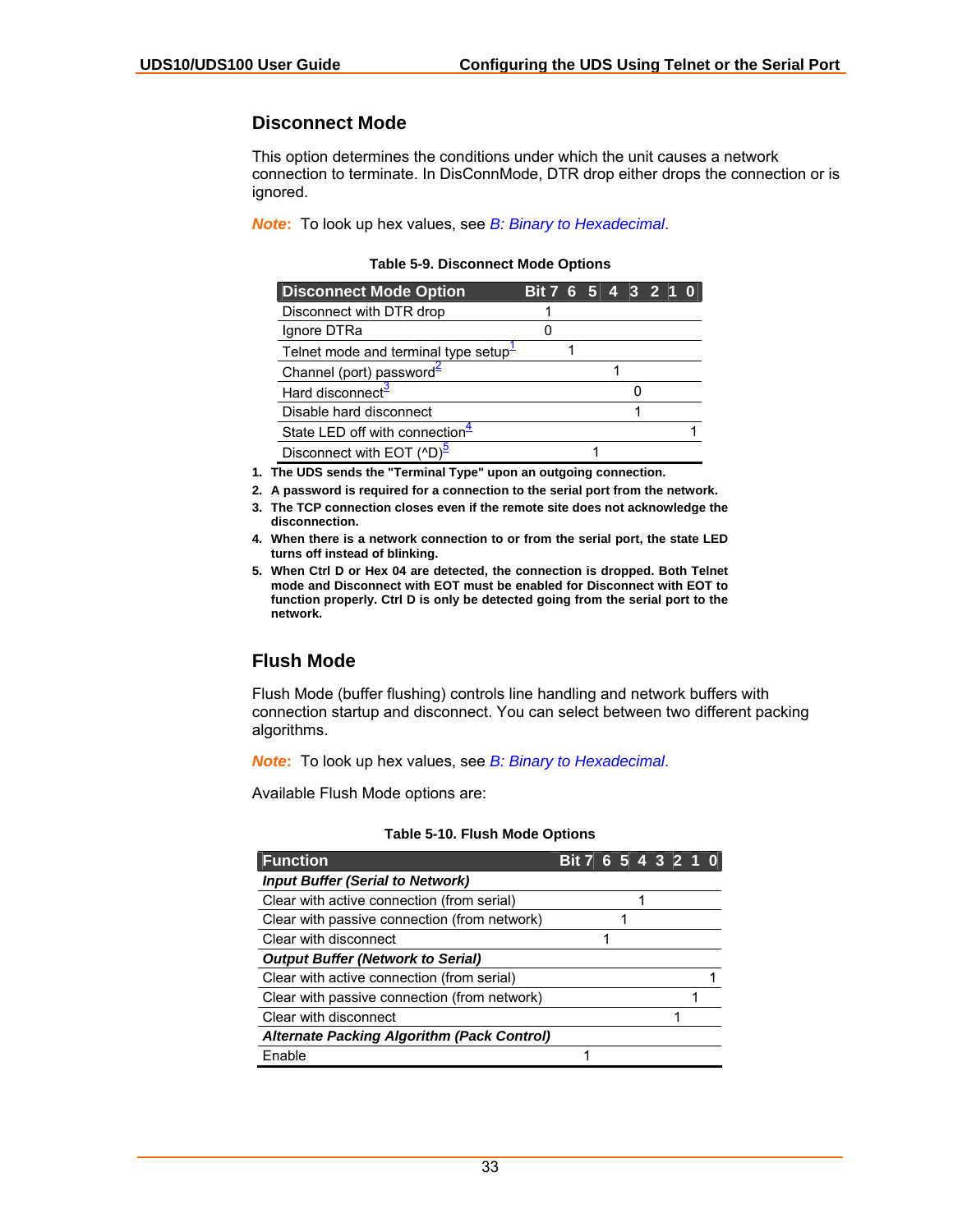# <span id="page-33-0"></span>**Pack Control**

Two firmware-selectable packing algorithms define how and when the unit sends packets to the network. The standard algorithm is optimized for applications in which the unit is used in a local environment, allowing for very small delays for single characters while keeping the packet count low. The alternate packing algorithm minimizes the packet count on the network and is especially useful in applications in a routed Wide Area Network (WAN). Adjusting settings in this mode can economize the network data stream.

Pack control settings are enabled in Flush Mode. Set Pack Control to **00** if specific functions are not needed.

*Note***:** To look up hex values, see *[B: Binary to Hexadecimal](#page-58-0)*.

| <b>Option</b>                     | <b>Bit 7</b> | 6 | 54 |   | $\bullet$ |  |
|-----------------------------------|--------------|---|----|---|-----------|--|
| <b>Idle Time</b>                  |              |   |    |   |           |  |
| Force transmit: 12ms              |              |   |    |   |           |  |
| Force transmit: 52ms              |              |   |    |   |           |  |
| Force transmit: 250ms             |              |   |    |   |           |  |
| Force transmit: 5sec              |              |   |    |   |           |  |
| <b>Trailing Characters</b>        |              |   |    |   |           |  |
| None                              |              |   |    |   | O         |  |
| One                               |              |   |    |   | 1         |  |
| Two                               |              |   |    |   | U         |  |
| <b>Send Characters</b>            |              |   |    |   |           |  |
| 2-Byte Send Character Sequence    |              |   |    | 1 |           |  |
| Send Immediately After Send chars |              |   |    |   |           |  |

<span id="page-33-1"></span>**Table 5-11. Pack Control Options** 

**Idle Time:** Idle time to "Force transmit" defines how long the unit waits before sending accumulated characters. This wait period is between characters. If there is an idle period between characters equal to the force transmit set, the UDS packages the serial data currently in the buffer and sends it to the network.

**Trailing Characters:** In some applications, CRC, Checksum, or other trailing characters follow the end-of-sequence character. This option helps to adapt frame transmission to the frame boundary.

#### **Send Characters**:

- If 2-Byte Send Character Sequence is enabled, the unit interprets the sendchars as a 2-byte sequence. If this option is not enabled, the unit interprets them independently.
- If Send Immediately After Send Characters is not set, any characters already in the serial buffer are included in the transmission after the unit finds a "transmit" condition. With this option, the unit sends immediately after recognizing the transmit condition (sendchar or timeout).

*Note: A transmission might occur if status information needs to be exchanged or an acknowledgment needs to be sent.*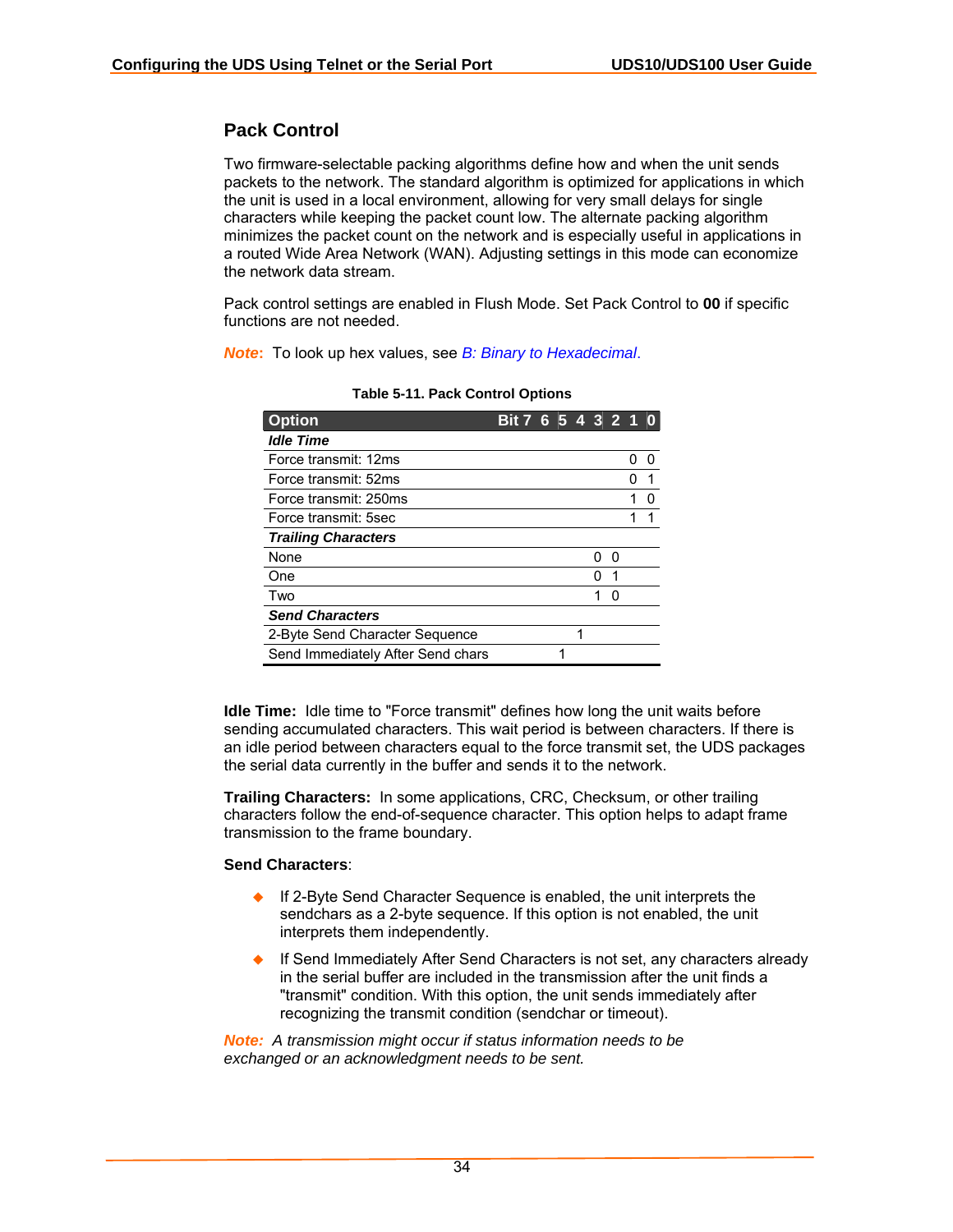## <span id="page-34-0"></span>**Disconnect Time (Inactivity Timeout)**

Use Disconnect Time to set an inactivity timeout. The unit drops the connection if there is no activity on the serial line before the set time expires. Enter time in the following format: mm:ss, where m is the number of minutes and s is the number of seconds. To disable the inactivity timeout, enter **00:00**. Range is 0 (disabled) to 5999 seconds (99 minutes, 59 seconds). The default is 0.

#### <span id="page-34-1"></span>**Send Characters**

Enter up to two characters in hexadecimal representation for the SendChar settings. If the unit receives a character on the serial line that matches one of these characters, it sends the character immediately, along with any awaiting characters, to the TCP connection. This action minimizes the response time for specific protocol characters on the serial line (for example, ETX, EOT). Setting the first SendChar to **00** disables the recognition of the characters. Alternatively, the unit can interpret two characters as a sequence (see *[Pack Control](#page-33-0)* on page [34\)](#page-33-0).

### <span id="page-34-2"></span>**Telnet Terminal Type**

This parameter displays only if the terminal type option is enabled in Disconnect Mode. If this option is enabled, use the terminal name for the Telnet terminal type. Enter only one name.

If the terminal type option is enabled, the unit also reacts to the EOR (end of record) and binary options that can be used for applications like terminal emulation to IBM hosts.

### <span id="page-34-3"></span>**Channel (Port) Password**

This parameter displays only if the channel (port) password option is enabled in Disconnect Mode. If the option is enabled, set a password on the serial port.

# <span id="page-34-4"></span>**Expert Settings**

*Note: Change these settings using Telnet or serial connections only, not Web Manager.* 

*Caution: Only an expert should change these parameters. These changes have serious consequences.* 

#### <span id="page-34-5"></span>**Figure 5-7. Expert Settings Options**

```
Change Setup:
  0 Server configuration
  1 Channel 1 configuration
  5 Expert settings
  6 Security
  7 Factory defaults
    Exit without save
  9 Save and exit
                                  Your choice ? 5
These parameters are for experts only
which definitely know the consequences of the changes.
TCP Keepalive time in s (1s - 65s; Øs=disable):<br>ARP Cache timeout in s (1s - 600s) : (600) ?
                                                          (45) ?
```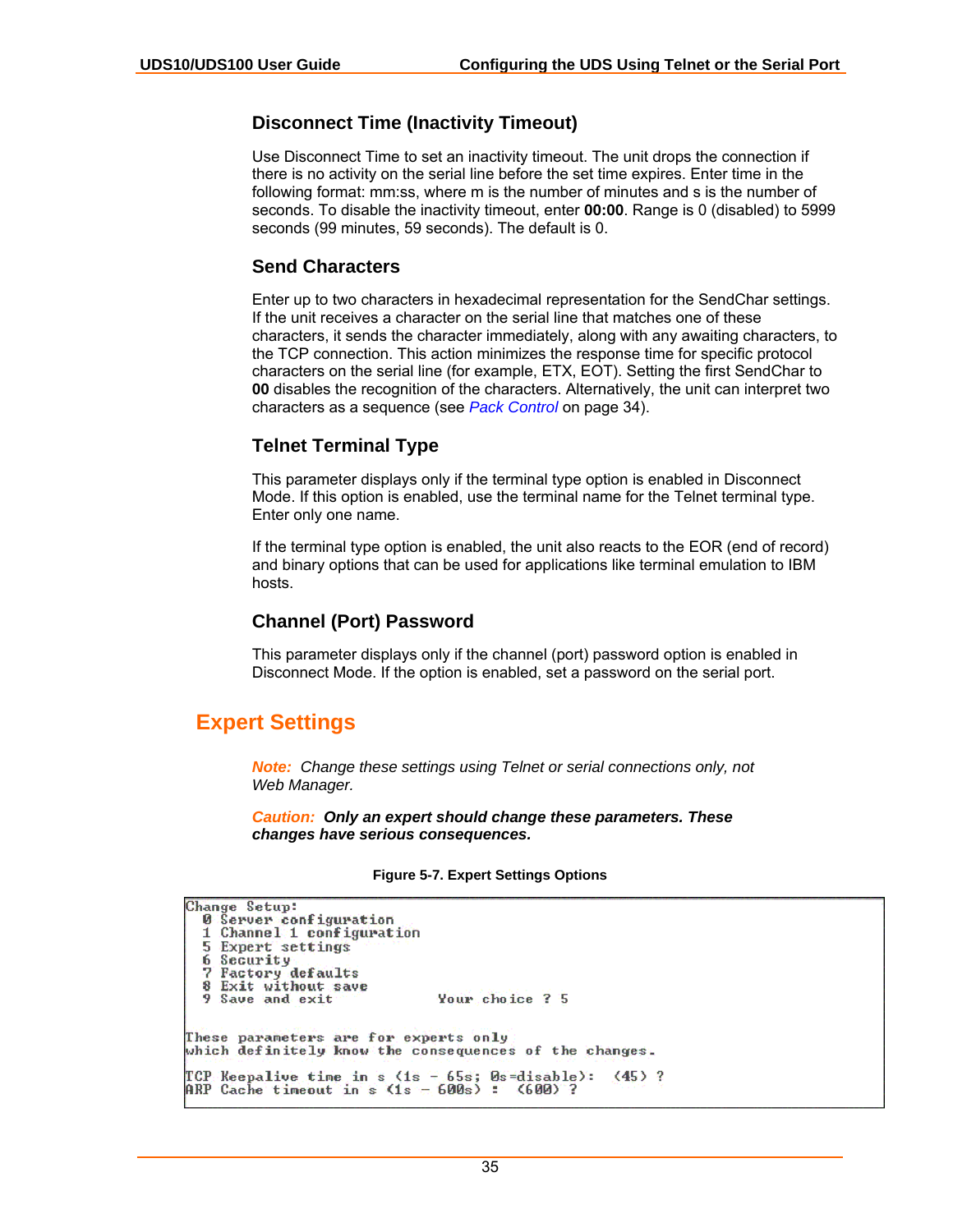# <span id="page-35-0"></span>**TCP Keepalive time in s**

This option defines how many seconds the unit waits during a silent connection before checking to see whether the currently connected network device is still on the network. If the unit does not receive a response, it drops that connection.

### <span id="page-35-1"></span>**ARP Cache timeout in s**

When the unit communicates with another device on the network, it adds an entry into its ARP table. The ARP Cache timeout option defines the number of seconds (1-600) the unit waits before timing out an entry in this table.

# <span id="page-35-2"></span>**Security Settings**

Change these settings using Telnet or serial connections only, not Web Manager.

*Note: We recommend that you set security over the dedicated network or over the serial setup. If you set security over the network (Telnet 9999), someone else could capture these settings.* 

#### *Caution: Disabling both Telnet Setup and Port 77FE prevents users from accessing the Setup Mode from the network.*

| Change Setup:                      |                 |
|------------------------------------|-----------------|
| <b>0 Server configuration</b>      |                 |
| 1 Channel 1 configuration          |                 |
| 5 Expert settings                  |                 |
| 6 Security                         |                 |
| 7 Factory defaults                 |                 |
|                                    |                 |
| 8 Exit without save                |                 |
| 9 Save and exit                    | Your choice ? 6 |
|                                    |                 |
| Disable SNMP (N) N                 |                 |
|                                    |                 |
| SNMP Community Name (public):      |                 |
|                                    |                 |
| Disable Telnet Setup (N) N         |                 |
|                                    |                 |
| Disable IFTP Firmware Update (N) N |                 |
|                                    |                 |
| Disable Port 77FEh (N) N           |                 |
|                                    |                 |
| Disable Web Server (N) N           |                 |
|                                    |                 |
| Disable ECHO ports (Y) Y           |                 |
| Enable Enhanced Password (N)       |                 |
|                                    |                 |

<span id="page-35-4"></span>**Figure 5-8. Security Settings** 

### <span id="page-35-3"></span>**Disable SNMP**

This setting disables the SNMP protocol on the unit to prevent SNMP management software from communicating with the UDS.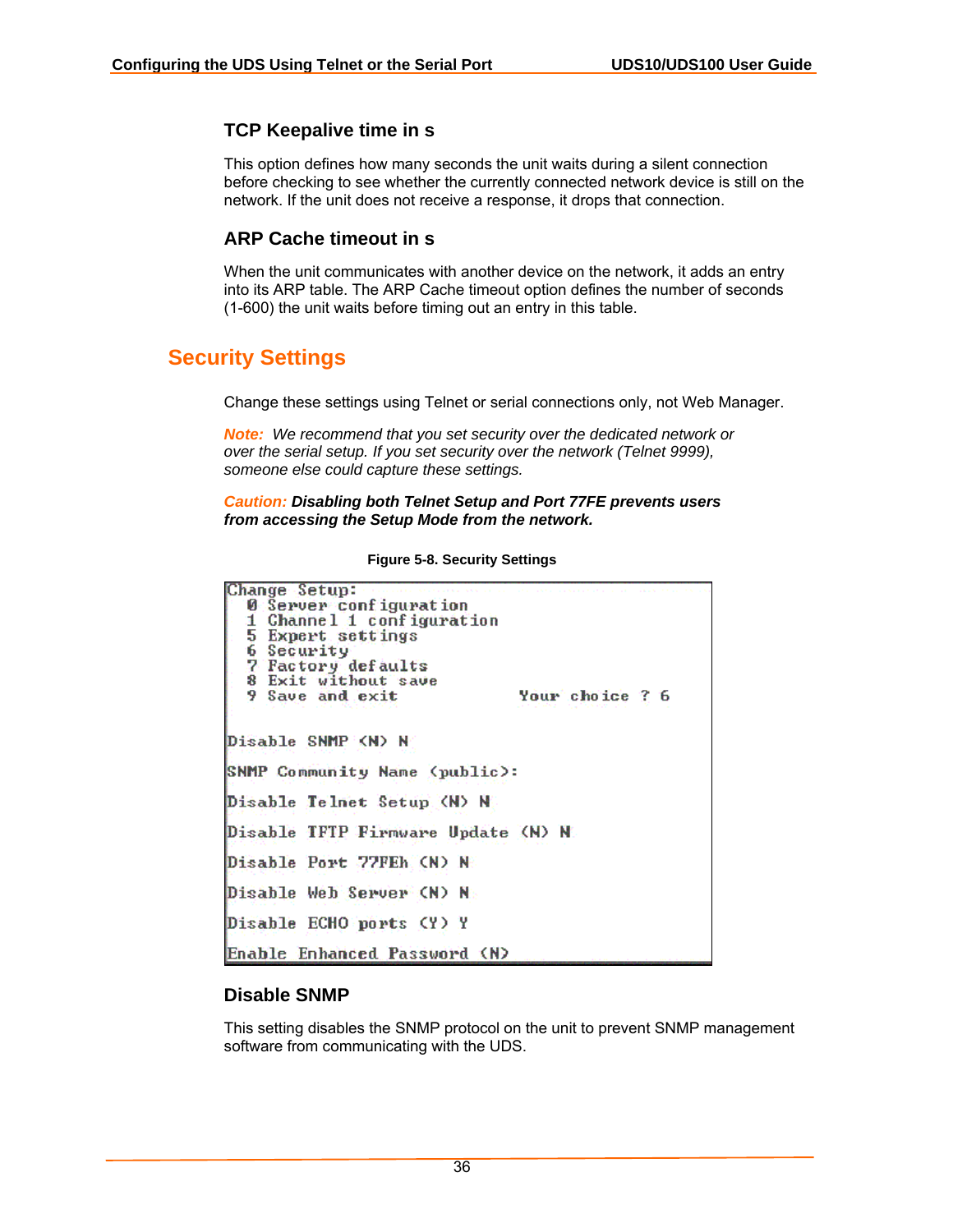#### **SNMP Community Name**

This option changes the SNMP community name on the unit. This allows for ease of management, and possibly some security. If someone tries to violate security but does not know what community to connect to, that person is unable to obtain the SNMP community information from the unit. The default is **public**.

#### **Disable Telnet Setup**

*Caution: Disabling both Telnet Setup and Port 77FE prevents users from accessing Setup Mode from the network.* 

This setting defaults to the N (No) option. The Y (Yes) option disables access to Setup Mode by Telnet (port 9999). It only allows access locally using Web Manager and the serial port of the unit.

#### **Disable TFTP Firmware Upgrade**

This setting defaults to the N (No) option. The Y (Yes) option disables TFTP for network firmware upgrades. With this option, firmware upgrades can be performed only by using a \*.hex file over the serial port of the unit.

#### **Disable Port 77FE (Hex)**

#### *Caution: Disabling both Telnet Setup and Port 77FE prevents users from accessing the Setup Mode from the network.*

Port 77FE is used by DeviceInstaller, Web Manager, and custom programs to configure the unit remotely. If required, disable this capability for security purposes.

The default setting is the N (No) option, which enables remote configuration. As a result, configure the unit by using DeviceInstaller, Web Manager, Telnet, or serial configuration.

The Y (Yes) option disables remote configuration and web sites.

*Note: the Y (Yes) option disables many of the GUI tools for configuring the unit, including Web Manager.* 

#### **Disable Web Setup**

The Y (Yes) option disables the use of Web Manager. It disables browser-initiated sessions to port 80 on the UDS and configuration using HTTP. Port 80 is closed.

### **Disable ECHO Ports**

Port 7 accepts Telnet and UDP connections. Whatever data is sent to this port is echoed back to the sender. This setting disables the use of the echo server that is built into the unit.

### **Enable Enhanced Password**

This setting defaults to the N (No) option, which permits a 4-character password that protects the Setup Mode using Telnet and Web Manager. The Y (Yes) option allows an extended security password of 16-characters for protecting Telnet access.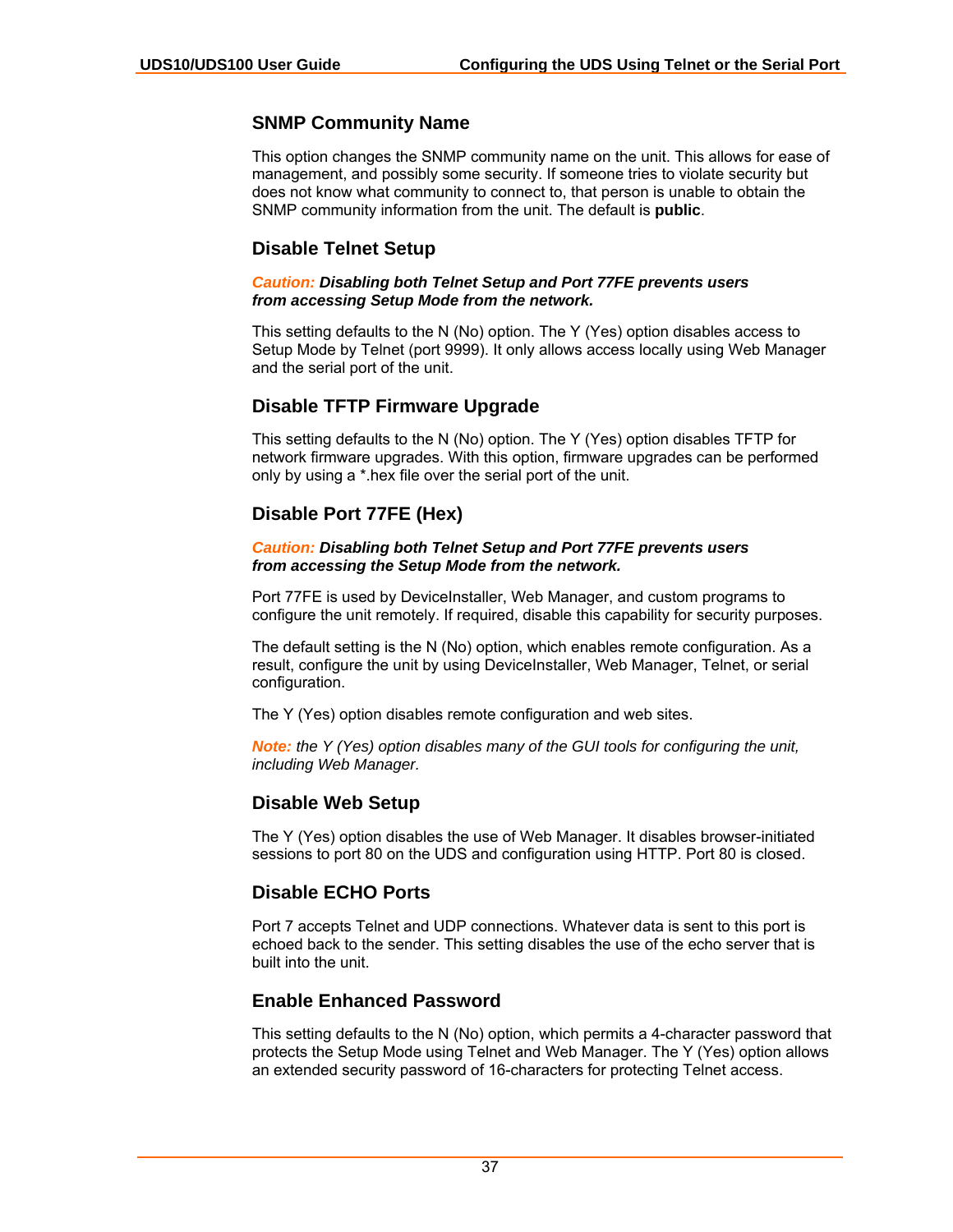## **Factory Default Settings**

Select **7** to reset the unit's serial port to the factory default settings. The server configurations (IP address information) remain unchanged. The specific settings that this option changes are in the following list:

### **Channel 1 Configuration Defaults**

| <b>Baudrate</b>        | 9600                                                                    |
|------------------------|-------------------------------------------------------------------------|
| I/F Mode               | 4C (1 stop bit, no parity, 8 bit, RS-232C)                              |
| Own TCP port number    | 10001                                                                   |
| Connect Mode           | C0 (always accept incoming connection; no active<br>connection startup) |
| Hostlist retry counter | 3                                                                       |
| Hostlist retry timeout | 250 (msec)                                                              |
| Start character        | $0x0D$ (CR)                                                             |
| All other settings     | 0                                                                       |

#### **Expert Settings Defaults**

| TCP keepalive     | 45 (seconds)  |
|-------------------|---------------|
| ARP cache timeout | 600 (seconds) |

### **Security Settings Defaults**

| <b>SNMP</b>          | Enabled         |
|----------------------|-----------------|
| SNMP community name  | public          |
| Telnet setup         | Enabled         |
| <b>TFTP</b> download | Enabled         |
| Port 77FEh           | Enabled         |
| <b>Web Server</b>    | Enabled         |
| <b>ECHO</b>          | Disabled        |
| Encryption           | <b>Disabled</b> |
| Enhanced password    | Disabled        |

## **Exit Configuration Mode**

To exit Setup Mode:

- To save all changes and reboot, select **9**. All values are stored in nonvolatile memory.
- ◆ To exit the configuration mode without saving changes or rebooting, select **8**.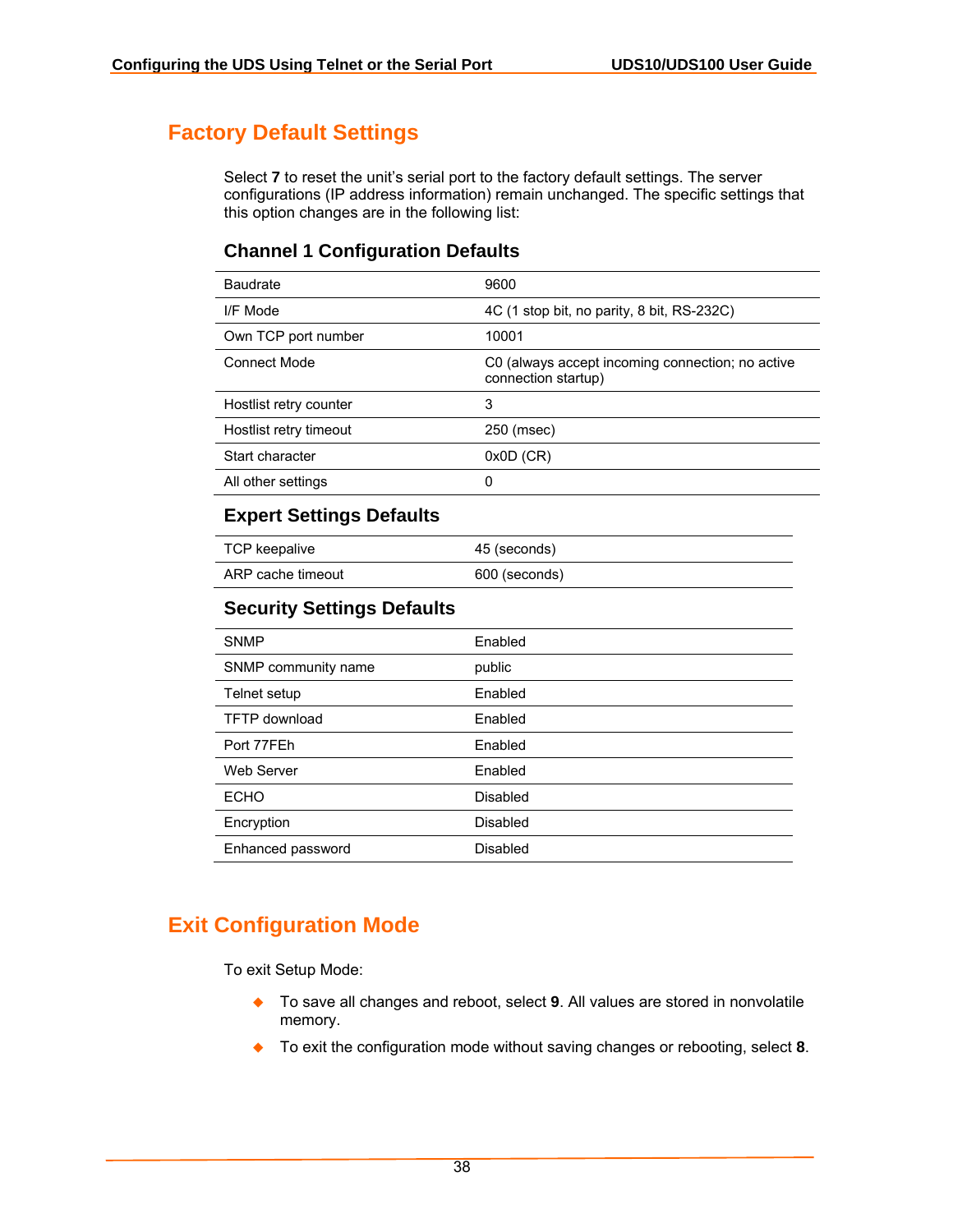# *6: Updating Firmware*

This chapter explains how to obtain and update the unit's firmware.

## **Obtaining Firmware**

Obtain the most up-to-date firmware and release notes for the unit from the Lantronix Web site ([http://www.lantronix.com/\)](http://www.lantronix.com/) or by using anonymous FTP [\(ftp://ftp.lantronix.com/\)](ftp://ftp.lantronix.com/).

## **Reloading Firmware**

There are several ways to update the unit's internal operational code. Use DeviceInstaller (the preferred way), TFTP, another unit, or the serial port. Another option is to use the unit's internal web interface (**CBXW\*.COB**) using TFTP or DeviceInstaller.

Following are typical names for the files. Check the Lantronix Web site for the latest versions and release notes.

#### **UDS10**

- ◆ LTX\*.ROM (Network)
- ◆ LTX<sup>\*</sup>.HEX (Serial)

#### **UDS100**

- ◆ DLX\*.ROM (Network)
- ◆ DLX<sup>\*</sup>.3HEX (Serial)

#### **Using DeviceInstaller**

- 1. Download the updated firmware files from<http://www.lantronix.com/>or <ftp://ftp.lantronix.com/>and store them in a subfolder on your computer.
- 2. Click the Start button on the Task Bar and select **Programs → Lantronix → DeviceInstaller → DeviceInstaller**. The DeviceInstaller window displays.
- 3. Click the **Search the network for devices** icon. The Search Network window displays.
- 4. Once located by DeviceInstaller, highlight the device in the device list and click the **Upgrade** button (which displays after you select the device). Select a custom installation by specifying the individual files and clicking **Next**.
- 5. Click the **Browse** button to select the location of the firmware file being loaded, then click **Next**.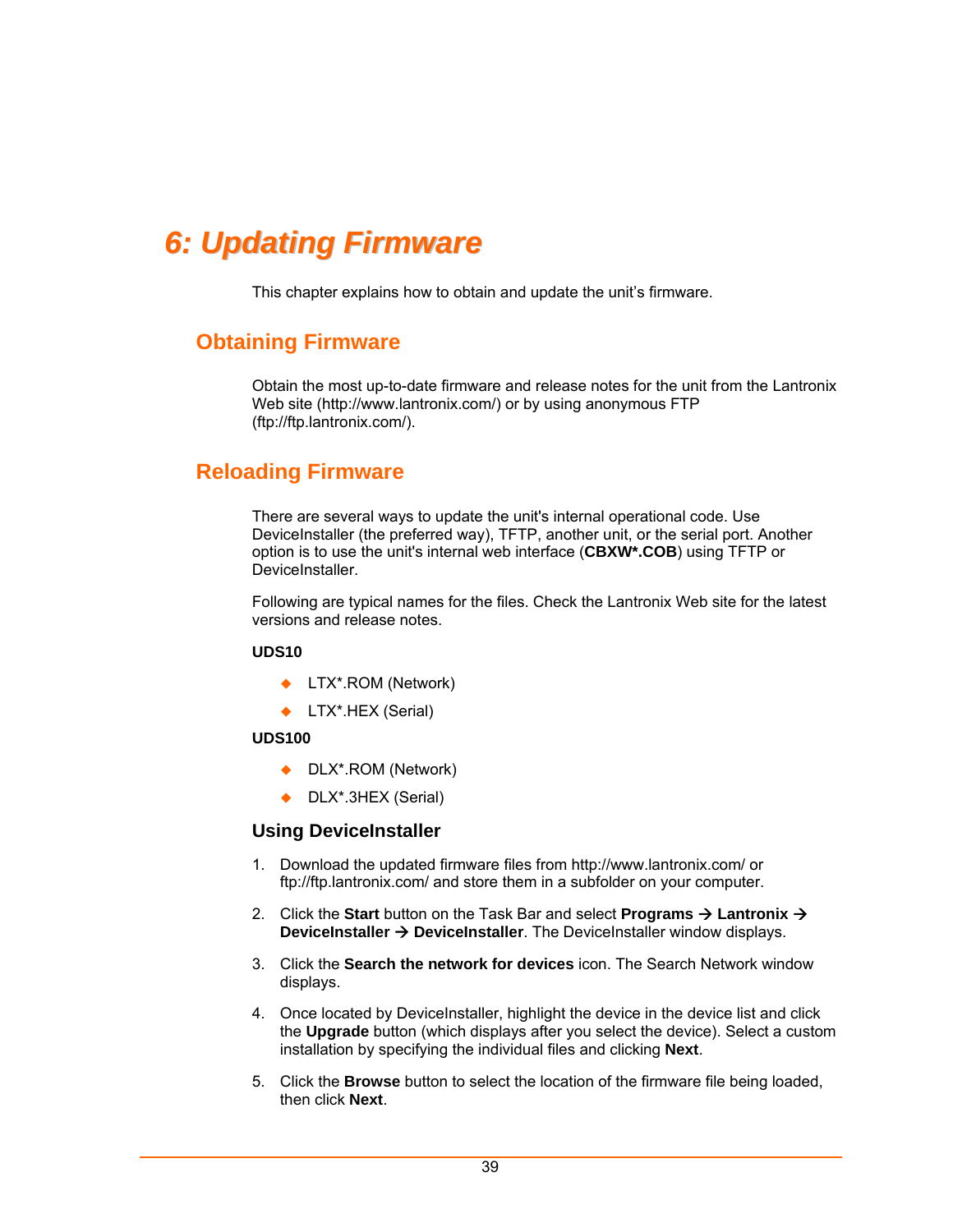6. Select **Do not copy or replace any files** and click **Next**.

*Note: This option upgrades the firmware file (.ROM file) only, not the Web Manager files (.COB).*

- 7. Click **Next** again. The status of the upgrade shows in the window.
- 8. After the upgrade completes, click **Close**.

### **Using TFTP**

If you are running Windows NT or higher, you can simply enter the following command at the command prompt:

#### **TFTP –i IP address of UDS PUT source file name destination file name**

*Note: It is easiest to issue the command from the same directory as the one where the firmware files are.* 

To download new firmware using a TFTP client:

1. Use a TFTP client to send a binary file (**LTX\*.ROM** for UDS10, **DLX\*.ROM** for UDS100) to the unit to upgrade the unit's internal operational code, and **CBXW\*.cob** to upgrade its internal web interface).

*Note: TFTP requires the .ROM (binary) version of the unit's internal operational code.* 

- 2. Make sure the **Put** and **Binary** options at the top of the window are selected.
- 3. Enter the full path of the firmware file in the **Source File** field.
- 4. In the **Destination File** field, type of the following:
	- ◆ **3L** for the UDS10 or **3D** for the UDS100 to load the internal operational code
	- **WEB6** for the internal web interface.
- 5. In the **Remote Host** field, enter the IP address of the unit being upgraded.
- 6. Click the **Put** button to transfer the file to the unit.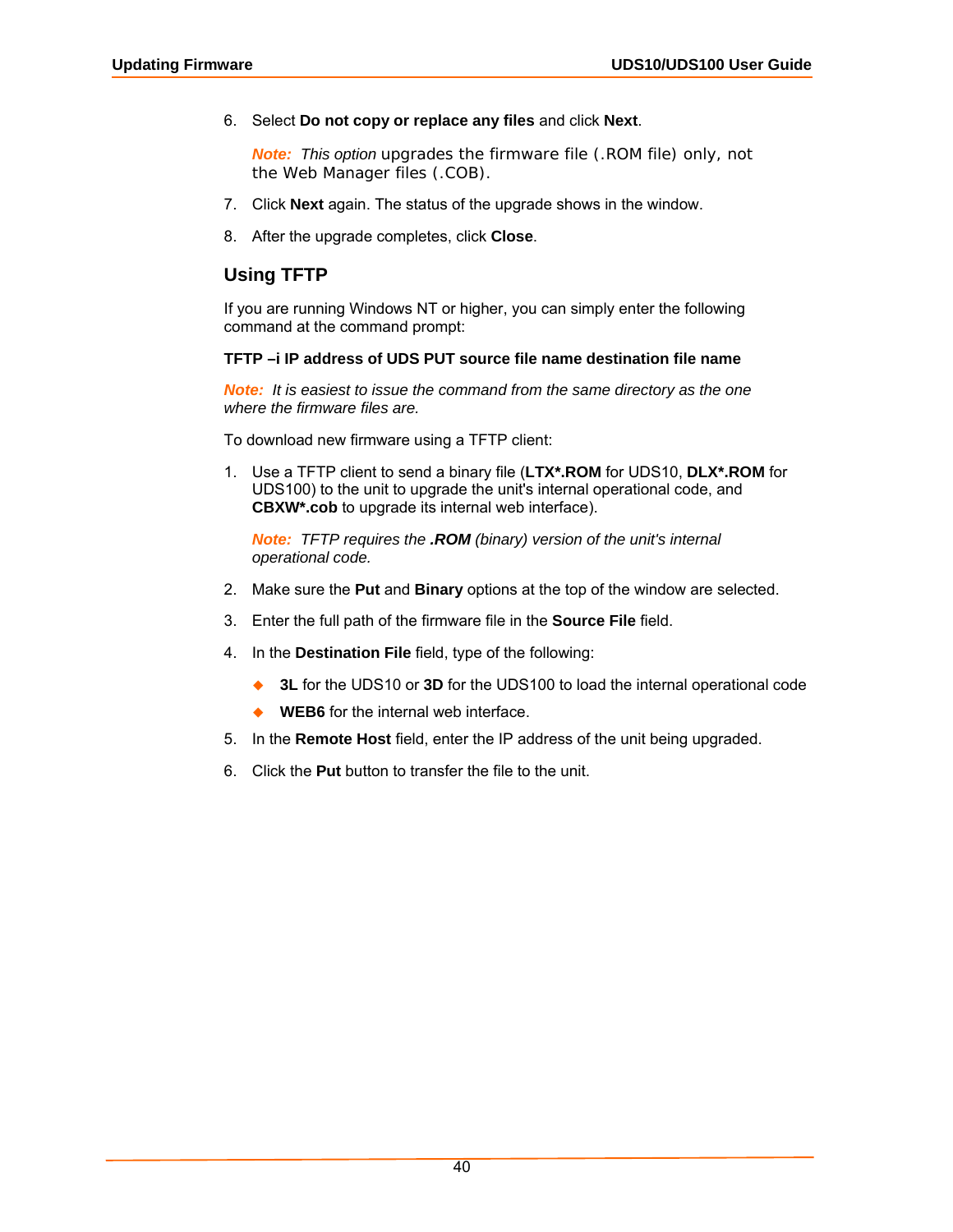| <b>TFTP</b> Client                         |                  |                                 |         |
|--------------------------------------------|------------------|---------------------------------|---------|
| G Get <sup>6</sup> Binary<br>C Put C ASCII |                  |                                 |         |
| Operation                                  |                  | Option extensions               |         |
| Source file                                | C:\Firmware_File | <b>Blocksize</b>                | Timeout |
| Destination file                           | 3L or 3D         |                                 |         |
| Remote host                                | UDS IP           | $\Box$ Overwrite if file exists |         |
| Put                                        | Close            | Help                            | About   |
|                                            |                  |                                 |         |

**Figure 6-1. TFTP Dialog Box** 

The unit performs a power reset after the firmware has been loaded and stored.

#### **Using Another Unit**

To distribute firmware to another unit over the network:

- 1. Enter the host unit's Monitor Mode (see *[7: Using Monitor Mode](#page-42-0)*).
- 2. Send the firmware to the receiving unit using the **SF** command, where x.x.x.x is the receiving unit's IP address.

#### **Figure 6-2. Sending Firmware to Another Unit**

The receiving unit performs a power reset after the firmware has been loaded and stored.

*Note: You can only update the unit's internal web interface using TFTP or DeviceInstaller.* 

### **Using the Serial Port**

The following procedure is for using the HyperTerminal software application. This procedure takes about 10 minutes.

#### *Warning: Do not switch off the power supply during the update. A loss of power while reprogramming will result in a corrupt program image and a nonfunctional unit.*

To download firmware from a computer using the unit's serial port:

1. Enter Monitor Mode using the serial port (see *[Entering Monitor Mode Using the](#page-42-1)  [Serial Port](#page-42-1)* on page [43\)](#page-42-1).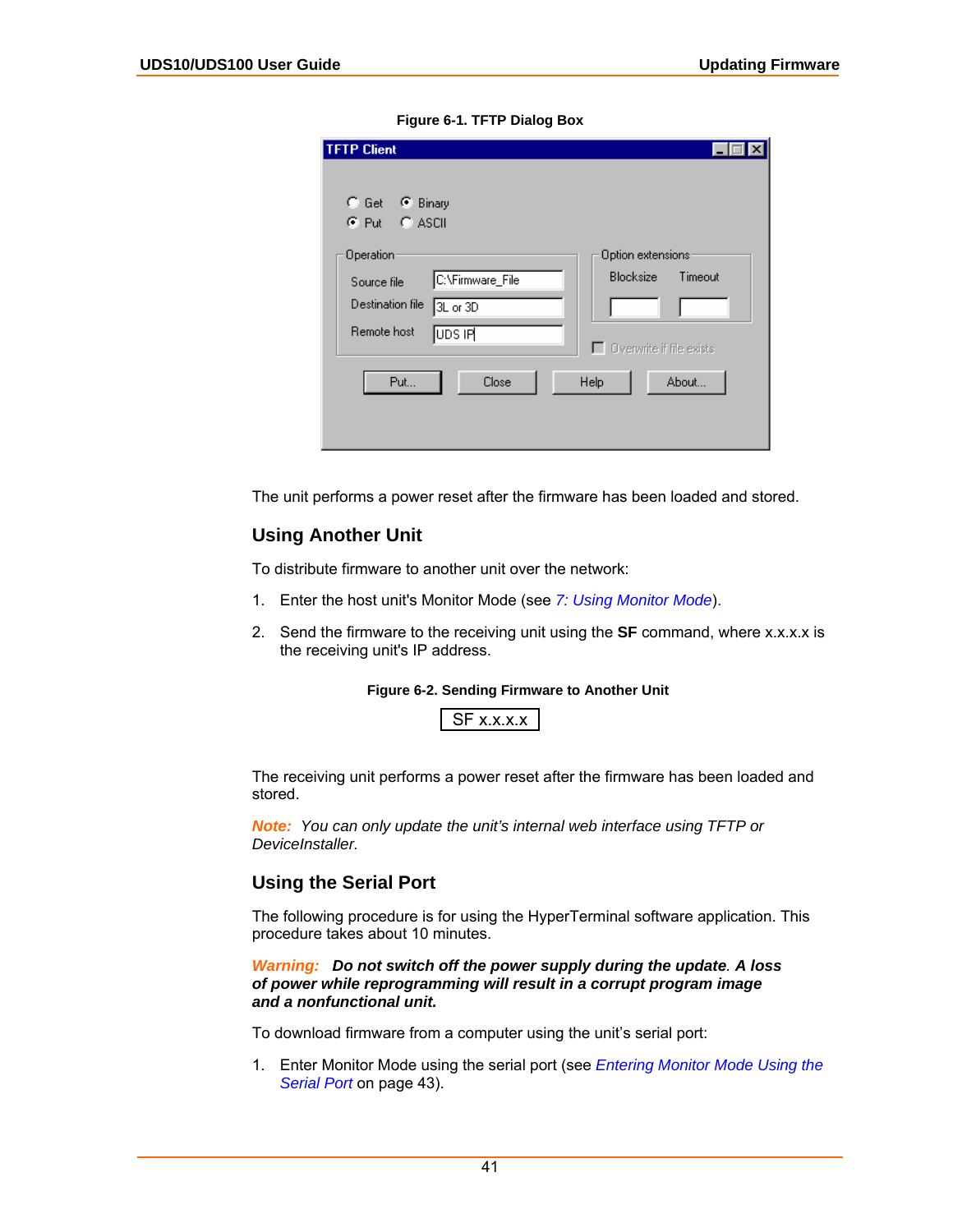- 2. Download the firmware to the unit using the **DL** command.
- 3. Select **Send Text File** and select the **LTX\*.HEX** file for the UDS10 or **DLX\*.HEX** file for the UDS100 to be downloaded. The downloaded file must be the **.HEX** (ASCII) version.
- 4. After receiving the final record, the unit checks the integrity of the firmware image before programming the new firmware in the flash ROM. The following message displays when the firmware upgrade is complete.





*Note: You can only update your unit's internal web interface using TFTP or DeviceInstaller.*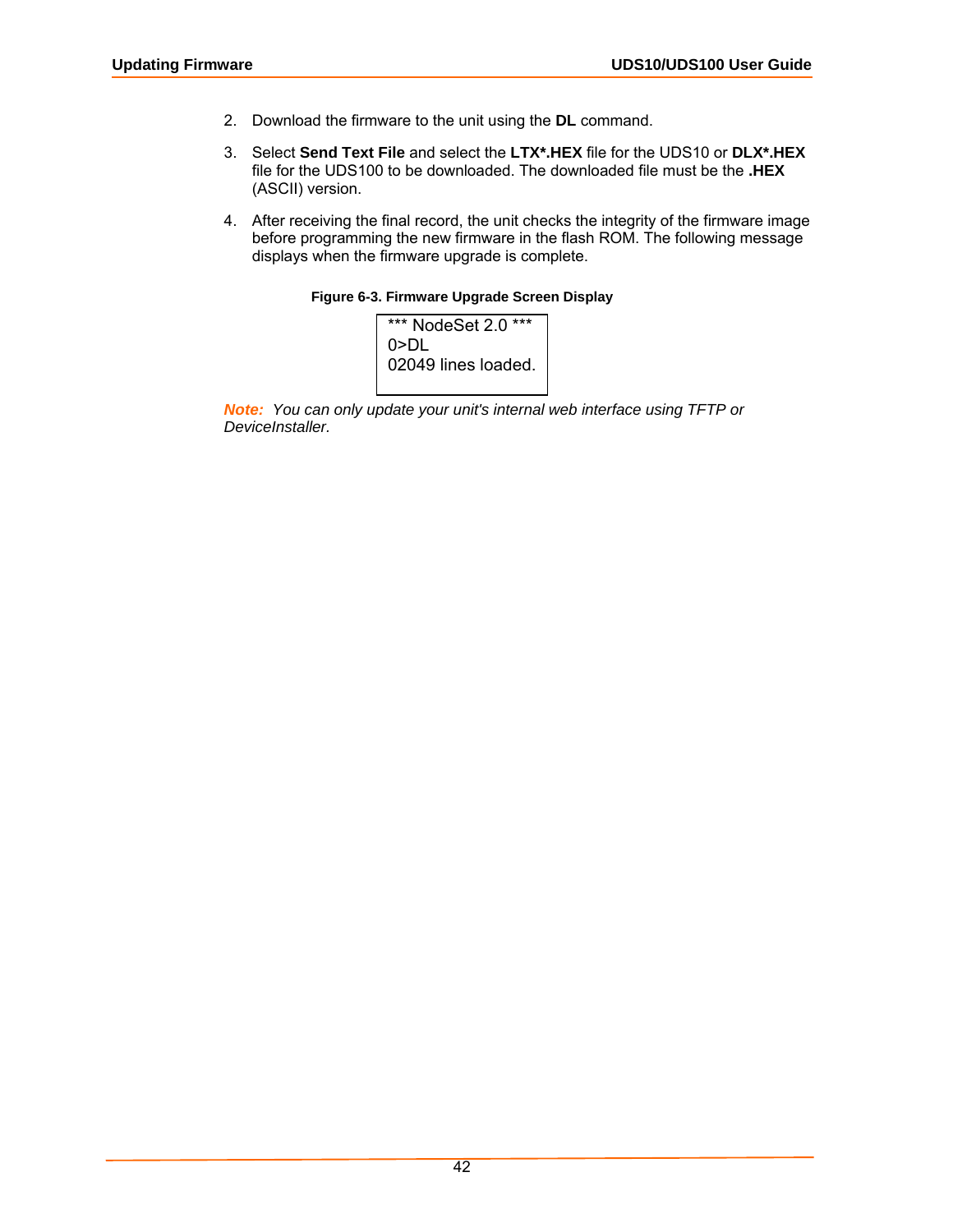# <span id="page-42-0"></span>*7: Using Monitor Mode*

Monitor Mode is a command line interface used for diagnostic purposes. There are two ways to enter Monitor Mode: locally using the serial port or remotely using the network.

## <span id="page-42-1"></span>**Entering Monitor Mode Using the Serial Port**

To enter Monitor Mode locally, follow the same principles used in setting the serial configuration settings:

- 1. Do one of the following:
	- To enter Monitor Mode with network connections, type **xx1** or **zzz** (not three x keys as you did before).
	- To enter Monitor Mode without network connections, type **xx2** or **yyy**.

A **0>** prompt indicates that you have successfully entered Monitor Mode.

## **Entering Monitor Mode Using the Network**

To enter Monitor Mode using a Telnet connection:

1. First establish a Telnet session. The following message displays:

**Figure 7-1. Entering Monitor Mode Using the Network** 

\*\*\* Lantronix Device Server \*\*\* MAC address 00204A08A174 Software version 05.2 (040402)

Press Enter to go into Setup Mode

2. Type **M** (upper case).

A **0>** prompt indicates that you have successfully entered Monitor Mode.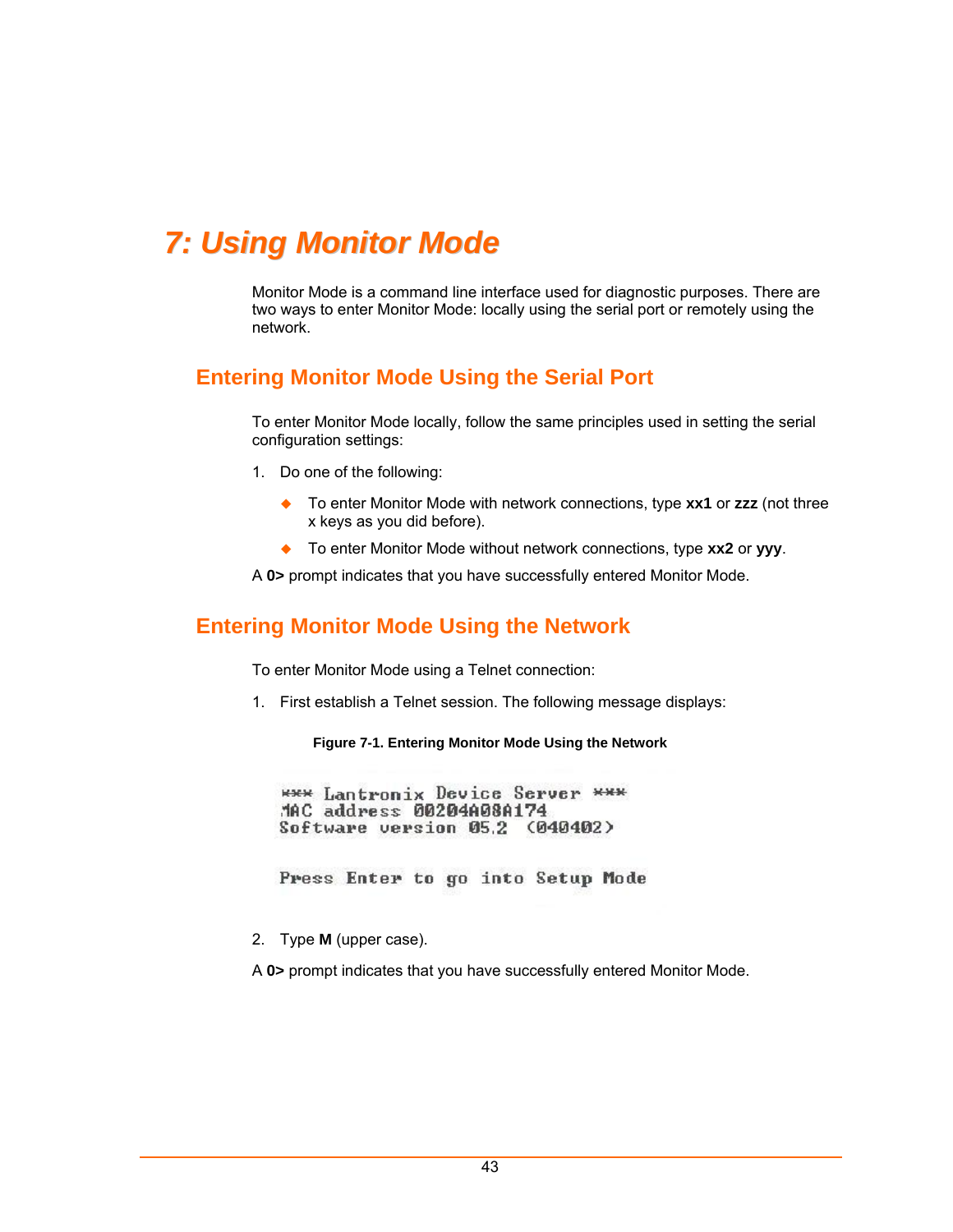## **Using Monitor Mode Commands**

The following commands are available in Monitor Mode. Many commands have an IP address as an optional parameter (x.x.x.x). If the IP address is given, the command is applied to another unit with that IP address. If no IP address is given, the command is executed locally.

*Note: All commands must be in capital letters, with blank spaces between the settings.* 

| <b>Command</b>   | <b>Command Name</b>                | <b>Function</b>                                                              |
|------------------|------------------------------------|------------------------------------------------------------------------------|
| $SF$ x.x.x.x     | <b>Send Firmware</b>               | Sends firmware to unit with IP address x.x.x.x.                              |
| $VS$ x.x.x.x     | Version                            | Queries software header record (16-byte) of unit with<br>IP address x.x.x.x. |
| $GC$ x.x.x. $x$  | <b>Get Configuration</b>           | Gets configuration of unit with IP address x.x.x.x as<br>hex records.        |
| $SC$ x.x.x. $x$  | Send Configuration                 | Sets configuration of unit with IP address x.x.x.x from<br>hex records.      |
| $PI$ x.x.x.x     | Ping                               | Pings unit with IP address x.x.x.x to check device<br>status.                |
| AT               | <b>ARP Table</b>                   | Shows the unit's ARP table entries.                                          |
| <b>TT</b>        | <b>TCP Connection Table</b>        | Shows all incoming and outgoing TCP connections.                             |
| NC               | <b>Network Connection</b>          | Shows the unit's IP configuration.                                           |
| <b>RS</b>        | Reset                              | Resets the unit's power.                                                     |
| QU               | Quit                               | Exits diagnostics mode.                                                      |
| G0, G1GE,<br>GF  | Get configuration from memory page | Gets a memory page of configuration information from<br>the device.          |
| S0, S1 SE,<br>SF | Set configuration to memory page   | Sets a memory page of configuration information on<br>the device.            |

#### **Table 7-1. Monitor Mode Commands**

Entering any of the commands listed above generates one of the following command response codes:

| Table 7-2. Command Response Codes |  |
|-----------------------------------|--|
|-----------------------------------|--|

| <b>Response Meaning</b> |                                         |
|-------------------------|-----------------------------------------|
| $0\geq$                 | OK; no error                            |
| $\frac{1}{2}$           | No answer from remote device            |
|                         | Cannot reach remote device or no answer |
| $\frac{1}{\sqrt{8}}$    | Wrong parameter(s)                      |
|                         | Invalid command                         |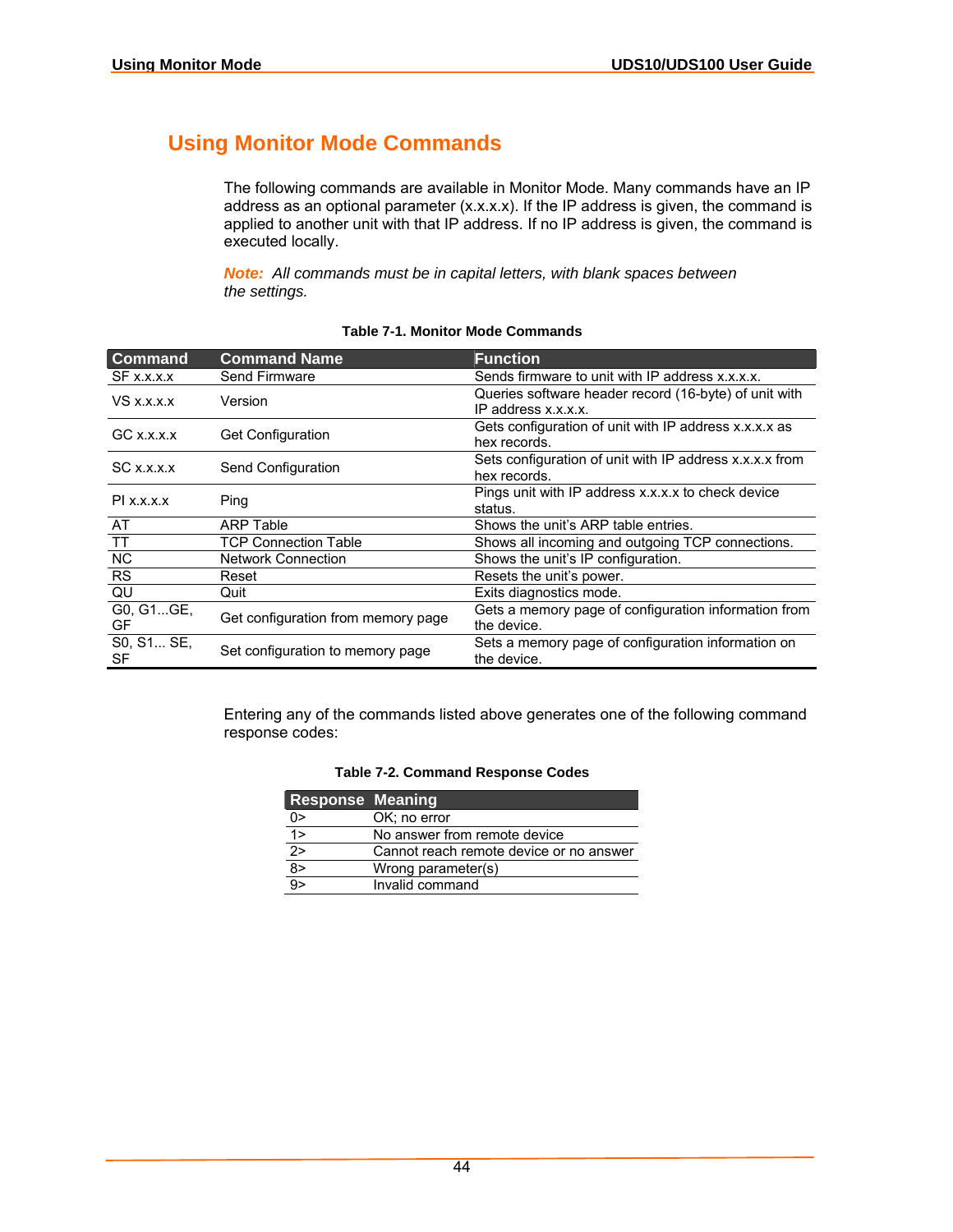# *8: Troubleshooting and Contact Information*

This chapter discusses how you can diagnose and fix errors quickly without having to contact a dealer or Lantronix.

It helps to connect a terminal to the serial port while diagnosing an error so you can view summary messages that may display. When troubleshooting, always ensure that the physical connections (power cable, network cable, and serial cable) are secure.

*Note:*Some unexplained errors might be caused by duplicate IP addresses on the network. Make sure that your unit's IP address is unique.

## **LEDs**

The UDS products contain the following LEDs, which help you diagnose problems.

- ◆ 10 Mbps Link/Activity (green)
- 100 Mbps Link/Activity (green)
- Collisions
- ◆ Diagnostics (red)
- ◆ Status (yellow)

Simultaneously lit red and green LEDs mean something is wrong. If the red LED is lit or blinking, count the number of times the green LED blinks between its pauses. The following table explains the LED functions: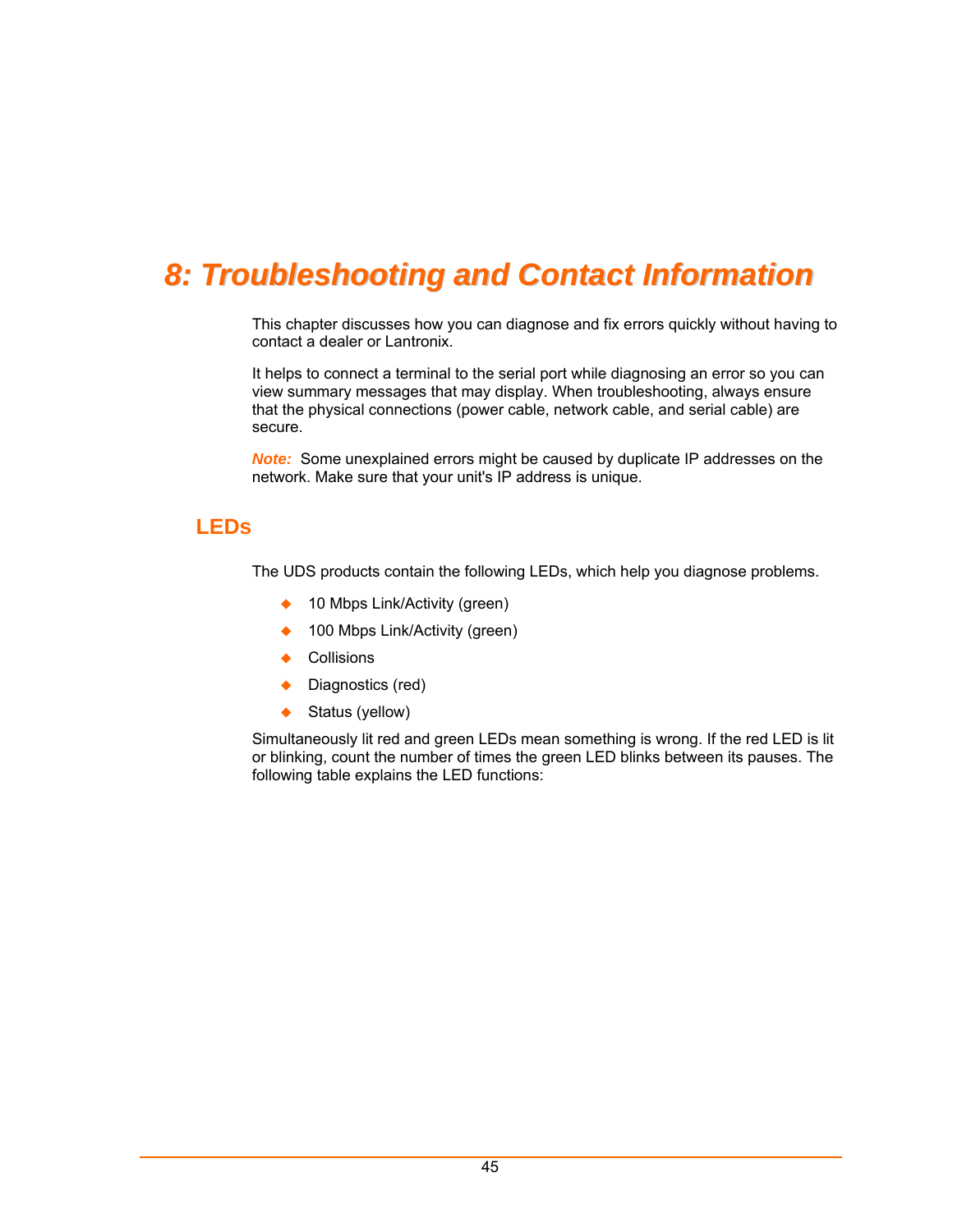| <b>Serial LEDs</b>                                   | <b>Meaning</b>                                                                                           |
|------------------------------------------------------|----------------------------------------------------------------------------------------------------------|
| 10 Mbps link/activity steady green                   | Valid 10 Mbps network connection                                                                         |
| 10 Mbps link/activity blinking                       | Network packets transmitting and receiving                                                               |
| 100 Mbps link/activity steady green                  | Valid 100 Mbps network connection                                                                        |
| 100Mbps link/activity blinking                       | Network packets transmitting and receiving                                                               |
| Collision blinking red                               | Network collisions                                                                                       |
| Diagnostic steady red and status blinking<br>green   | 2 blinks = $RAM error$<br>4 blinks = EEPROM checksum error<br>5 blinks = Duplicate IP address on network |
| Diagnostic blinking red and status<br>blinking green | 5 blinks = No DHCP response                                                                              |
| Status steady green                                  | Serial port not connected to network                                                                     |
| Status blinking green                                | Serial port connected to network                                                                         |

#### **Table 8-1. UDS10/UDS100 LEDs**

## **Problems and Error Messages**

#### *Notes:*

- ◆ When troubleshooting the following problems, make sure that the UDS is powered up and the Link LED is lit solid green. If the Link LED is not lit, then the physical network connection is bad. Confirm that you are using a good network connection.
- ◆ We recommend that you use a serial connection so you can view any diagnostic information sent out the serial port.

#### **Table 8-2. Problems and Error Messages**

| <b>Problem/Message</b>                                                                                                                                                                                                    | Reason                                                                                                                                                                                                                             | <b>Solution</b>                                                                                                               |
|---------------------------------------------------------------------------------------------------------------------------------------------------------------------------------------------------------------------------|------------------------------------------------------------------------------------------------------------------------------------------------------------------------------------------------------------------------------------|-------------------------------------------------------------------------------------------------------------------------------|
| When you issue the ARP -S<br>command in Windows, The ARP<br>entry addition failed: 5 message<br>displays.                                                                                                                 | Your currently logged-in user does<br>not have the correct rights to use this<br>command on this PC.                                                                                                                               | Have someone from your IT<br>department log you in with sufficient<br>rights.                                                 |
| When you attempted to assign an IP<br>address to the UDS using the ARP<br>method, the Press Enter to go into<br>Setup Mode error (described below)<br>displayed. Now when you Telnet to<br>the UDS, the connection fails. | When you Telnet into port 1 on the<br>UDS, you are only assigning a<br>temporary IP address. When you<br>Telnet into port 9999 and do not<br>press <b>Enter</b> quickly, the UDS<br>reboots, causing it to lose the IP<br>address. | Telnet back into port 1. Wait for it to<br>fail, then Telnet to port 9999 again.<br>Make sure you press <b>Enter</b> quickly. |
| When you Telnet to port 9999, the<br>message Press Enter to go into Setup<br>Mode displays. However, nothing<br>happens when you press Enter, or<br>your connection closes.                                               | You did not press <b>Enter</b> quickly<br>enough. You only have 5 seconds to<br>press Enter before the connection<br>closes.                                                                                                       | Telnet to port 9999 again, but press<br><b>Enter</b> as soon as you see the<br>message Press Enter to go into<br>Setup Mode.  |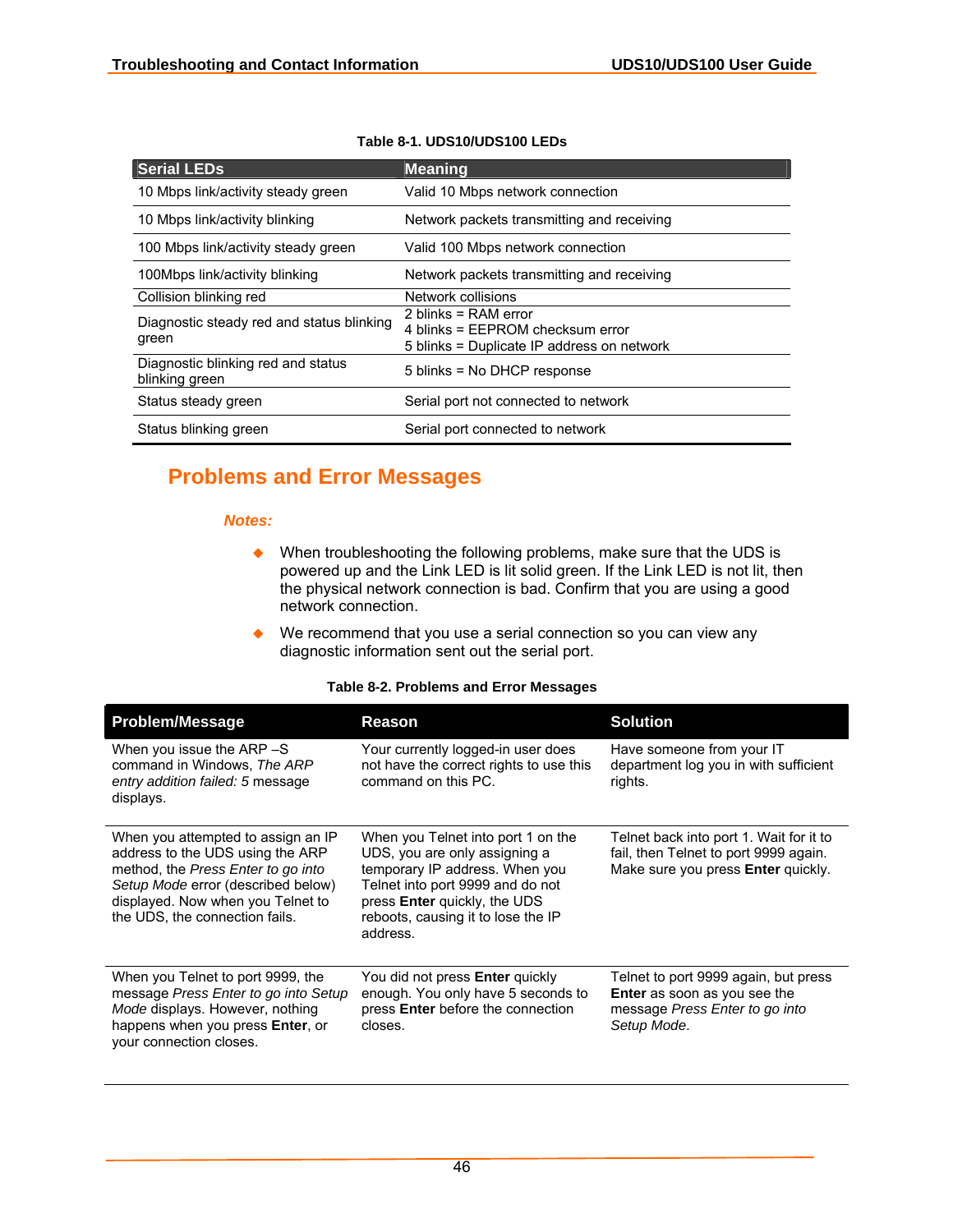| <b>Problem/Message</b>                                                                                                     | <b>Reason</b>                                                                                  | <b>Solution</b>                                                                                                                                                                                                                                                                                                                  |
|----------------------------------------------------------------------------------------------------------------------------|------------------------------------------------------------------------------------------------|----------------------------------------------------------------------------------------------------------------------------------------------------------------------------------------------------------------------------------------------------------------------------------------------------------------------------------|
| When you Telnet to port 1 to assign<br>an IP address to the UDS, the Telnet<br>window does not respond for a long<br>time. | You may have entered the hardware<br>address incorrectly with the ARP<br>command.              | Confirm that the hardware address<br>that you entered with the ARP<br>command is correct. The hardware<br>address may only include numbers<br>0-9 and letters A-F. In Windows and<br>usually in Unix, the segments of the<br>address are separated by dashes. In<br>some forms of Unix, the address is<br>segmented with colons. |
|                                                                                                                            | The IP address you are trying to<br>assign is not on your logical subnet.                      | Confirm that your PC has an IP<br>address and that it is in the same<br>logical subnet that you are trying to<br>assign to the UDS.                                                                                                                                                                                              |
|                                                                                                                            | The UDS may not be plugged into the<br>network properly.                                       | Make sure that the Link LED is lit. If<br>the Link LED is not lit, then the UDS<br>is not properly plugged into the<br>network.                                                                                                                                                                                                  |
| When you try to assign an IP with<br>DeviceInstaller, you get the following                                                | The cause is most likely one of the<br>following:                                              | Double-check the settings that you<br>specified.                                                                                                                                                                                                                                                                                 |
| message:<br>No device was found at this hardware                                                                           | The hardware address you specified<br>is incorrect.                                            | <b>Note:</b> You cannot assign<br>an IP address to a UDS<br>through a router.                                                                                                                                                                                                                                                    |
| address.                                                                                                                   | The device is not physically<br>connected to the network.                                      |                                                                                                                                                                                                                                                                                                                                  |
|                                                                                                                            |                                                                                                |                                                                                                                                                                                                                                                                                                                                  |
| No LEDs are lit.                                                                                                           | The unit or its power supply is<br>damaged, or the unit is not plugged<br>into power properly. | Try plugging the UDS into another<br>outlet. If this does not fix the<br>problem, contact your dealer or<br>Lantronix Technical Support for a<br>replacement.                                                                                                                                                                    |
| The UDS will not power up properly,<br>and the LEDs are flashing.                                                          | Various                                                                                        | Consult the LEDs section above or<br>the Quick Start for the LED flashing<br>sequence patterns. Call Lantronix<br>Technical Support if the blinking<br>pattern indicates a critical error.                                                                                                                                       |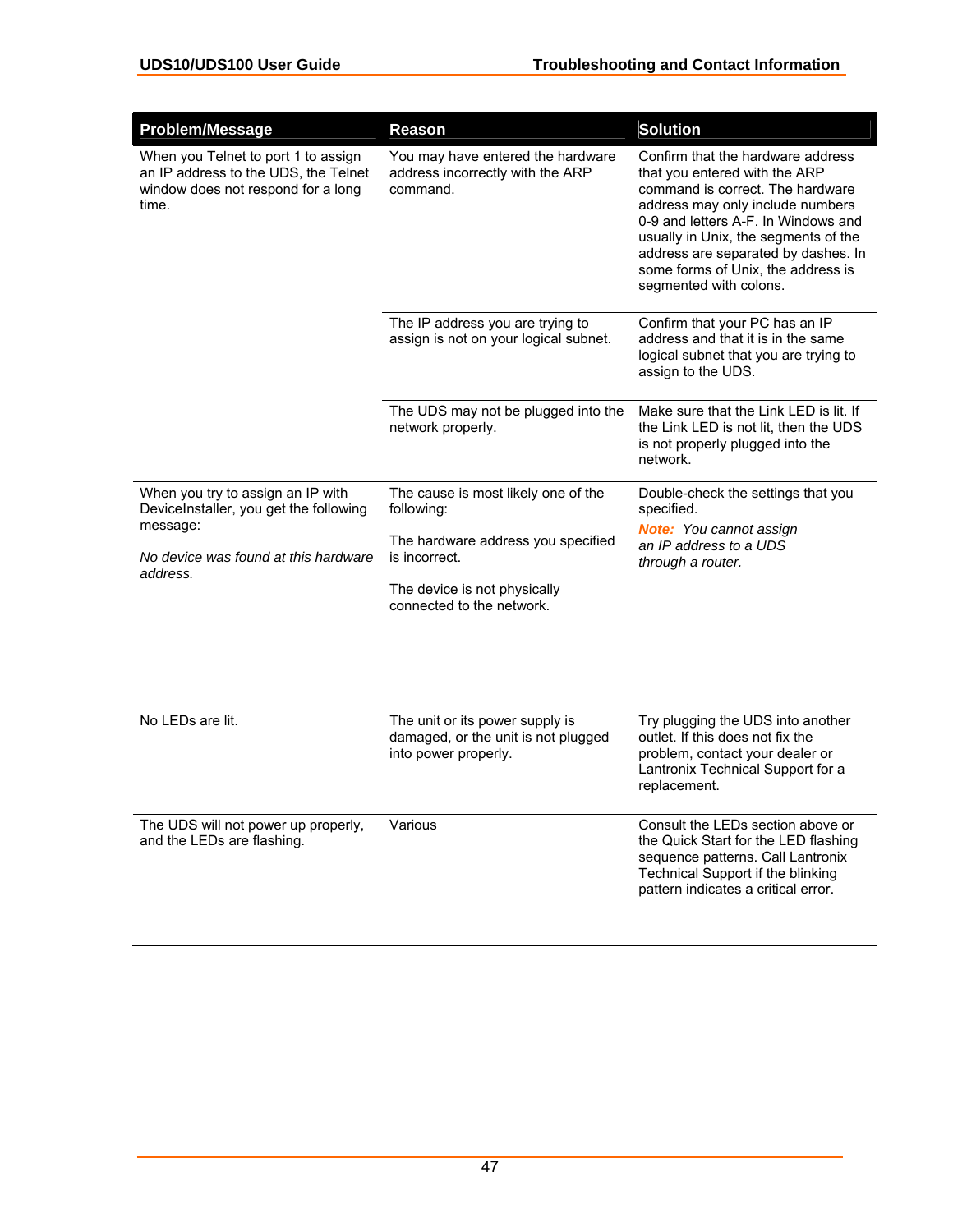| Problem/Message                                                                                    | <b>Reason</b>                                                                                                                                                                                                                                                                   | <b>Solution</b>                                                                                                                                                                                                                                                                                                                                                                                                                                                            |
|----------------------------------------------------------------------------------------------------|---------------------------------------------------------------------------------------------------------------------------------------------------------------------------------------------------------------------------------------------------------------------------------|----------------------------------------------------------------------------------------------------------------------------------------------------------------------------------------------------------------------------------------------------------------------------------------------------------------------------------------------------------------------------------------------------------------------------------------------------------------------------|
| The UDS is not communicating with<br>the serial device attached to the UDS.                        | The most likely reason is the wrong<br>serial cable or serial settings were<br>chosen.                                                                                                                                                                                          | Make sure that you are using the<br>correct serial cable. The UDS serial<br>port is just like a modem serial port<br>(DCE). The serial settings for the<br>serial device and the UDS must<br>match.                                                                                                                                                                                                                                                                        |
|                                                                                                    |                                                                                                                                                                                                                                                                                 | The default serial settings for the<br>UDS are RS232, 9600 baud, 8<br>character bits, no parity, 1 stop bit,<br>no flow control.                                                                                                                                                                                                                                                                                                                                           |
| When you try to enter Setup Mode on<br>the UDS using the serial cable, you<br>get no response.     | The issue is likely something covered<br>in the previous problem, or possibly<br>you have Caps Lock on.                                                                                                                                                                         | Double-check everything in the<br>problem above. Confirm that Caps<br>Lock is not on.                                                                                                                                                                                                                                                                                                                                                                                      |
| You can ping the UDS, but not Telnet<br>to the UDS on port 9999.                                   | There may be an IP address conflict<br>on your network.<br>You are not Telneting to port 9999.<br>The Telnet configuration port (9999)<br>is disabled within the UDS security<br>settings.<br>The unit may have the correct IP<br>address, but an incorrect gateway<br>address. | Turn the UDS off and then issue the<br>following commands at the DOS<br>prompt of your computer:<br>ARP -D X.X.X.X (X.X.X.X is the IP<br>of the UDS)<br><b>PING</b> X.X.X.X (X.X.X.X is the IP of<br>the UDS).<br>If you get a response, then there is a<br>duplicate IP address on the network<br>(the LEDs on the UDS should flash a<br>sequence that tells you this). If you<br>do not get a response, use the serial<br>port to verify that Telnet is not<br>disabled. |
| With DeviceInstaller, you get the<br>Wrong Password error when you try<br>to upgrade the firmware. | The file you are attempting to load is<br>the incorrect firmware file for the<br>UDS.                                                                                                                                                                                           | Download the correct firmware file<br>from the Lantronix website.                                                                                                                                                                                                                                                                                                                                                                                                          |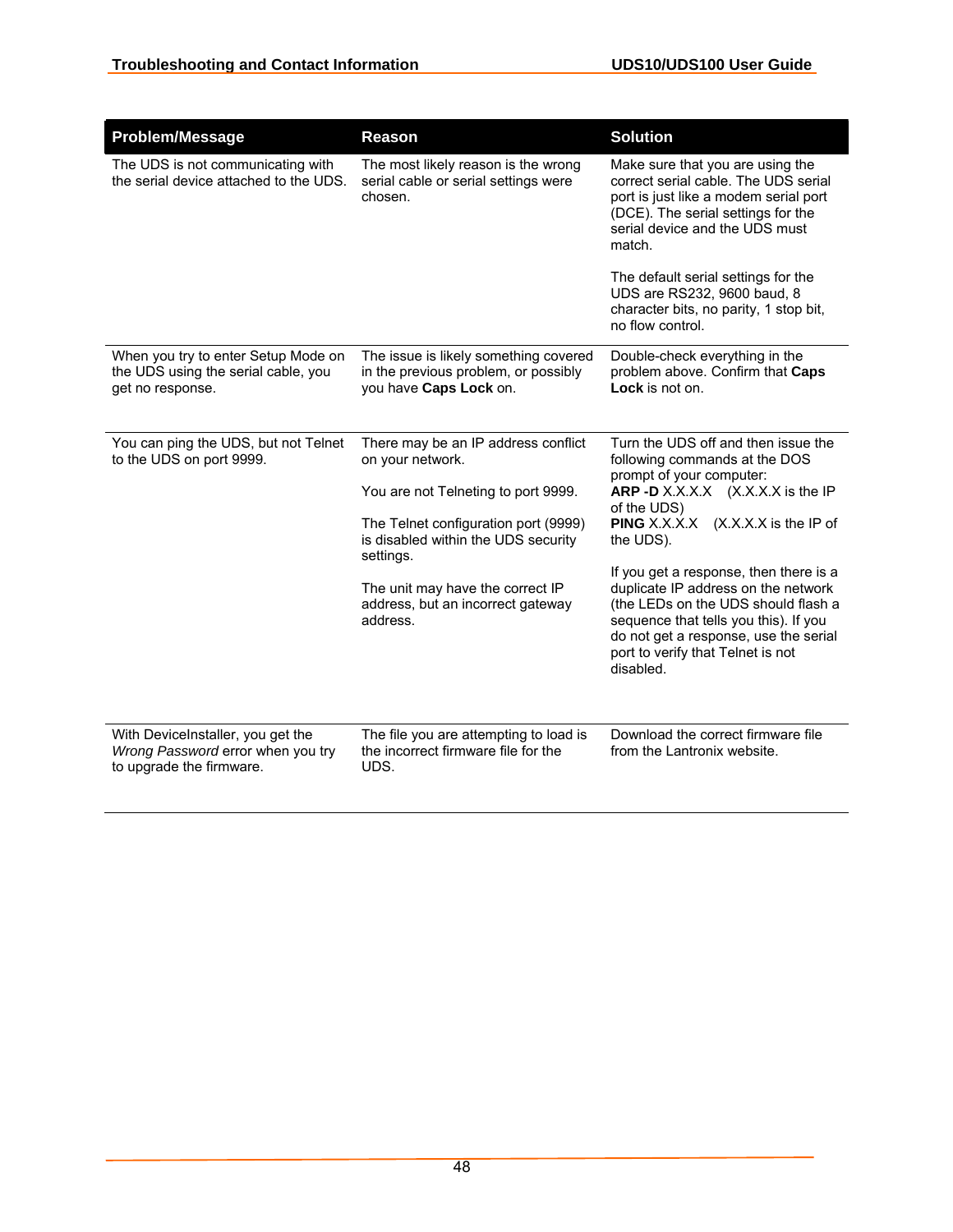| <b>Problem/Message</b>                                                                                                                                                      | <b>Reason</b>                                                                                                                                                                                                                                     | <b>Solution</b>                                                                                                                                                                                                                                                                                                                                                                                                                                                                                                                                                         |
|-----------------------------------------------------------------------------------------------------------------------------------------------------------------------------|---------------------------------------------------------------------------------------------------------------------------------------------------------------------------------------------------------------------------------------------------|-------------------------------------------------------------------------------------------------------------------------------------------------------------------------------------------------------------------------------------------------------------------------------------------------------------------------------------------------------------------------------------------------------------------------------------------------------------------------------------------------------------------------------------------------------------------------|
| You are using the correct serial cable,<br>and the UDS is set up correctly, but<br>you are not communicating with your<br>device attached to the UDS across<br>the network. | If you are sure that the serial cable is<br>correct, then you may not be<br>connecting to the correct socket of<br>the UDS.<br>Another possibility is that the UDS is<br>not set up correctly to make a good<br>socket connection to the network. | You can check to see whether there<br>is a socket connection to or from the<br>UDS by looking at the Status LED.<br>If the Status LED is blinking<br>consistently, then there is a good<br>socket connection.<br>If the Status LED is solid green, then<br>the socket connection does not exist.<br>Use the Connect Mode option C0 for<br>making a connection to the UDS<br>from the network. Use Connect<br>Mode option C1 or C5 for a<br>connection to the network from the<br>UDS. See the full list of Connect<br>Mode hexadecimals in B: Binary to<br>Hexadecimal. |
| When connecting to Web Manager<br>within the UDS the message No                                                                                                             | Your computer is not able to connect<br>to port 30718 (77FFh) on the UDS                                                                                                                                                                          | Make sure that port 30718 (77FEh)<br>is not blocked with any router that                                                                                                                                                                                                                                                                                                                                                                                                                                                                                                |

within the UDS, the message *No Connection With The UDS* displays. to port 30718 (77FEh) on the UDS.

is not blocked with any router that you are using on the network. Also make sure that port 77FEh is not disabled within the Security settings of the UDS.

## **Technical Support**

If you are experiencing an error that is not described in this chapter, or if you are unable to fix the error, you may:

- Check our online knowledge base at http://www.lantronix.com/support
- Call us at:

(800) 422-7044 Domestic

(949) 453-7198 International

(949) 450-7226 Fax

Our phone lines are open from 6:00AM - 5:30 PM Pacific Time Monday through Friday excluding holidays.

**Technical Support Europe, Middle East, Africa** Phone: +49 (0) 89 31787 817 Email: eu\_techsupp@lantronix.com or eu\_support@lantronix.com

Firmware downloads, FAQs, and the most up-to-date documentation are available at: http://www.lantronix.com/support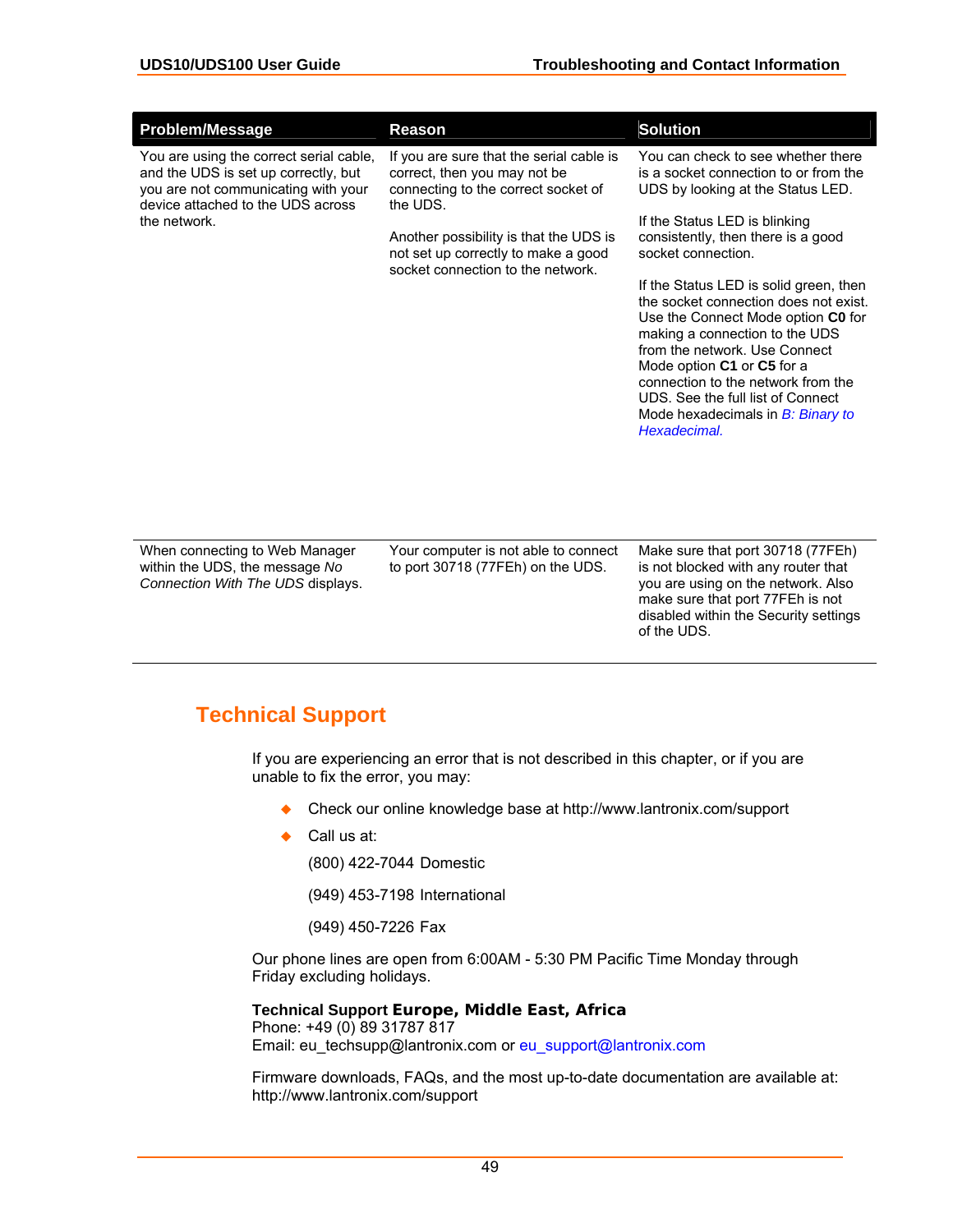When you report a problem, please provide the following information:

- Your name, and your company name, address, and phone number
- ◆ Lantronix UDS model number
- ◆ Lantronix UDS serial number
- Software version (on the first screen shown when you Telnet to port 9999)
- ◆ Description of the problem
- ◆ Debug report (stack dump), if applicable
- ◆ Status of the unit when the problem occurred (please try to include information on user and network activity at the time of the problem)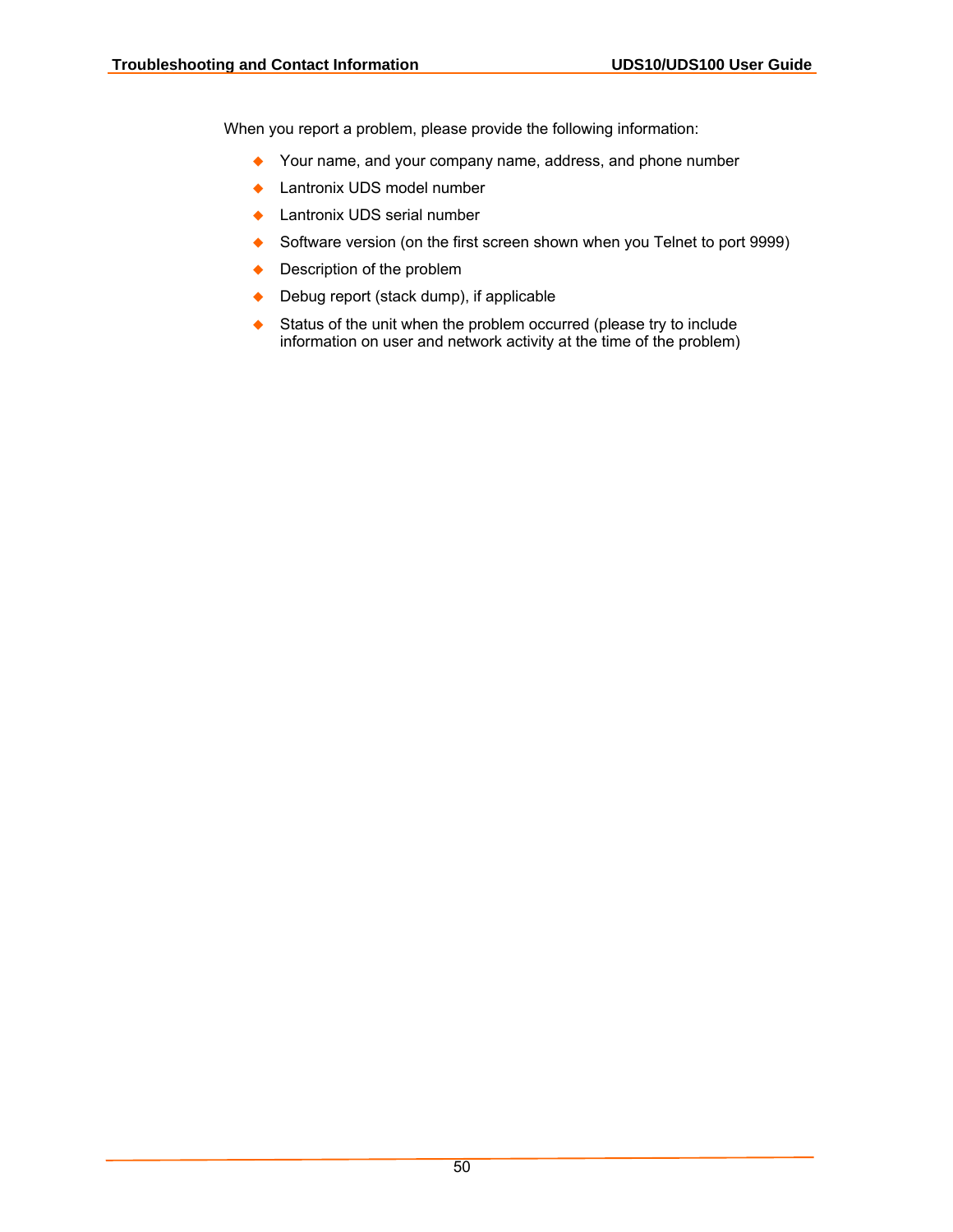# *9: Connections and Pinouts*

## **Serial Port**

The UDS has a female DCE DB25 serial port that supports RS-232 and RS-485/422 serial standards (software selectable) up to 115 Kbps.



#### **Figure 9-1. Serial Interface**

## **Serial Connector Pinouts**

The unit's female DB25 connector provides an RS-232C, RS-485, or RS-422 DCE serial port. The default serial port settings are 9600 baud, 8 bits, no parity, and 1 stop bit.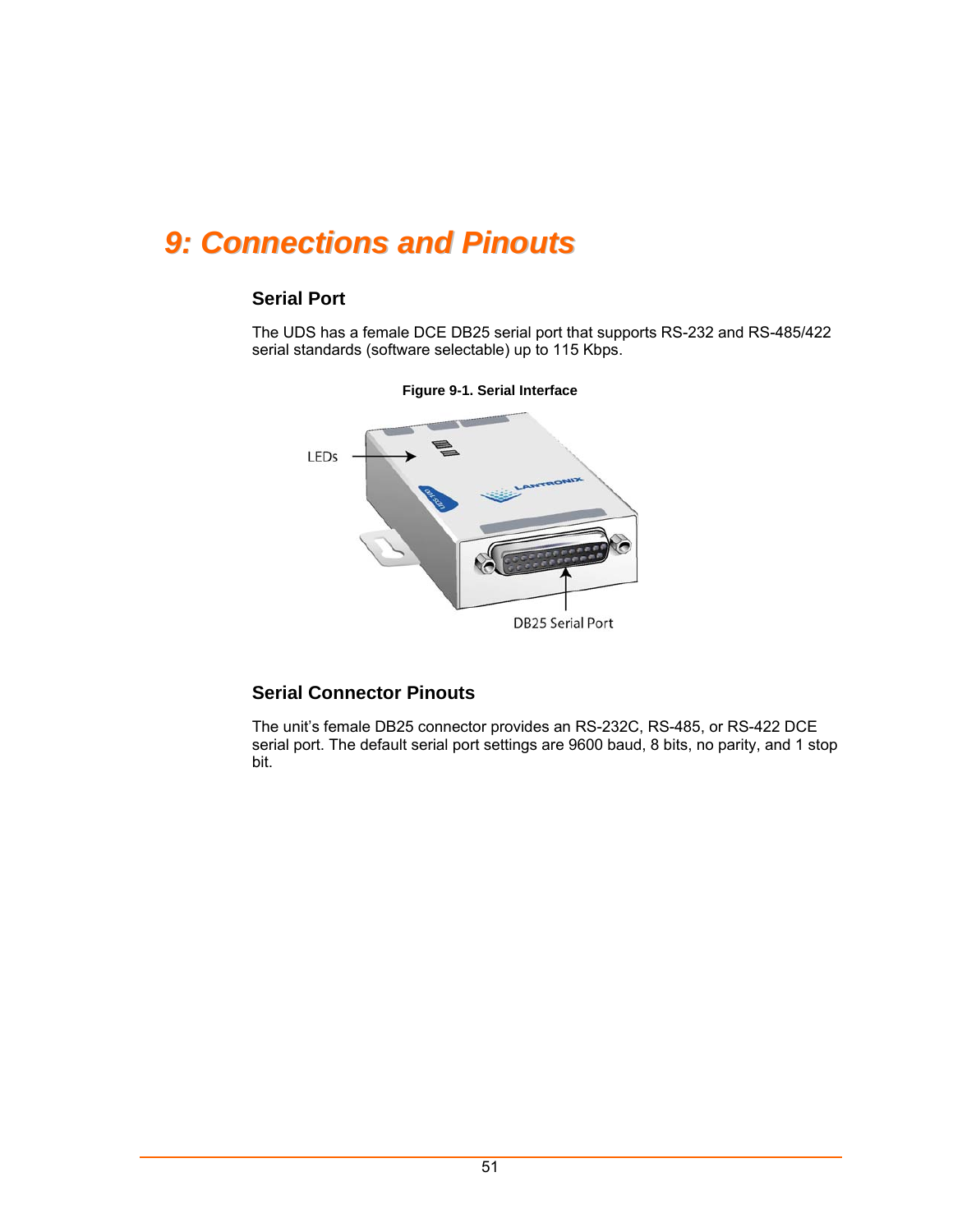

**Figure 9-2. DB25 Female DCE Interface RS232** 

## **DB25 Female DCE Interface RS232**

\*Optional power connection

**Figure 9-3. DB25 Female DCE Interface RS485/422** 



## DB25 Female DCE Interface RS485/422

\*Optional power connection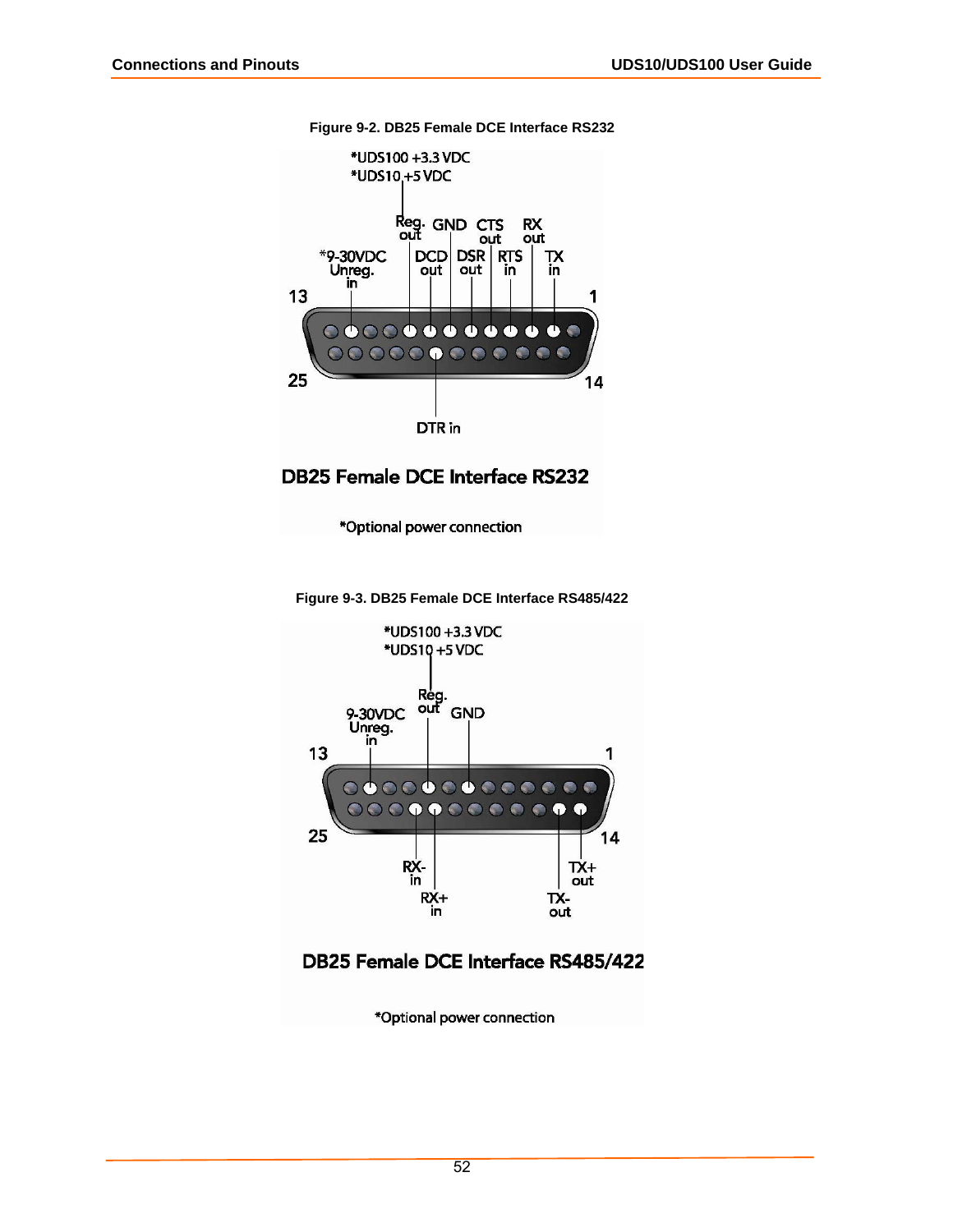### **Null-Modem Cable**

When attaching the DB9 of the UDS to the DB9 com port on a PC, use a null-modem cable (Lantronix Part No. 500-163). The figure below shows the pinouts for a DB9 to DB9 null-modem cable. To configure the UDS using the DB9 serial port, you only need to pinout the TXD, RXD, and GND signals.





### **Network Port**

The unit's back panel contains a power plug and an RJ45 (10/100) Ethernet port. Power input range on the power plug is 9-30 VDC or 9-24 VAC.



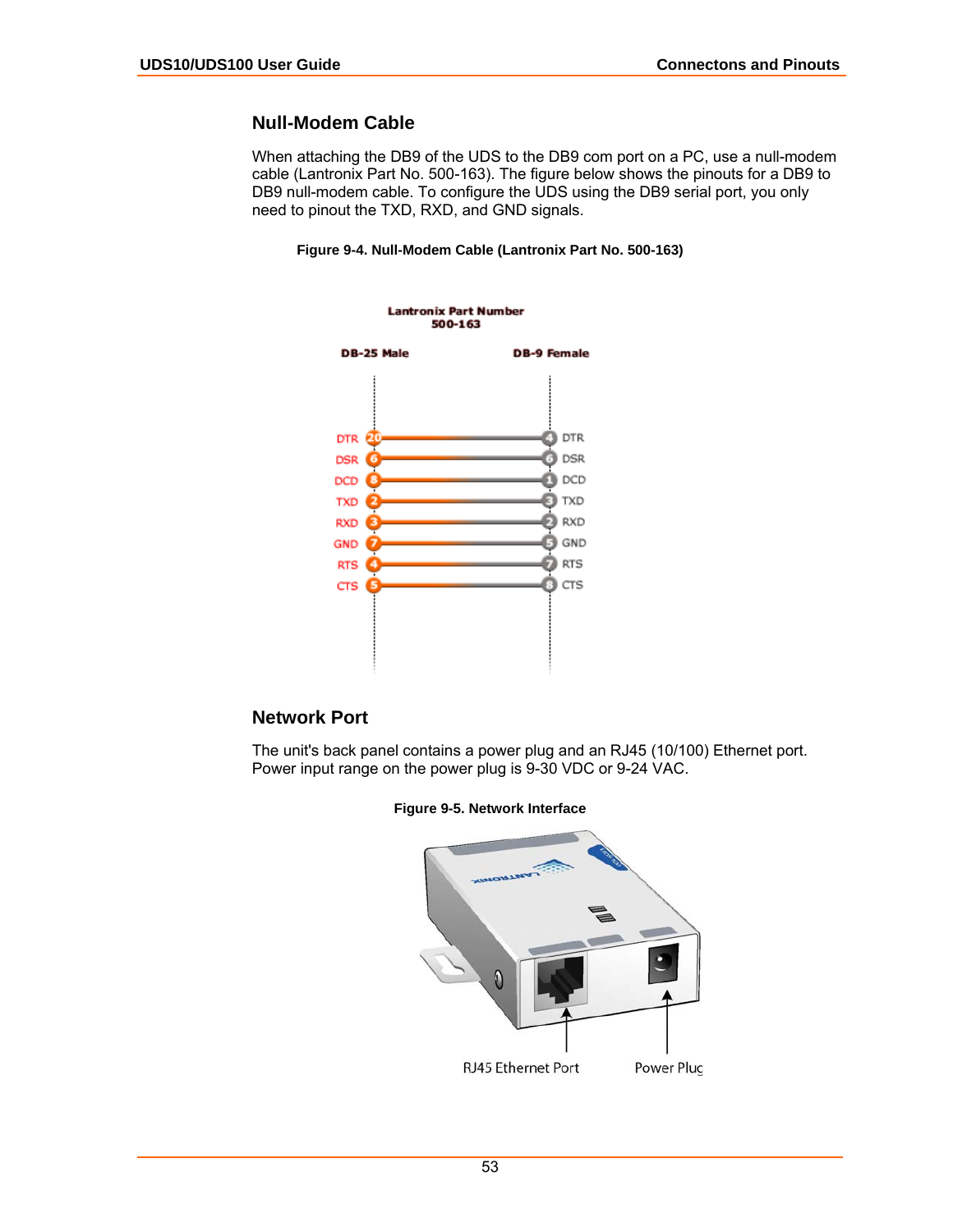## **Ethernet Connector Pinouts**

The UDS10 supports 10 Mbps half-duplex Ethernet through an RJ45 connector. The UDS100 supports 100 Mbps half or full duplex Ethernet through an RJ45 connector.



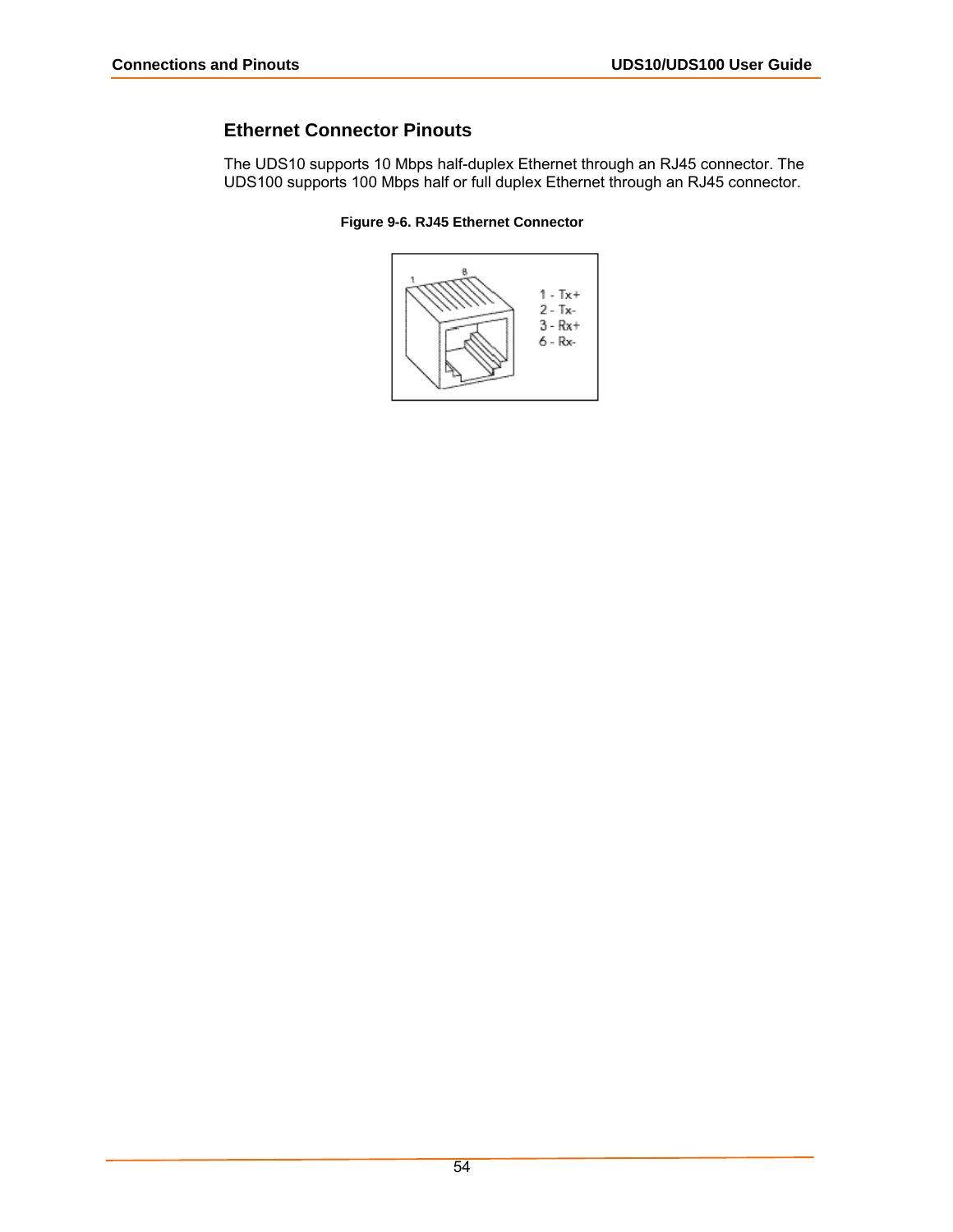# *10: Technical Specifications*

## **UDS10 Technical Specifications**

| <b>CPU, Memory</b>      | x86 CPU, 25MHz clock, 128kByte RAM                                                                                                                      |
|-------------------------|---------------------------------------------------------------------------------------------------------------------------------------------------------|
| <b>Serial Interface</b> | Female DB25 connector (DCE pinout)<br>Speed software selectable (300 to 115 kBaud)<br>Software selectable RS-232C or RS-422/485                         |
|                         | Network Interface 10 Mbps RJ45 Ethernet                                                                                                                 |
| <b>Power Supply</b>     | External adapter included<br>120 VAC USA<br>100 - 240 VAC Universal with regional connectors                                                            |
| <b>Power Input</b>      | 9-30 VDC or 9-24 VAC (1W maximum)                                                                                                                       |
| <b>Dimensions</b>       | Height: 2.3 cm (0.9 in)<br>Width: 6.4 cm (2.5 in)<br>Depth: 9.0 cm (3.5 in)                                                                             |
| Weight                  | $0.35$ Kg $(0.8$ lbs)                                                                                                                                   |
| <b>Temperature</b>      | Operating range: $5^{\circ}$ to $50^{\circ}$ C (41° to 122° F)<br>Storage range: -40 $^{\circ}$ to 66 $^{\circ}$ C (-40 $^{\circ}$ to 151 $^{\circ}$ F) |
|                         | Relative Humidity Operating: 10% to 90% non-condensing, 40% to 60% recommended<br>Storage: 10% to 90% non-condensing                                    |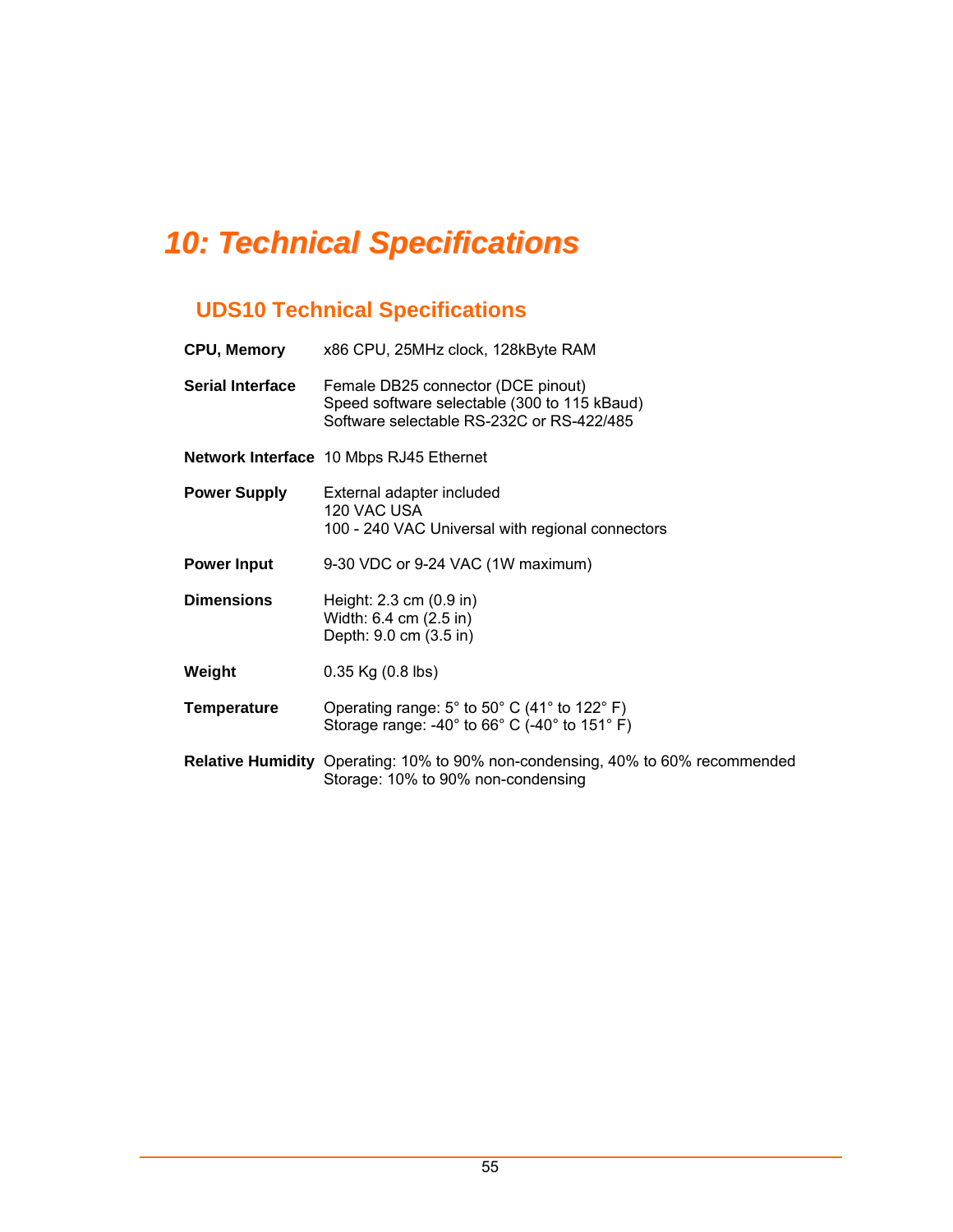## **UDS100 Technical Specifications**

| CPU, Memory       | Lantronix DSTni-LX 186 CPU, 48 MHz<br>1 MByte FLASH ROM<br>256 Kbytes zero wait state RAM                                             |
|-------------------|---------------------------------------------------------------------------------------------------------------------------------------|
| Serial Interface  | Female DB25 connector (DCE pinout)<br>Speed software selectable (300 to 115 kBaud)<br>Software selectable RS-232C or RS-422/485       |
|                   | Network Interface 10/100 RJ45 Ethernet                                                                                                |
| Power Supply      | External adapter included<br>120 VAC USA<br>100 - 240 VAC Universal with regional connectors                                          |
| Power Input       | 9-30 VDC or 9-24 VAC (1W maximum)                                                                                                     |
| <b>Dimensions</b> | Height: 2.3 cm (0.9 in)<br>Width: 6.4 cm (2.5 in)<br>Depth: 9.0 cm (3.5 in)                                                           |
| Weight            | $0.35$ Kg $(0.8$ lbs)                                                                                                                 |
| Temperature       | Operating range: 5° to 50° C (41° to 122° F)<br>Storage range: -40 $^{\circ}$ to 66 $^{\circ}$ C (-40 $^{\circ}$ to 151 $^{\circ}$ F) |
|                   | Relative Humidity Operating: 10% to 90% non-condensing, 40% to 60% recommended<br>Storage: 10% to 90% non-condensing                  |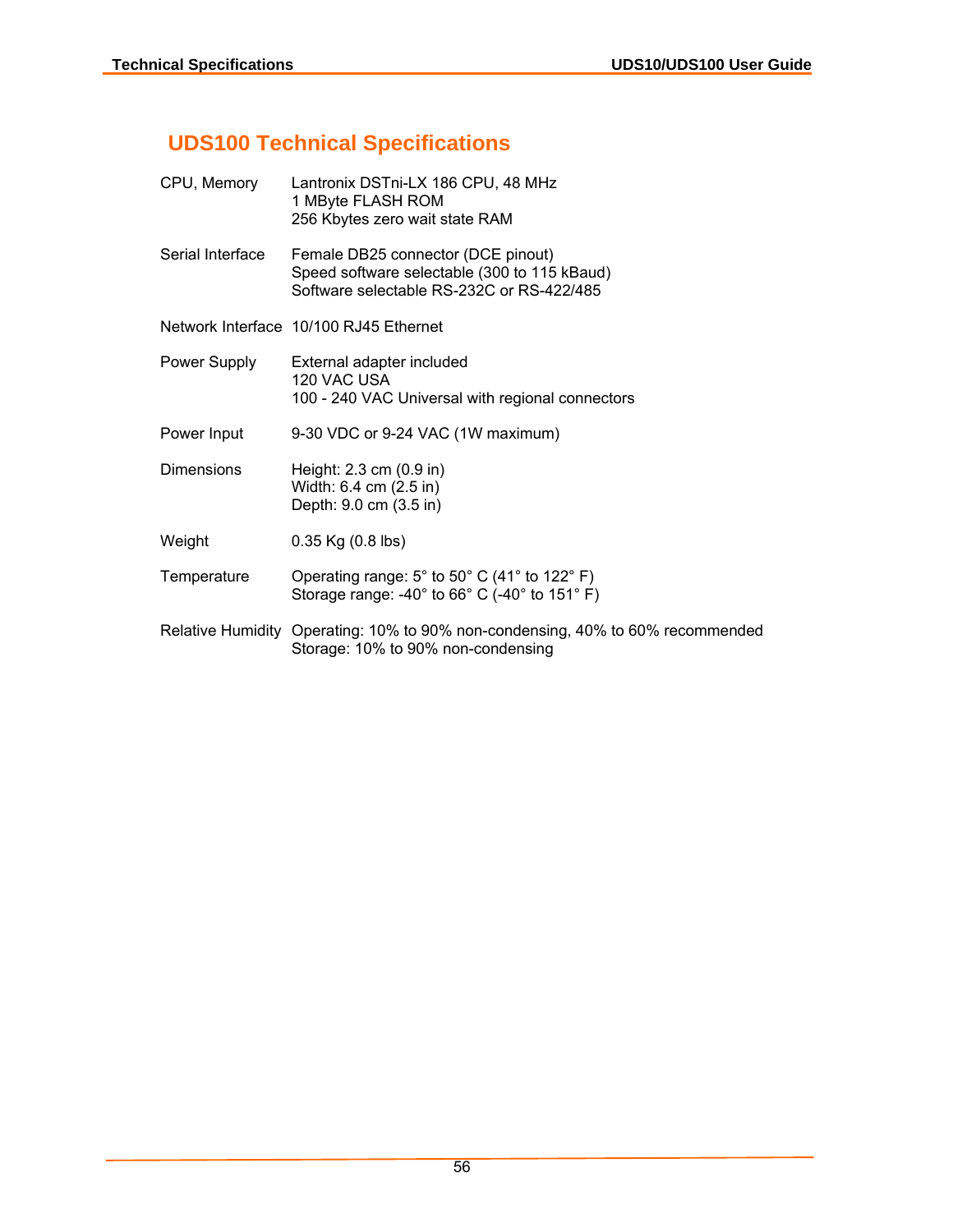## *A: Alternative Ways to Assign an IP Address*

Earlier chapters describe how to assign a static IP address using DeviceInstaller, Web Manager, and Setup Mode (through a Telnet or serial connection). This section covers other methods for assigning an IP address over the network.

#### **DHCP**

The unit ships with a default IP address of 0.0.0.0, which automatically enables DHCP. If a DHCP server exists on the network, it provides the unit with an IP address, gateway address, and subnet mask when the unit boots up.

You can use the DeviceInstaller software to search the network for the DHCPassigned IP address and add it to the list of devices retrieved.

*Note: This DHCP address does not appear in the unit's Setup Mode or in Web Manager. You can determine your unit's DHCP-assigned IP address in Monitor Mode. When you enter Monitor Mode from the serial port with network connection enabled (see [Entering Monitor Mode Using the Serial](#page-42-1)  [Port](#page-42-1) on page [43\)](#page-42-1) and issue the NC (Network Communication) command, you see the unit's IP configuration.* 

#### **AutoIP**

The unit ships with a default IP address of 0.0.0.0, which automatically enables Auto IP within the unit. AutoIP is an alternative to DHCP that allows hosts to automatically obtain an IP address in smaller networks that may not have a DHCP server. A range of IP addresses (from 169.254.0.1 to 169.254.255.1) has been explicitly reserved for AutoIP-enabled devices. Do not use this range of Auto IP addresses over the Internet.

- ◆ If your unit cannot find a DHCP server, and you have not manually assigned an IP address to it, the unit automatically selects an address from the AutoIP reserved range. Then, your unit sends out a (ARP) request to other nodes on the same network to see whether the selected address is being used.
- If the selected address is not in use, then the unit uses it for local subnet communication.
- If another device is using the selected IP address, the unit selects another address from the AutoIP range and reboots. After reboot, the unit sends out another ARP request to see if the selected address is in use, and so on.

AutoIP does not replace DHCP. The unit continues to look for a DHCP server on the network. If it finds a DHCP server, the unit switches to the DHCP server-provided address and reboots.

*Note: If a DHCP server is found, but it denies the request for an IP address, the unit does not attach to the network, but waits and retries.* 

AutoIP can be disabled by setting the unit's IP address to 0.0.1.0. This setting enables DHCP but disables AutoIP.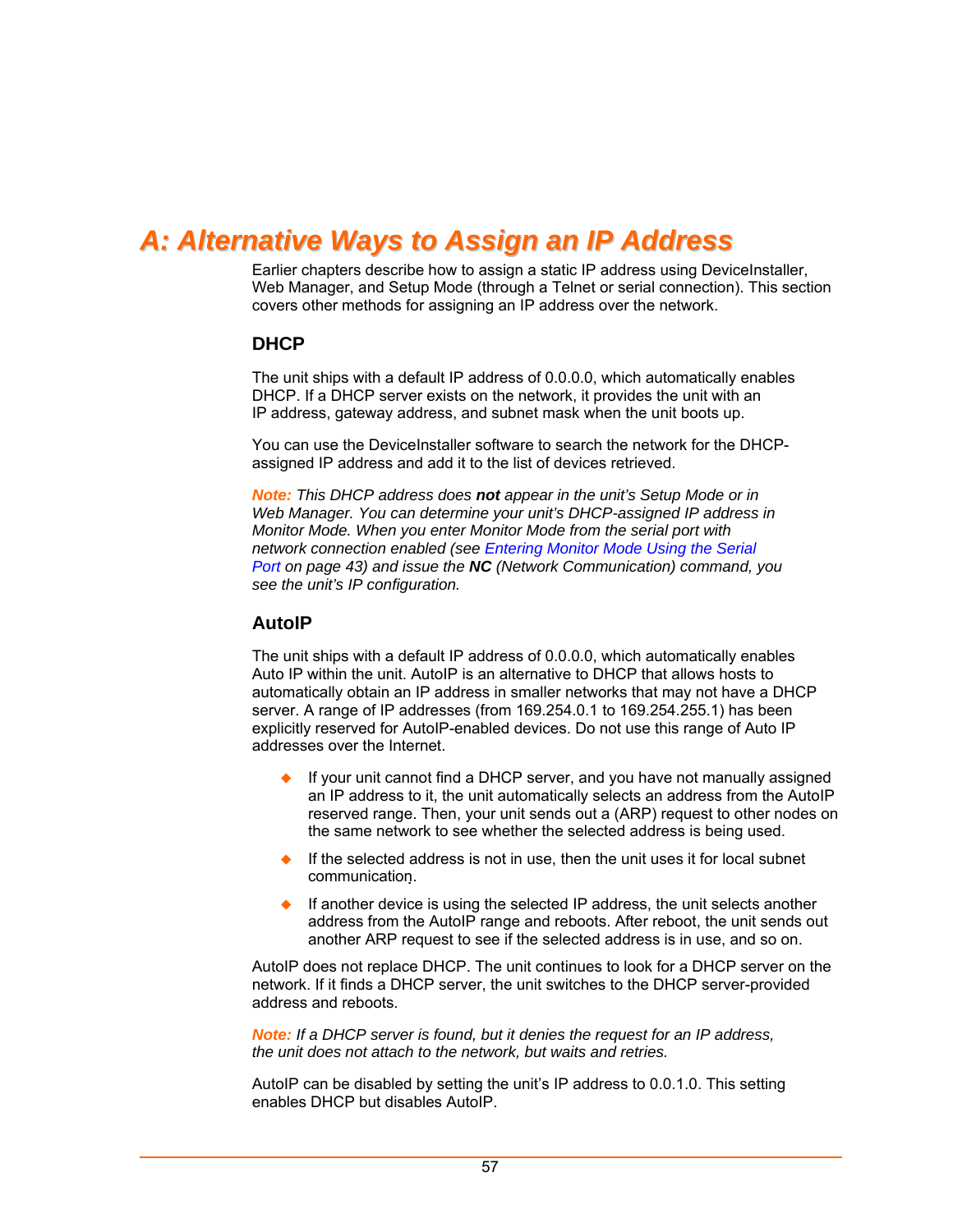### **BOOTP**

Similar to DHCP, but for smaller networks. Automatically assigns the IP address for a specific duration of time.

## **ARP and Telnet**

If the unit has no IP address, you can use Address Resolution Protocol (ARP) method from UNIX and Windows-based systems to assign a temporary IP address.

#### **To assign a temporary IP address:**

1. On a UNIX or Windows-based host, create an entry in the host's ARP table using the intended IP address and the hardware address of the unit (on the product label on the bottom of the unit).

arp -s 191.12.3.77 00:20:4a:xx:xx:xx

*Note: For the ARP command to work on Windows 95, the ARP table on the PC must have at least one IP address defined other than its own.* 

2. If you are using Windows 95, type ARP -A at the DOS command prompt to verify that there is at least one entry in the ARP table. If the local machine is the only entry, ping another IP address on your network to build a new entry in the ARP table; the IP address must be a host other than the machine on which you are working. Once there is at least one additional entry in the ARP table, use the following command to ARP an IP address to the unit:

arp -s 191.12.3.77 00-20-4a-xx-xx-xx

3. Open a Telnet connection to port 1. The connection fails quickly, but the unit temporarily changes its IP address to the one designated in this step.

#### telnet 191.12.3.77 1

4. Open a Telnet connection to port 9999, and press **Enter** within **five seconds** to go into Setup Mode. If you wait longer than five seconds, the unit reboots.

#### telnet 191.12.3.77 9999

*Note: The IP address you just set is temporary and reverts to the default value when the unit's power is reset, unless you configure the unit with a static IP address and store the changes permanently.*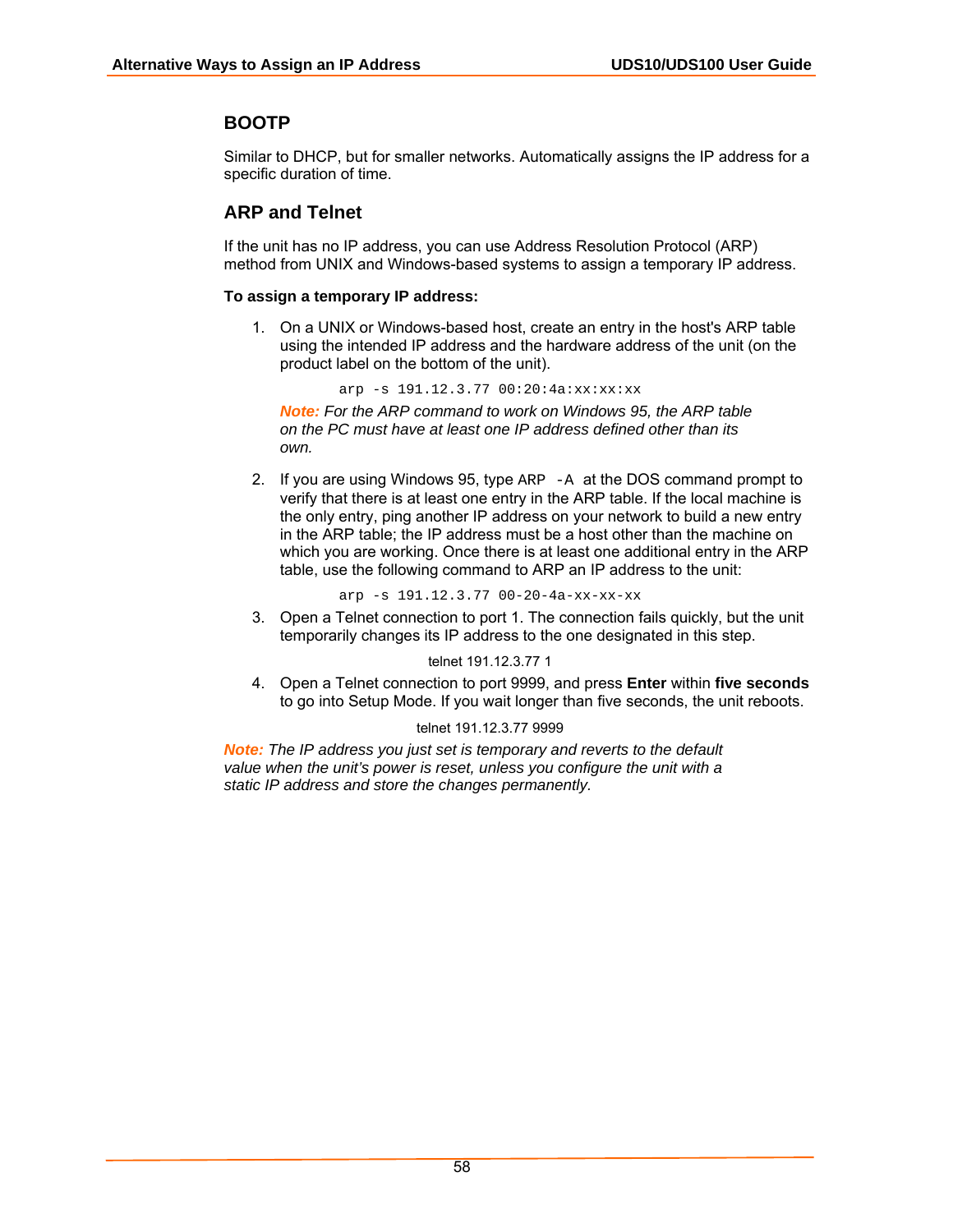## <span id="page-58-0"></span>*B: Binary to Hexadecimal Conversions*

Many of the unit's configuration procedures require you to assemble a series of options (represented as bits) into a complete command (represented as a byte). The resulting binary value must be converted to a hexadecimal representation.

Use this chapter to learn how to convert binary values to hexadecimals or to look up values in the tables of configuration options in hexadecimal notation. The tables include:

- ◆ Connect Mode Options
- ◆ Disconnect Mode Options
- ◆ Flush Mode (Buffer Flushing) Options
- ◆ Interface Mode Options
- ◆ Pack Control Options

## **Converting Binary to Hexadecimal**

Following are two simple ways to convert binary numbers to hexadecimals.

#### **Conversion Table**

Hexadecimal digits have values ranging from 0 to F, which are represented as 0-9, A (for 10), B (for 11), etc. To convert a binary value (for example, 0100 1100) to a hexadecimal representation, the upper and lower four bits are treated separately, resulting in a two-digit hexadecimal number (in this case, 4C). Use the following table to convert values from binary to hexadecimal.

| <b>Decimal</b>          | <b>Binary</b> | <b>Hex</b> |
|-------------------------|---------------|------------|
| 0                       | 0000          | 0          |
| $\mathbf{1}$            | 0001          | 1          |
| $\overline{2}$          | 0010          | 2          |
| 3                       | 0011          | 3          |
| $\overline{\mathbf{4}}$ | 0100          | 4          |
| 5                       | 0101          | 5          |
| 6                       | 0110          | 6          |
| $\overline{7}$          | 0111          | 7          |
| 8                       | 1000          | 8          |
| 9                       | 1001          | 9          |
| 10                      | 1010          | Α          |
| 11                      | 1011          | B          |
| 12                      | 1100          | C          |
| 13                      | 1101          | D          |
| 14                      | 1110          | E          |
| 15                      | 1111          | F          |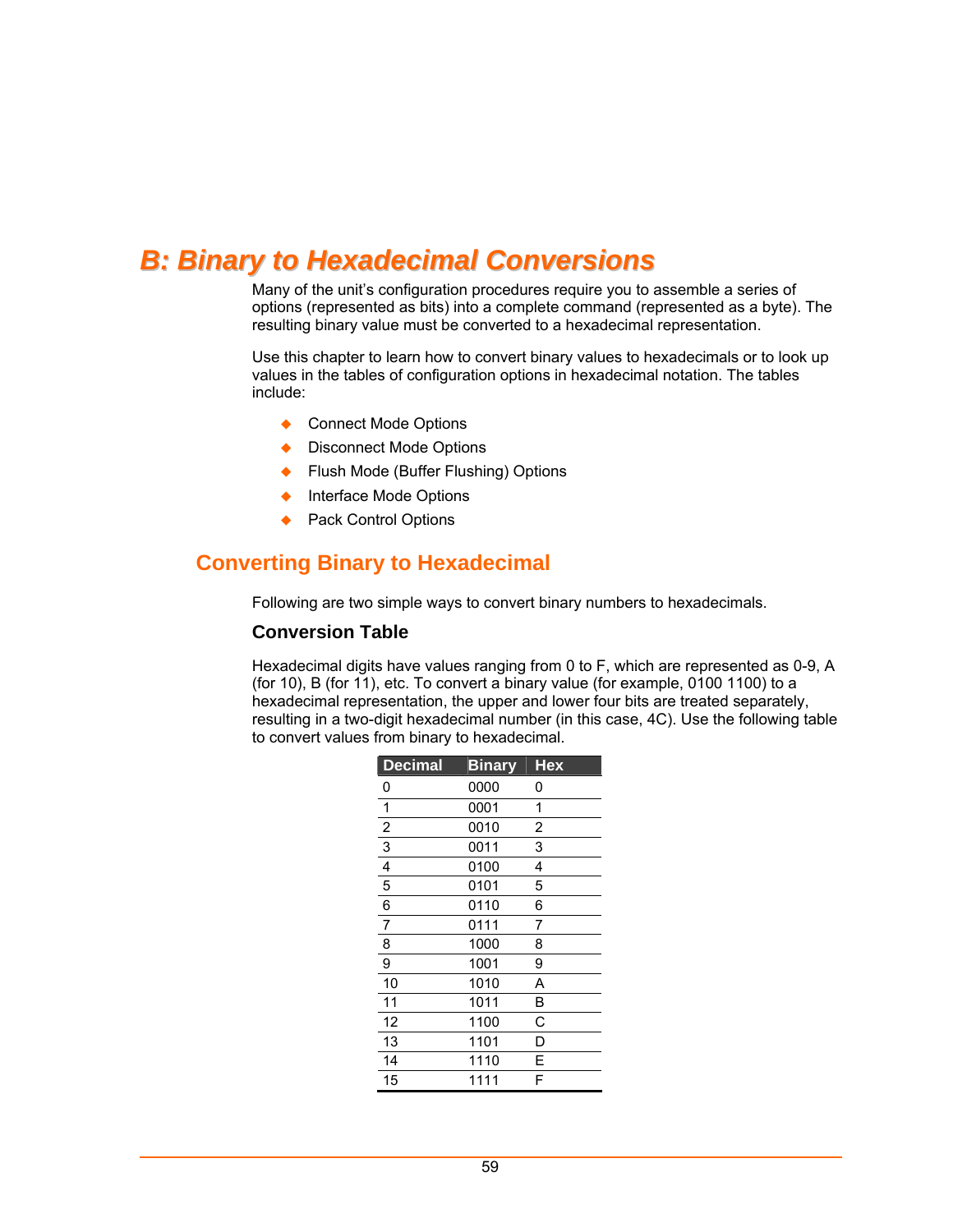## **Scientific Calculator**

Another simple way to convert binary to hexadecimals is to use a scientific calculator, such as the one available on Windows' operating systems. For example:

- 1. On the Windows' Start menu, click **Programs->Accessories->Calculator**.
- 2. On the View menu, select **Scientific**. The scientific calculator displays.
- 3. Click **Bin** (Binary), and type the number you want to convert.

| <b>Calculator</b><br>Е                                         |           |         |       |                |                |                |   |                |     | $ \Box$ $\times$ |
|----------------------------------------------------------------|-----------|---------|-------|----------------|----------------|----------------|---|----------------|-----|------------------|
| Edit                                                           | View Help |         |       |                |                |                |   |                |     |                  |
|                                                                |           |         |       |                |                |                |   |                |     | 1001100          |
| C Hex C Dec C Oct C Bin<br>C Qword C Dword C Word<br>o<br>Byte |           |         |       |                |                |                |   |                |     |                  |
| $\Box$ Inv                                                     | П.        | Hyp     |       |                |                | Backspace      |   | <b>CE</b>      |     | с                |
| Sta                                                            | $F-E$     |         |       | MC.            | 7              | 8              | 9 | 7              | Mod | And              |
| <b>Ave</b>                                                     | dms       | Exp     | $\ln$ | M <sub>R</sub> | 4              | 5              | 6 | $\pmb{\times}$ | Or  | Xor              |
| <b>Sum</b>                                                     | sin       | x^y     | log   | <b>MS</b>      | 1              | $\overline{2}$ | 3 |                | Lsh | Not              |
| $\bar{\mathbb{S}}$                                             | cos       | $x^2$ 3 | n!    | $M +$          | $\overline{0}$ | $+/-$          |   | $\ddot{}$      | $=$ | Int              |
| Dat                                                            | tan       | $x^2$   | 1/x   | pi             | А              | B              | C | D              | E   | F                |

4. Click **Hex**. The hexadecimal value displays.

| Calculator              |                               |  |
|-------------------------|-------------------------------|--|
| Edit View Help          |                               |  |
|                         |                               |  |
| C Hex C Dec C Oct C Bin | C Qword C Dword C Word C Byte |  |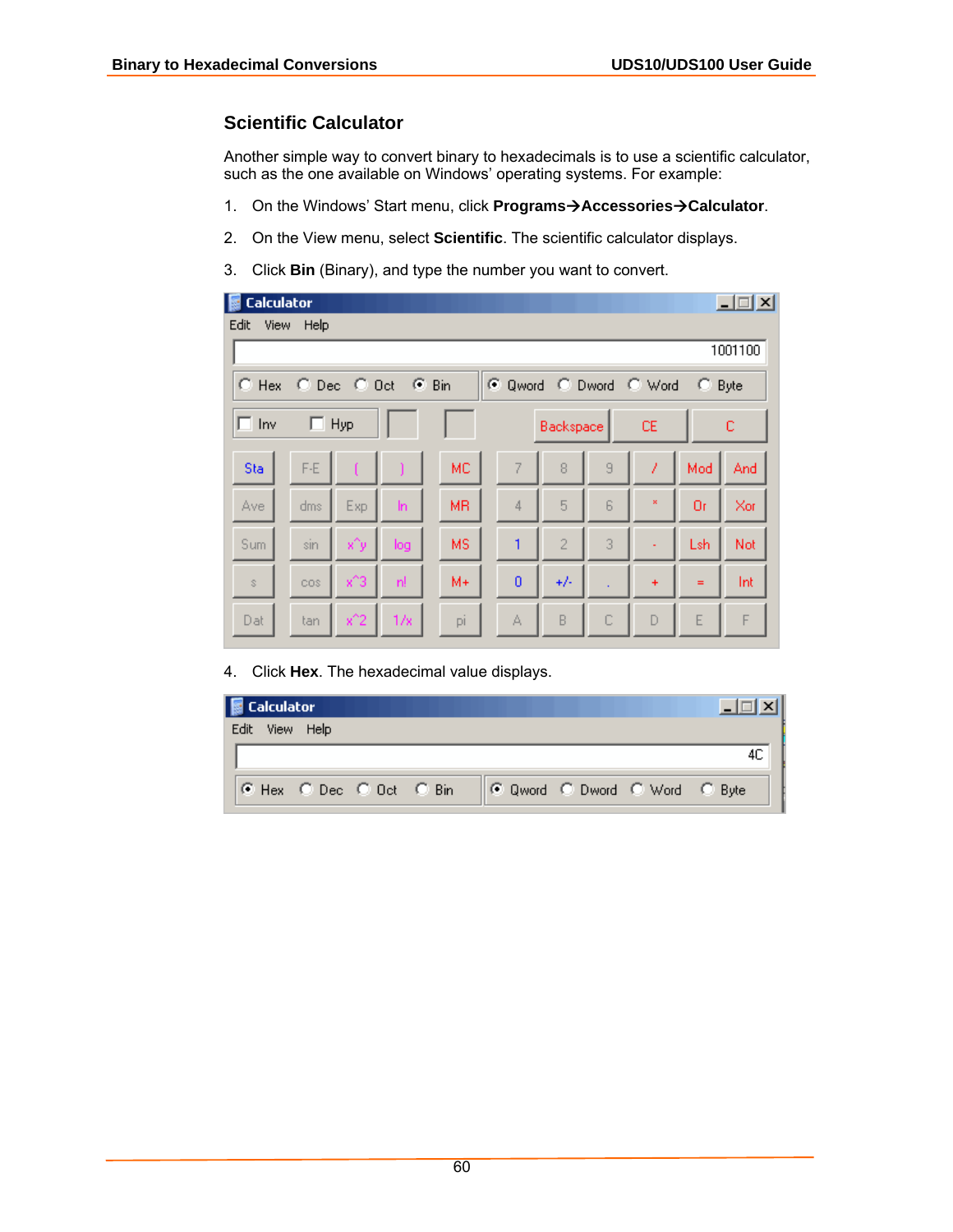## **Connect Mode Options**

| <b>Connect Mode Options</b>                     |                                                               |                                                      |                 |                |  |  |
|-------------------------------------------------|---------------------------------------------------------------|------------------------------------------------------|-----------------|----------------|--|--|
| <b>Accept</b><br>Incoming<br><b>Connections</b> | <b>Serial</b><br><b>Response</b><br>Upon<br><b>Connection</b> | <b>Active</b><br><b>Connection</b><br><b>Startup</b> | <b>Hostlist</b> | <b>Hex</b>     |  |  |
| Never                                           | None (quiet)                                                  | No active startup                                    |                 | N/A            |  |  |
| Never                                           | None (quiet)                                                  | Any character                                        |                 | 1              |  |  |
| Never                                           | None (quiet)                                                  | <b>Active DTR</b>                                    |                 | $\overline{2}$ |  |  |
| Never                                           | None (quiet)                                                  | CR (0x0D)                                            |                 | 3              |  |  |
| Never                                           | None (quiet)                                                  | Manual<br>connection                                 |                 | 4              |  |  |
| Never                                           | None (quiet)                                                  | Autostart                                            |                 | 5              |  |  |
| Never                                           | None (quiet)                                                  | <b>UDP</b>                                           |                 | C              |  |  |
| Never                                           | Character                                                     | No active startup                                    |                 | 10             |  |  |
| Never                                           | Character                                                     | Any character                                        |                 | 11             |  |  |
| Never                                           | Character                                                     | <b>Active DTR</b>                                    |                 | 12             |  |  |
| Never                                           | Character                                                     | CR (0x0D)                                            |                 | 13             |  |  |
| Never                                           | Character                                                     | Manual<br>connection                                 |                 | 14             |  |  |
| Never                                           | Character                                                     | Autostart                                            |                 | 15             |  |  |
| Never                                           | Character                                                     | <b>UDP</b>                                           |                 | 1 <sub>C</sub> |  |  |
| With DTR                                        | None (quiet)                                                  | No active startup                                    |                 | 40             |  |  |
| With DTR                                        | None (quiet)                                                  | Any character                                        |                 | 41             |  |  |
| With DTR                                        | None (quiet)                                                  | <b>Active DTR</b>                                    |                 | 42             |  |  |
| With DTR                                        | None (quiet)                                                  | CR (0x0D)                                            |                 | 43             |  |  |
| With DTR                                        | None (quiet)                                                  | Manual<br>connection                                 |                 | 44             |  |  |
| With DTR                                        | None (quiet)                                                  | Autostart                                            |                 | 45             |  |  |
| <b>With DTR</b>                                 | None (quiet)                                                  | <b>UDP</b>                                           |                 | 4C             |  |  |
| With DTR                                        | Character                                                     | No active startup                                    |                 | 50             |  |  |
| With DTR                                        | Character                                                     | Any character                                        |                 | 51             |  |  |
| With DTR                                        | Character                                                     | <b>Active DTR</b>                                    |                 | 52             |  |  |
| With DTR                                        | Character                                                     | CR (0x0D)                                            |                 | 53             |  |  |
| With DTR                                        | Character                                                     | Manual<br>connection                                 |                 | 54             |  |  |
| With DTR                                        | Character                                                     | Autostart                                            |                 | 55             |  |  |
| With DTR                                        | Character                                                     | <b>UDP</b>                                           |                 | N/A            |  |  |
| Unconditionally                                 | None (quiet)                                                  | No active startup                                    |                 | $_{\rm CO}$    |  |  |
| Unconditionally                                 | None (quiet)                                                  | Any character                                        |                 | C <sub>1</sub> |  |  |
| Unconditionally                                 | None (quiet)                                                  | <b>Active DTR</b>                                    |                 | C <sub>2</sub> |  |  |
| Unconditionally                                 | None (quiet)                                                  | CR (0x0D)                                            |                 | C <sub>3</sub> |  |  |
| Unconditionally                                 | None (quiet)                                                  | Manual<br>connection                                 |                 | C <sub>4</sub> |  |  |

*Note: Character response codes are C=conn, D=disconn, N=unreachable*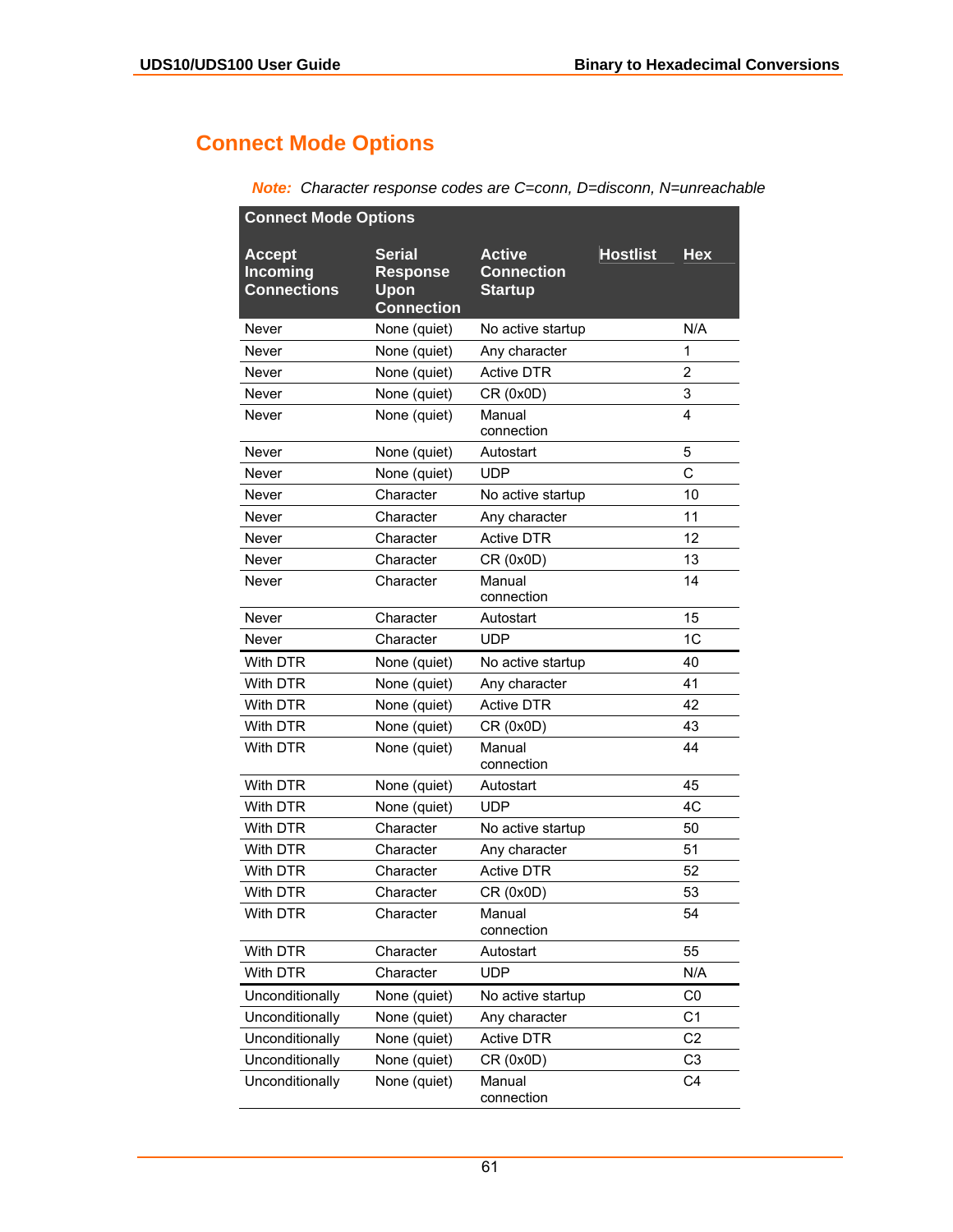| <b>Connect Mode Options</b>                     |                                                               |                                                      |                 |                |
|-------------------------------------------------|---------------------------------------------------------------|------------------------------------------------------|-----------------|----------------|
| <b>Accept</b><br>Incoming<br><b>Connections</b> | <b>Serial</b><br><b>Response</b><br>Upon<br><b>Connection</b> | <b>Active</b><br><b>Connection</b><br><b>Startup</b> | <b>Hostlist</b> | <b>Hex</b>     |
| Unconditionally                                 | None (quiet)                                                  | Autostart                                            |                 | C <sub>5</sub> |
| Unconditionally                                 | None (quiet)                                                  | <b>UDP</b>                                           |                 | CC             |
| Unconditionally                                 | Character                                                     | No active startup                                    |                 | D <sub>0</sub> |
| Unconditionally                                 | Character                                                     | Any character                                        |                 | D <sub>1</sub> |
| Unconditionally                                 | Character                                                     | <b>Active DTR</b>                                    |                 | D <sub>2</sub> |
| Unconditionally                                 | Character                                                     | CR (0x0D)                                            |                 | D <sub>3</sub> |
| Unconditionally                                 | Character                                                     | Manual<br>connection                                 |                 | D4             |
| Unconditionally                                 | Character                                                     | Autostart                                            |                 | D <sub>5</sub> |
| Unconditionally                                 | Character                                                     | <b>UDP</b>                                           |                 | <b>DC</b>      |
| Never                                           | None (quiet)                                                  | No active startup                                    | Hostlist        | N/A            |
| Never                                           | None (quiet)                                                  | Any character                                        | Hostlist        | 21             |
| Never                                           | None (quiet)                                                  | <b>Active DTR</b>                                    | Hostlist        | 22             |
| Never                                           | None (quiet)                                                  | CR (0x0D)                                            | Hostlist        | 23             |
| Never                                           | None (quiet)                                                  | Manual<br>connection                                 | Hostlist        | N/A            |
| Never                                           | None (quiet)                                                  | Autostart                                            | Hostlist        | 25             |
| Never                                           | None (quiet)                                                  | <b>UDP</b>                                           | Hostlist        | N/A            |
| Never                                           | Character                                                     | No active startup                                    | Hostlist        | N/A            |
| Never                                           | Character                                                     | Any character                                        | Hostlist        | 31             |
| Never                                           | Character                                                     | <b>Active DTR</b>                                    | Hostlist        | 32             |
| Never                                           | Character                                                     | CR (0x0D)                                            | Hostlist        | 33             |
| Never                                           | Character                                                     | Manual<br>connection                                 | Hostlist        | N/A            |
| Never                                           | Character                                                     | Autostart                                            | Hostlist        | 35             |
| Never                                           | Character                                                     | <b>UDP</b>                                           | Hostlist        | N/A            |
| With DTR                                        | None (quiet)                                                  | No active startup                                    | Hostlist        | N/A            |
| With DTR                                        | None (quiet)                                                  | Any character                                        | Hostlist        | 61             |
| With DTR                                        | None (quiet)                                                  | <b>Active DTR</b>                                    | Hostlist        | 62             |
| With DTR                                        | None (quiet)                                                  | CR (0x0D)                                            | Hostlist        | 63             |
| With DTR                                        | None (quiet)                                                  | Manual<br>connection                                 | Hostlist        | N/A            |
| With DTR                                        | None (quiet)                                                  | Autostart                                            | Hostlist        | 65             |
| With DTR                                        | None (quiet)                                                  | <b>UDP</b>                                           | Hostlist        | N/A            |
| With DTR                                        | Character                                                     | No active startup                                    | Hostlist        | N/A            |
| With DTR                                        | Character                                                     | Any character                                        | Hostlist        | 71             |
| With DTR                                        | Character                                                     | <b>Active DTR</b>                                    | Hostlist        | 72             |
| With DTR                                        | Character                                                     | CR (0x0D)                                            | Hostlist        | 73             |
| With DTR                                        | Character                                                     | Manual<br>connection                                 | Hostlist        | N/A            |
| With DTR                                        | Character                                                     | Autostart                                            | Hostlist        | 75             |
| With DTR                                        | Character                                                     | <b>UDP</b>                                           | Hostlist        | N/A            |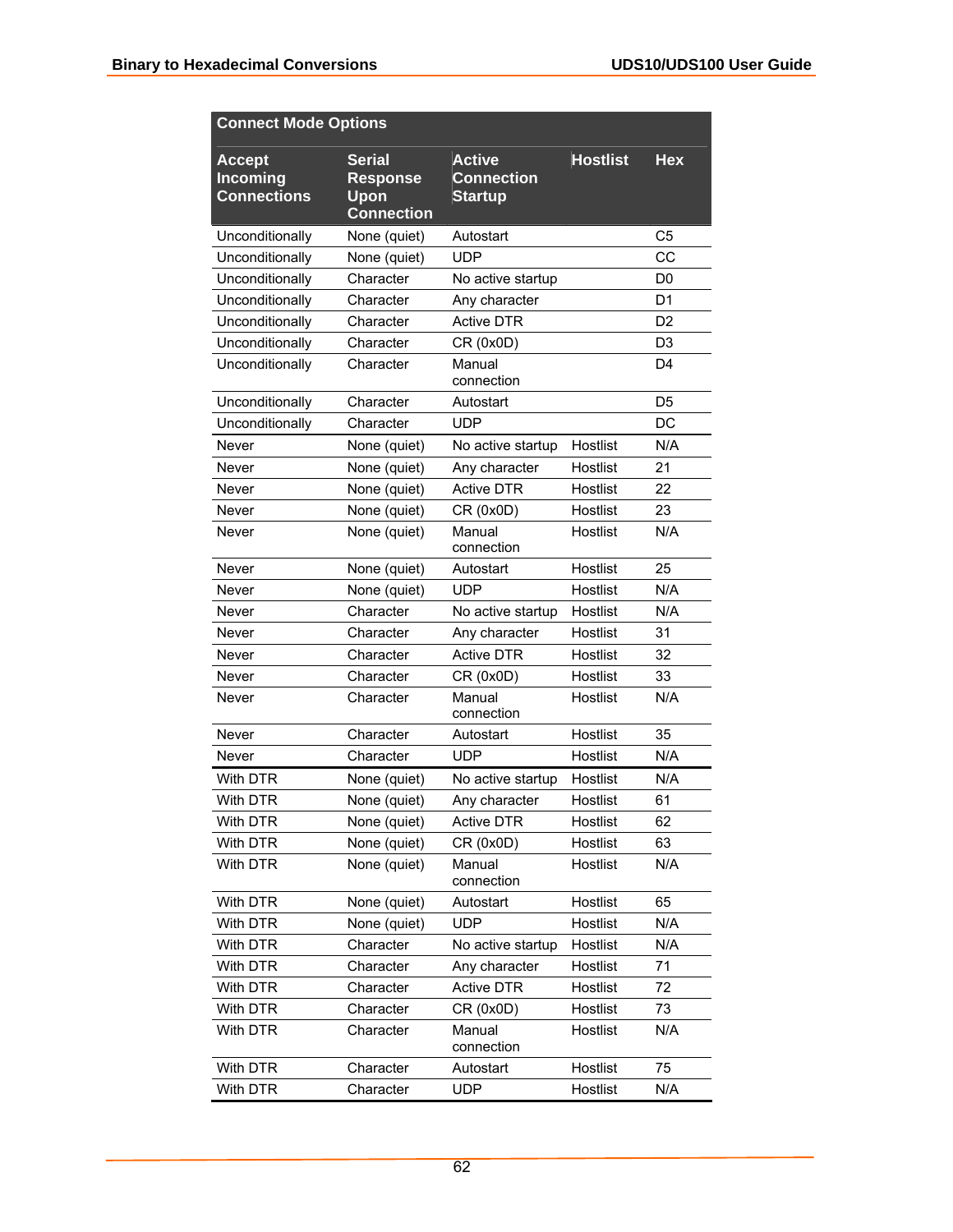|                                                        | <b>Connect Mode Options</b>                                   |                                                      |                 |                |  |  |  |  |
|--------------------------------------------------------|---------------------------------------------------------------|------------------------------------------------------|-----------------|----------------|--|--|--|--|
| <b>Accept</b><br><b>Incoming</b><br><b>Connections</b> | <b>Serial</b><br><b>Response</b><br>Upon<br><b>Connection</b> | <b>Active</b><br><b>Connection</b><br><b>Startup</b> | <b>Hostlist</b> | <b>Hex</b>     |  |  |  |  |
| Unconditionally                                        | None (quiet)                                                  | No active startup                                    | Hostlist        | N/A            |  |  |  |  |
| Unconditionally                                        | None (quiet)                                                  | Any character                                        | Hostlist        | E <sub>1</sub> |  |  |  |  |
| Unconditionally                                        | None (quiet)                                                  | <b>Active DTR</b>                                    | Hostlist        | F <sub>2</sub> |  |  |  |  |
| Unconditionally                                        | None (quiet)                                                  | CR (0x0D)                                            | Hostlist        | E <sub>3</sub> |  |  |  |  |
| Unconditionally                                        | None (quiet)                                                  | Manual<br>connection                                 | Hostlist        | N/A            |  |  |  |  |
| Unconditionally                                        | None (quiet)                                                  | Autostart                                            | Hostlist        | E5             |  |  |  |  |
| Unconditionally                                        | None (quiet)                                                  | <b>UDP</b>                                           | Hostlist        | N/A            |  |  |  |  |
| Unconditionally                                        | Character                                                     | No active startup                                    | Hostlist        | N/A            |  |  |  |  |
| Unconditionally                                        | Character                                                     | Any character                                        | Hostlist        | F <sub>1</sub> |  |  |  |  |
| Unconditionally                                        | Character                                                     | <b>Active DTR</b>                                    | Hostlist        | F <sub>2</sub> |  |  |  |  |
| Unconditionally                                        | Character                                                     | CR (0x0D)                                            | Hostlist        | F <sub>3</sub> |  |  |  |  |
| Unconditionally                                        | Character                                                     | Manual<br>connection                                 | Hostlist        | N/A            |  |  |  |  |
| Unconditionally                                        | Character                                                     | Autostart                                            | Hostlist        | F <sub>5</sub> |  |  |  |  |
| Unconditionally                                        | Character                                                     | UDP                                                  | Hostlist        | N/A            |  |  |  |  |

The following connect mode options are for when you use modem emulation:

| <b>Connect Mode Options for Modem Emulation</b>        |                      |            |  |  |  |  |
|--------------------------------------------------------|----------------------|------------|--|--|--|--|
| <b>Accept</b><br><b>Incoming</b><br><b>Connections</b> | Response             | <b>Hex</b> |  |  |  |  |
| Never                                                  | Echo                 | 16         |  |  |  |  |
| Never                                                  | Without echo         | 6          |  |  |  |  |
| Never                                                  | 1-character response | 7          |  |  |  |  |
| With DTR                                               | Echo                 | 56         |  |  |  |  |
| With DTR                                               | Without echo         | 46         |  |  |  |  |
| With DTR                                               | 1-character response | 47         |  |  |  |  |
| Unconditionally                                        | Echo                 | D6         |  |  |  |  |
| Unconditionally                                        | Without echo         | C6         |  |  |  |  |
| Unconditionally                                        | 1-character response | C7         |  |  |  |  |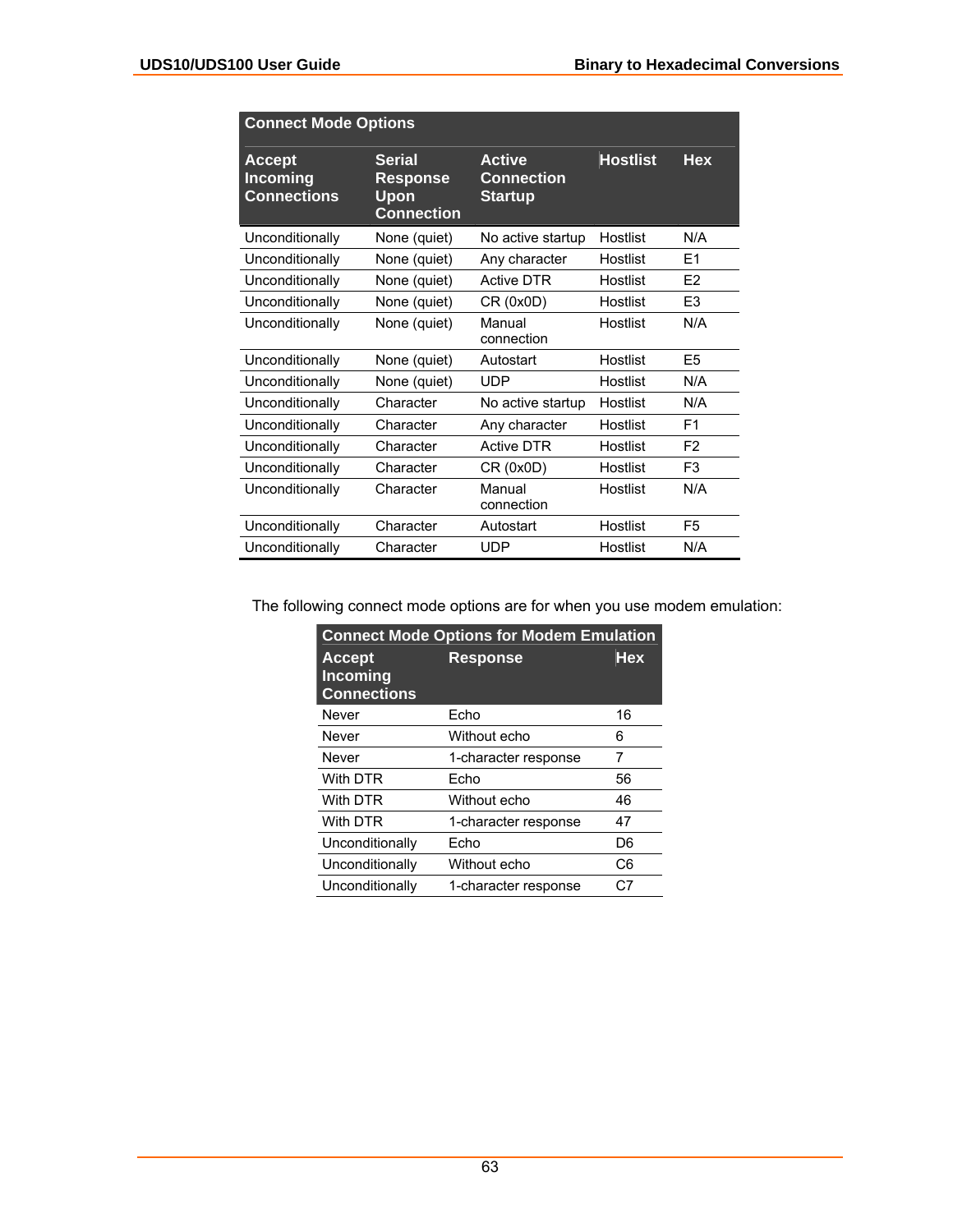## **Disconnect Mode Options**

| <b>Disconnect Mode Options</b>               |                                                                   |                                             |                                  |                                                   |                                          |                |
|----------------------------------------------|-------------------------------------------------------------------|---------------------------------------------|----------------------------------|---------------------------------------------------|------------------------------------------|----------------|
| <b>Disconnect</b><br>with DTR<br><b>Drop</b> | <b>Telnet Mode</b><br>and<br><b>Terminal</b><br><b>Type Setup</b> | <b>Channel</b><br>(port)<br><b>Password</b> | <b>Hard</b><br><b>Disconnect</b> | <b>State LED</b><br>Off with<br><b>Connection</b> | <b>Disconnect</b><br>with EOT<br>$(^AD)$ | <b>Hex</b>     |
|                                              |                                                                   |                                             | Enable                           |                                                   |                                          | 0              |
|                                              |                                                                   | Enable                                      | Enable                           |                                                   |                                          | 10             |
|                                              |                                                                   |                                             | Enable                           |                                                   | Enable                                   | 20             |
|                                              |                                                                   | Enable                                      | Enable                           |                                                   | Enable                                   | 30             |
|                                              | Enable                                                            |                                             | Enable                           |                                                   |                                          | 40             |
|                                              | Enable                                                            | Enable                                      | Enable                           |                                                   |                                          | 50             |
|                                              | Enable                                                            |                                             | Enable                           |                                                   | Enable                                   | 60             |
|                                              | Enable                                                            | Enable                                      | Enable                           |                                                   | Enable                                   | 70             |
| Enable                                       |                                                                   |                                             | Enable                           |                                                   |                                          | 80             |
| Enable                                       |                                                                   | Enable                                      | Enable                           |                                                   |                                          | 90             |
| Enable                                       |                                                                   |                                             | Enable                           |                                                   | Enable                                   | A <sub>0</sub> |
| Enable                                       |                                                                   | Enable                                      | Enable                           |                                                   | Enable                                   | B <sub>0</sub> |
| Enable                                       | Enable                                                            |                                             | Enable                           |                                                   |                                          | C0             |
| Enable                                       | Enable                                                            | Enable                                      | Enable                           |                                                   |                                          | D <sub>0</sub> |
| Enable                                       | Enable                                                            |                                             | Enable                           |                                                   | Enable                                   | E <sub>0</sub> |
| Enable                                       | Enable                                                            | Enable                                      | Enable                           |                                                   | Enable                                   | F <sub>0</sub> |
|                                              |                                                                   |                                             | Enable                           | Enable                                            |                                          | 1              |
|                                              |                                                                   | Enable                                      | Enable                           | Enable                                            |                                          | 11             |
|                                              |                                                                   |                                             | Enable                           | Enable                                            | Enable                                   | 21             |
|                                              |                                                                   | Enable                                      | Enable                           | Enable                                            | Enable                                   | 31             |
|                                              | Enable                                                            |                                             | Enable                           | Enable                                            |                                          | 41             |
|                                              | Enable                                                            | Enable                                      | Enable                           | Enable                                            |                                          | 51             |
|                                              | Enable                                                            |                                             | Enable                           | Enable                                            | Enable                                   | 61             |
|                                              | Enable                                                            | Enable                                      | Enable                           | Enable                                            | Enable                                   | 71             |
| Enable                                       |                                                                   |                                             | Enable                           | Enable                                            |                                          | 81             |
| Enable                                       |                                                                   | Enable                                      | Enable                           | Enable                                            |                                          | 91             |
| Enable                                       |                                                                   |                                             | Enable                           | Enable                                            | Enable                                   | A <sub>1</sub> |
| Enable                                       |                                                                   | Enable                                      | Enable                           | Enable                                            | Enable                                   | <b>B1</b>      |
| Enable                                       | Enable                                                            |                                             | Enable                           | Enable                                            |                                          | C <sub>1</sub> |
| Enable                                       | Enable                                                            | Enable                                      | Enable                           | Enable                                            |                                          | D <sub>1</sub> |
| Enable                                       | Enable                                                            |                                             | Enable                           | Enable                                            | Enable                                   | E1             |
| Enable                                       | Enable                                                            | Enable                                      | Enable                           | Enable                                            | Enable                                   | F <sub>1</sub> |
|                                              |                                                                   |                                             | Disable                          |                                                   |                                          | 8              |
|                                              |                                                                   | Enable                                      | Disable                          |                                                   |                                          | 18             |
|                                              |                                                                   |                                             | Disable                          |                                                   | Enable                                   | 28             |
|                                              |                                                                   | Enable                                      | Disable                          |                                                   | Enable                                   | 38             |
|                                              | Enable                                                            |                                             | Disable                          |                                                   |                                          | 48             |
|                                              | Enable                                                            | Enable                                      | Disable                          |                                                   |                                          | 58             |
|                                              | Enable                                                            |                                             | Disable                          |                                                   | Enable                                   | 68             |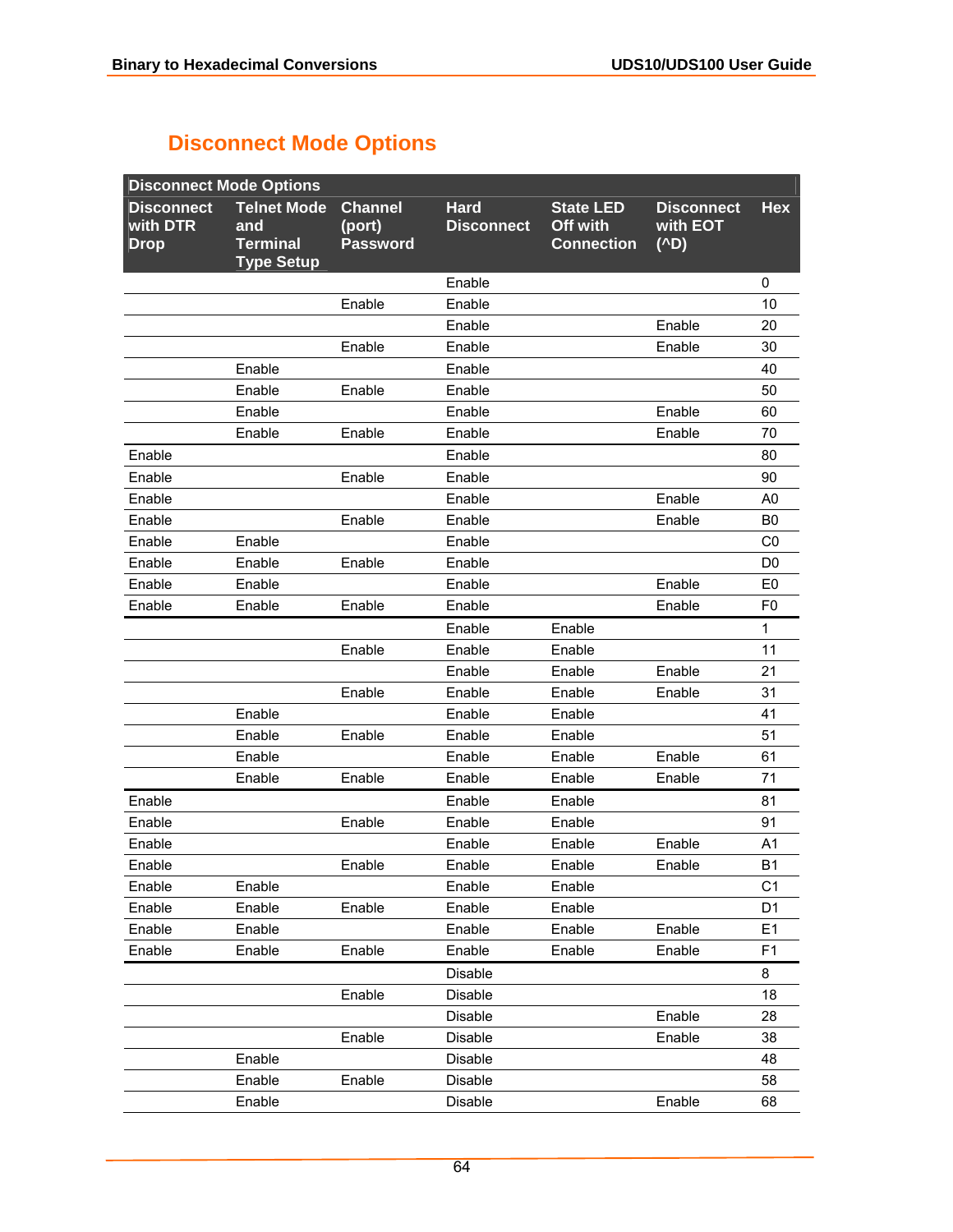| <b>Disconnect Mode Options</b>               |                                                                   |                                             |                                  |                                                   |                                          |                |
|----------------------------------------------|-------------------------------------------------------------------|---------------------------------------------|----------------------------------|---------------------------------------------------|------------------------------------------|----------------|
| <b>Disconnect</b><br>with DTR<br><b>Drop</b> | <b>Telnet Mode</b><br>and<br><b>Terminal</b><br><b>Type Setup</b> | <b>Channel</b><br>(port)<br><b>Password</b> | <b>Hard</b><br><b>Disconnect</b> | <b>State LED</b><br>Off with<br><b>Connection</b> | <b>Disconnect</b><br>with EOT<br>$(^AD)$ | <b>Hex</b>     |
|                                              | Enable                                                            | Enable                                      | <b>Disable</b>                   |                                                   | Enable                                   | 78             |
| Enable                                       |                                                                   |                                             | <b>Disable</b>                   |                                                   |                                          | 88             |
| Enable                                       |                                                                   | Enable                                      | <b>Disable</b>                   |                                                   |                                          | 98             |
| Enable                                       |                                                                   |                                             | <b>Disable</b>                   |                                                   | Enable                                   | A <sub>8</sub> |
| Enable                                       |                                                                   | Enable                                      | <b>Disable</b>                   |                                                   | Enable                                   | B <sub>8</sub> |
| Enable                                       | Enable                                                            |                                             | <b>Disable</b>                   |                                                   |                                          | C <sub>8</sub> |
| Enable                                       | Enable                                                            | Enable                                      | <b>Disable</b>                   |                                                   |                                          | D <sub>8</sub> |
| Enable                                       | Enable                                                            |                                             | <b>Disable</b>                   |                                                   | Enable                                   | E <sub>8</sub> |
| Enable                                       | Enable                                                            | Enable                                      | <b>Disable</b>                   |                                                   | Enable                                   | F <sub>8</sub> |
|                                              |                                                                   |                                             | <b>Disable</b>                   | Enable                                            |                                          | 9              |
|                                              |                                                                   | Enable                                      | <b>Disable</b>                   | Enable                                            |                                          | 19             |
|                                              |                                                                   |                                             | <b>Disable</b>                   | Enable                                            | Enable                                   | 29             |
|                                              |                                                                   | Enable                                      | <b>Disable</b>                   | Enable                                            | Enable                                   | 39             |
|                                              | Enable                                                            |                                             | <b>Disable</b>                   | Enable                                            |                                          | 49             |
|                                              | Enable                                                            | Enable                                      | <b>Disable</b>                   | Enable                                            |                                          | 59             |
|                                              | Enable                                                            |                                             | <b>Disable</b>                   | Enable                                            | Enable                                   | 69             |
|                                              | Enable                                                            | Enable                                      | <b>Disable</b>                   | Enable                                            | Enable                                   | 79             |
| Enable                                       |                                                                   |                                             | <b>Disable</b>                   | Enable                                            |                                          | 89             |
| Enable                                       |                                                                   | Enable                                      | <b>Disable</b>                   | Enable                                            | Enable                                   | 99             |
| Enable                                       |                                                                   |                                             | <b>Disable</b>                   | Enable                                            | Enable                                   | A9             |
| Enable                                       |                                                                   | Enable                                      | <b>Disable</b>                   | Enable                                            | Enable                                   | B <sub>9</sub> |
| Enable                                       | Enable                                                            |                                             | <b>Disable</b>                   | Enable                                            |                                          | C <sub>9</sub> |
| Enable                                       | Enable                                                            | Enable                                      | <b>Disable</b>                   | Enable                                            |                                          | D <sub>9</sub> |
| Enable                                       | Enable                                                            |                                             | <b>Disable</b>                   | Enable                                            | Enable                                   | E <sub>9</sub> |
| Enable                                       | Enable                                                            | Enable                                      | <b>Disable</b>                   | Enable                                            | Enable                                   | F <sub>9</sub> |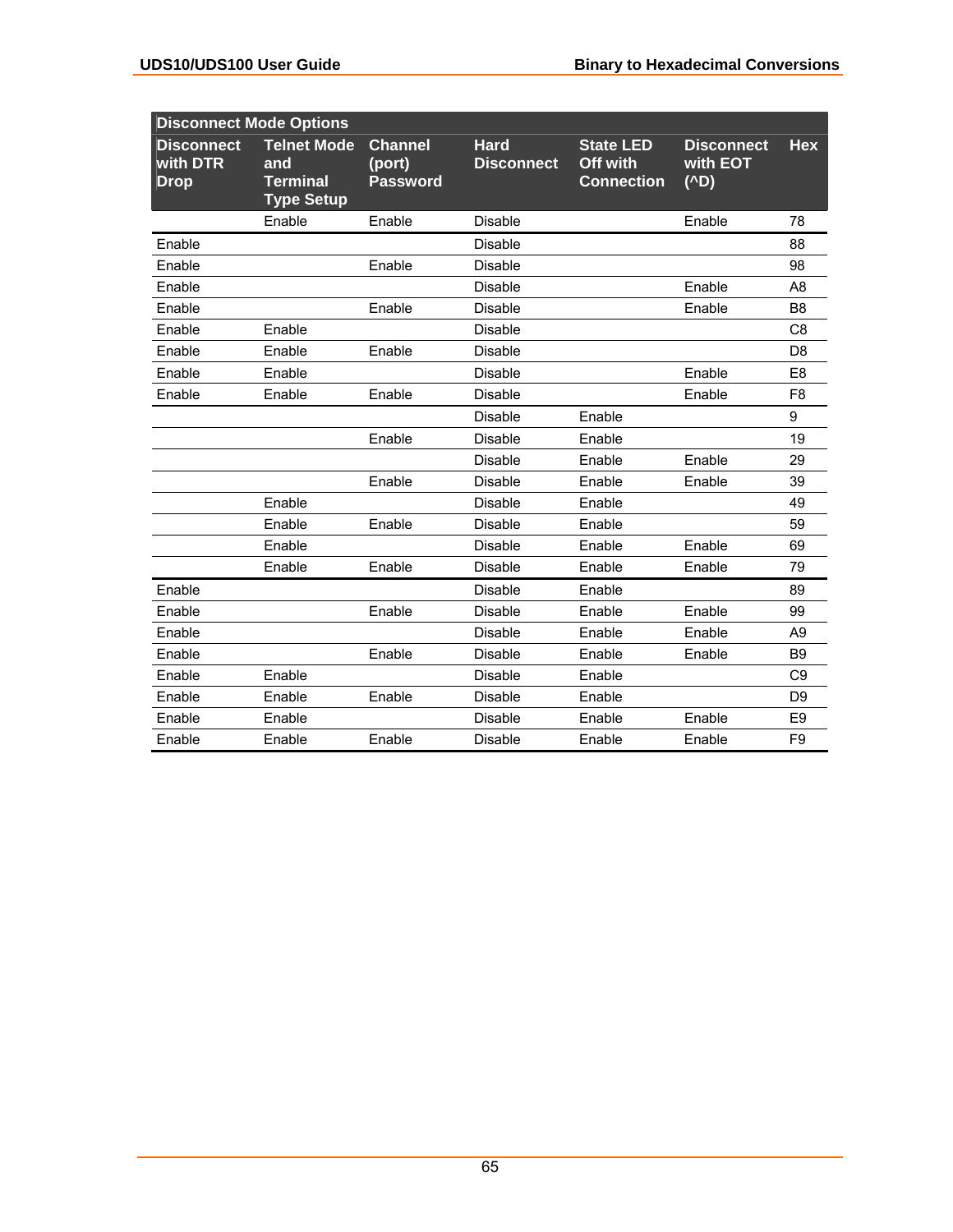## **Flush Mode Options**

| <b>Flush Mode Options</b>                             |                                     |                                    |                |  |  |
|-------------------------------------------------------|-------------------------------------|------------------------------------|----------------|--|--|
| <b>Serial to Network</b>                              | <b>Network to Serial</b>            | <b>Alternate</b>                   | Hex            |  |  |
| <b>Clear input buffer</b><br>upon:                    | <b>Clear output buffer</b><br>upon: | <b>Packing</b><br><b>Algorithm</b> |                |  |  |
| None                                                  |                                     |                                    | 0              |  |  |
| Active connection                                     |                                     |                                    | 10             |  |  |
| Passive connection                                    |                                     |                                    | 20             |  |  |
| Active connection<br>Passive connection               |                                     |                                    | 30             |  |  |
| Disconnect                                            |                                     |                                    | 40             |  |  |
| Active connection<br>Disconnect                       |                                     |                                    | 50             |  |  |
| Passive connection<br>Disconnect                      |                                     |                                    | 60             |  |  |
| Active connection<br>Passive connection<br>Disconnect |                                     |                                    | 70             |  |  |
|                                                       |                                     | Enable                             | 80             |  |  |
| Active connection                                     |                                     | Enable                             | 90             |  |  |
| Passive connection                                    |                                     | Enable                             | A0             |  |  |
| Active connection<br>Passive connection               |                                     | Enable                             | B0             |  |  |
| Disconnect                                            |                                     | Enable                             | C0             |  |  |
| Active connection<br>Disconnect                       |                                     | Enable                             | D0             |  |  |
| Passive connection<br>Disconnect                      |                                     | Enable                             | E <sub>0</sub> |  |  |
| Active connection<br>Passive connection<br>Disconnect |                                     | Enable                             | F <sub>0</sub> |  |  |
|                                                       | Active connection                   |                                    | 1              |  |  |
| Active connection                                     | Active connection                   |                                    | 11             |  |  |
| Passive connection                                    | Active connection                   |                                    | 21             |  |  |
| Active connection<br><b>Passive connection</b>        | Active connection                   |                                    | 31             |  |  |
| Disconnect                                            | Active connection                   |                                    | 41             |  |  |
| Active connection<br>Disconnect                       | Active connection                   |                                    | 51             |  |  |
| Passive connection<br>Disconnect                      | Active connection                   |                                    | 61             |  |  |
| Active connection<br>Passive connection<br>Disconnect | Active connection                   |                                    | 71             |  |  |
|                                                       | Active connection                   | Enable                             | 81             |  |  |
| Active connection                                     | Active connection                   | Enable                             | 91             |  |  |
| Passive connection                                    | Active connection                   | Enable                             | A1             |  |  |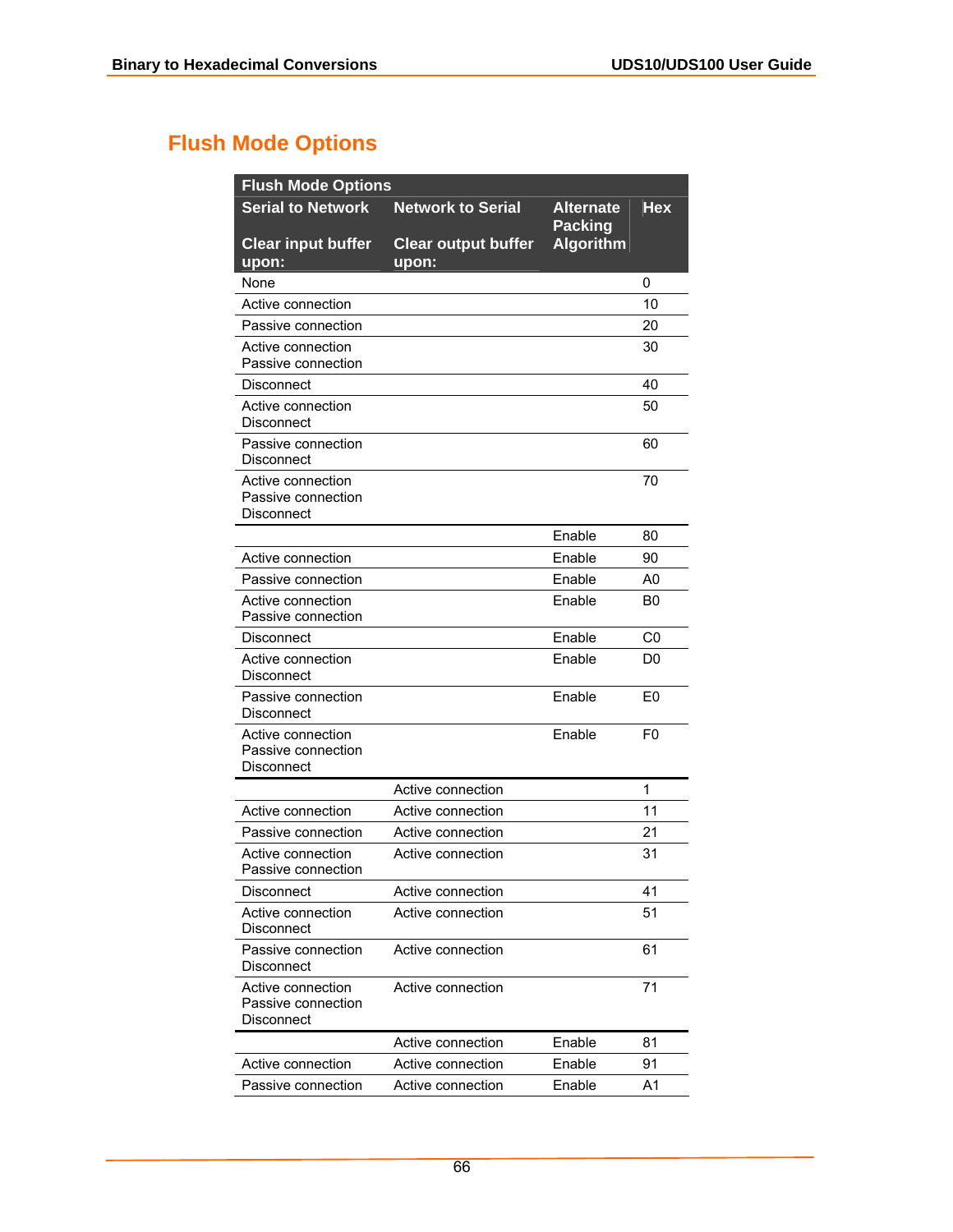| <b>Flush Mode Options</b>                             |                                         |                                    |                |  |
|-------------------------------------------------------|-----------------------------------------|------------------------------------|----------------|--|
| <b>Serial to Network</b>                              | <b>Network to Serial</b>                | <b>Alternate</b><br><b>Packing</b> | Hex            |  |
| <b>Clear input buffer</b><br>upon:                    | <b>Clear output buffer</b><br>upon:     | <b>Algorithm</b>                   |                |  |
| Active connection<br>Passive connection               | Active connection                       | Enable                             | Β1             |  |
| Disconnect                                            | Active connection                       | Enable                             | C <sub>1</sub> |  |
| Active connection<br>Disconnect                       | Active connection                       | Enable                             | D1             |  |
| Passive connection<br><b>Disconnect</b>               | Active connection                       | Enable                             | E1             |  |
| Active connection<br>Passive connection<br>Disconnect | Active connection                       | Enable                             | F <sub>1</sub> |  |
|                                                       | Passive connection                      |                                    | 2              |  |
| Active connection                                     | Passive connection                      |                                    | 12             |  |
| Passive connection                                    | Passive connection                      |                                    | 22             |  |
| Active connection<br>Passive connection               | Passive connection                      |                                    | 32             |  |
| Disconnect                                            | Passive connection                      |                                    | 42             |  |
| Active connection<br>Disconnect                       | Passive connection                      |                                    | 52             |  |
| Passive connection<br>Disconnect                      | Passive connection                      |                                    | 62             |  |
| Active connection<br>Passive connection<br>Disconnect | Passive connection                      |                                    | 72             |  |
|                                                       | Passive connection                      | Enable                             | 82             |  |
| Active connection                                     | Passive connection                      | Enable                             | 92             |  |
| Passive connection                                    | Passive connection                      | Enable                             | A2             |  |
| Active connection<br>Passive connection               | Passive connection                      | Enable                             | B2             |  |
| Disconnect                                            | Passive connection                      | Enable                             | C <sub>2</sub> |  |
| Active connection<br>Disconnect                       | Passive connection                      | Enable                             | D <sub>2</sub> |  |
| Passive connection<br><b>Disconnect</b>               | Passive connection                      | Enable                             | E <sub>2</sub> |  |
| Active connection<br>Passive connection<br>Disconnect | Passive connection                      | Enable                             | F <sub>2</sub> |  |
|                                                       | Active connection<br>Passive connection |                                    | 3              |  |
| Active connection                                     | Active connection<br>Passive connection |                                    | 13             |  |
| Passive connection                                    | Active connection<br>Passive connection |                                    | 23             |  |
| Active connection<br>Passive connection               | Active connection<br>Passive connection |                                    | 33             |  |
| Disconnect                                            | Active connection<br>Passive connection |                                    | 43             |  |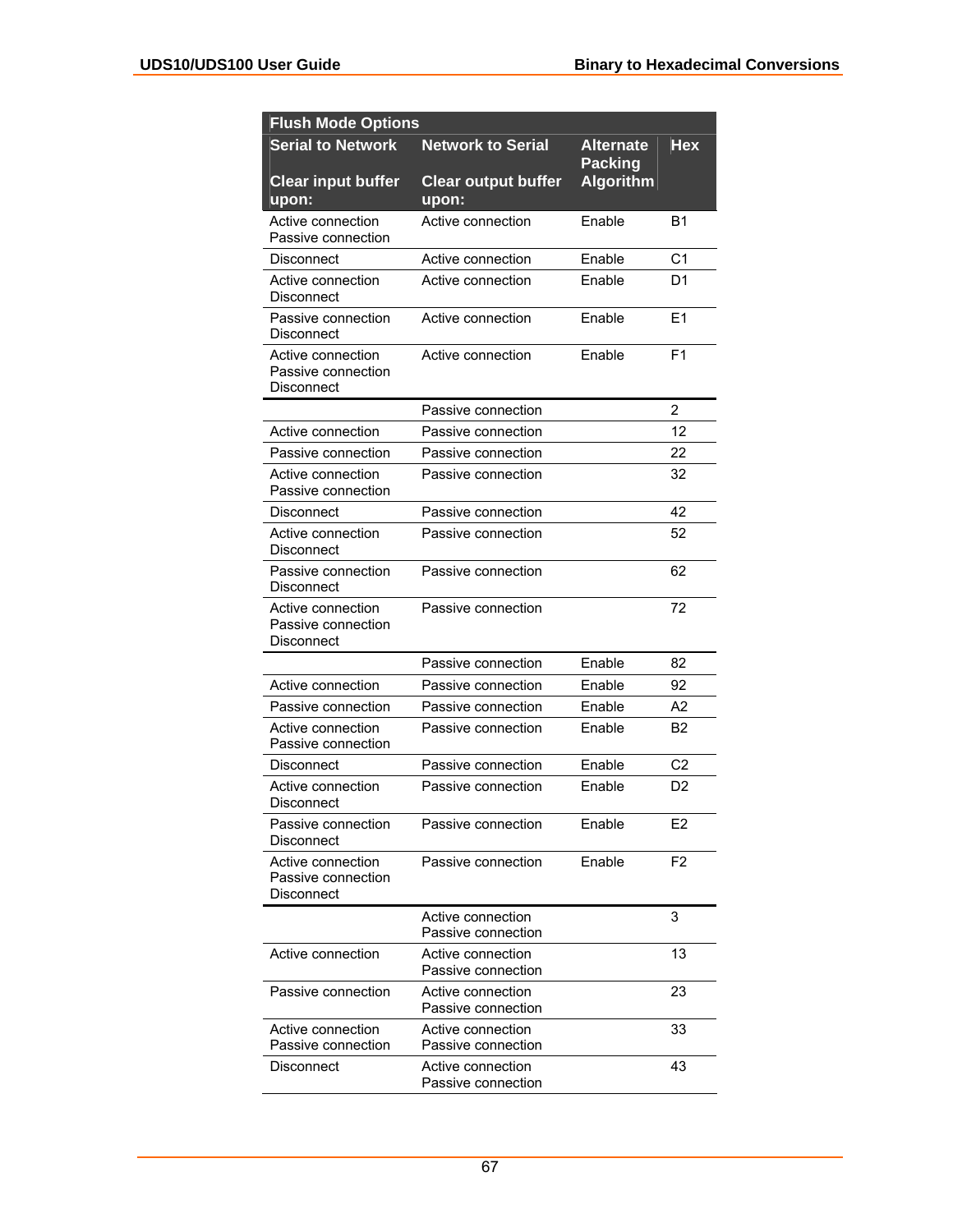| <b>Flush Mode Options</b>                             |                                         |                                    |                |  |
|-------------------------------------------------------|-----------------------------------------|------------------------------------|----------------|--|
| <b>Serial to Network</b>                              | <b>Network to Serial</b>                | Alternate                          | Hex            |  |
| <b>Clear input buffer</b><br>upon:                    | <b>Clear output buffer</b><br>upon:     | <b>Packing</b><br><b>Algorithm</b> |                |  |
| Active connection<br>Disconnect                       | Active connection<br>Passive connection |                                    | 53             |  |
| Passive connection<br>Disconnect                      | Active connection<br>Passive connection |                                    | 63             |  |
| Active connection<br>Passive connection<br>Disconnect | Active connection<br>Passive connection |                                    | 73             |  |
|                                                       | Active connection<br>Passive connection | Enable                             | 83             |  |
| Active connection                                     | Active connection<br>Passive connection | Enable                             | 93             |  |
| Passive connection                                    | Passive connection<br>Active connection | Fnable                             | A <sub>3</sub> |  |
| Active connection<br>Passive connection               | Active connection<br>Passive connection | Enable                             | B3             |  |
| Disconnect                                            | Active connection<br>Passive connection | Enable                             | C <sub>3</sub> |  |
| Active connection<br>Disconnect                       | Active connection<br>Passive connection | Enable                             | D <sub>3</sub> |  |
| Passive connection<br>Disconnect                      | Active connection<br>Passive connection | Enable                             | E <sub>3</sub> |  |
| Active connection<br>Passive connection<br>Disconnect | Active connection<br>Passive connection | Enable                             | F <sub>3</sub> |  |
|                                                       | Disconnect                              |                                    | 4              |  |
| Active connection                                     | <b>Disconnect</b>                       |                                    | 14             |  |
| Passive connection                                    | Disconnect                              |                                    | 24             |  |
| Active connection<br>Passive connection               | Disconnect                              |                                    | 34             |  |
| Disconnect                                            | Disconnect                              |                                    | 44             |  |
| Active connection<br>Disconnect                       | Disconnect                              |                                    | 54             |  |
| Passive connection<br>Disconnect                      | Disconnect                              |                                    | 64             |  |
| Active connection<br>Passive connection<br>Disconnect | Disconnect                              |                                    | 74             |  |
|                                                       | Disconnect                              | Enable                             | 84             |  |
| Active connection                                     | Disconnect                              | Enable                             | 94             |  |
| Passive connection                                    | Disconnect                              | Enable                             | A4             |  |
| Active connection<br>Passive connection               | Disconnect                              | Enable                             | B4             |  |
| Disconnect                                            | Disconnect                              | Enable                             | C4             |  |
| Active connection<br>Disconnect                       | Disconnect                              | Enable                             | D4             |  |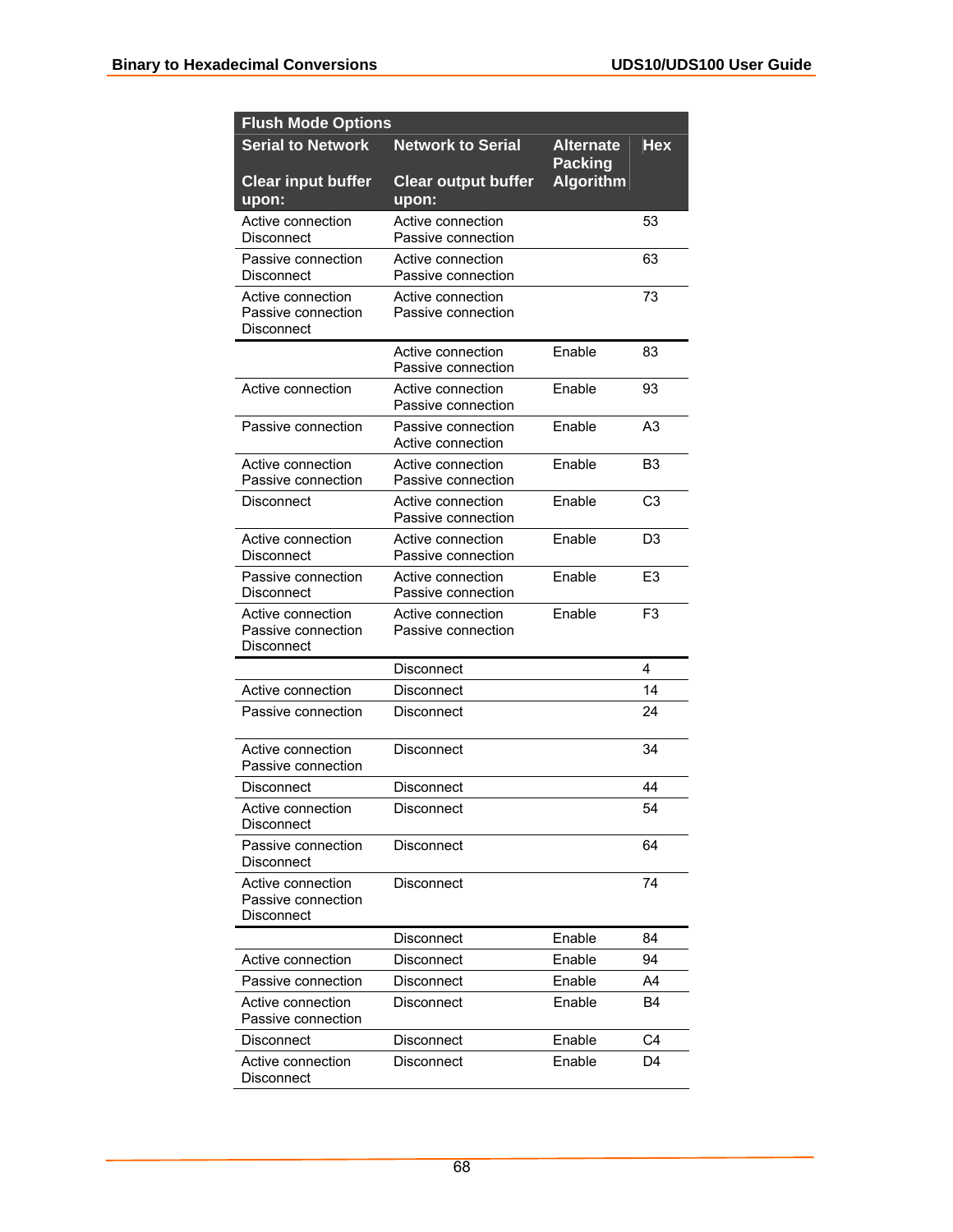| <b>Flush Mode Options</b>                             |                                     |                                    |                |
|-------------------------------------------------------|-------------------------------------|------------------------------------|----------------|
| <b>Serial to Network</b>                              | <b>Network to Serial</b>            | <b>Alternate</b><br><b>Packing</b> | Hex            |
| <b>Clear input buffer</b><br>upon:                    | <b>Clear output buffer</b><br>upon: | Algorithm                          |                |
| Passive connection<br>Disconnect                      | Disconnect                          | Enable                             | F4             |
| Active connection<br>Passive connection<br>Disconnect | Disconnect                          | Enable                             | F4             |
|                                                       | Active connection<br>Disconnect     |                                    | 5              |
| Active connection                                     | Active connection<br>Disconnect     |                                    | 15             |
| Passive connection                                    | Active connection<br>Disconnect     |                                    | 25             |
| Active connection<br>Passive connection               | Active connection<br>Disconnect     |                                    | 35             |
| Disconnect                                            | Active connection<br>Disconnect     |                                    | 45             |
| Active connection<br>Disconnect                       | Active connection<br>Disconnect     |                                    | 55             |
| Passive connection<br>Disconnect                      | Active connection<br>Disconnect     |                                    | 65             |
| Active connection<br>Passive connection<br>Disconnect | Active connection<br>Disconnect     |                                    | 75             |
|                                                       | Active connection<br>Disconnect     | Enable                             | 85             |
| Active connection                                     | Active connection<br>Disconnect     | Enable                             | 95             |
| Passive connection                                    | Active connection<br>Disconnect     | Enable                             | A5             |
| Active connection<br>Passive connection               | Active connection<br>Disconnect     | Fnable                             | B5             |
| Disconnect                                            | Active connection<br>Disconnect     | Enable                             | C5             |
| Active connection<br>Disconnect                       | Active connection<br>Disconnect     | Enable                             | D <sub>5</sub> |
| Passive connection<br>Disconnect                      | Active connection<br>Disconnect     | Enable                             | E <sub>5</sub> |
| Active connection<br>Passive connection<br>Disconnect | Active connection<br>Disconnect     | Enable                             | F <sub>5</sub> |
|                                                       | Passive connection<br>Disconnect    |                                    | 6              |
| Active connection                                     | Passive connection<br>Disconnect    |                                    | 16             |
| Passive connection                                    | Passive connection<br>Disconnect    |                                    | 26             |
| Active connection<br>Passive connection               | Passive connection<br>Disconnect    |                                    | 36             |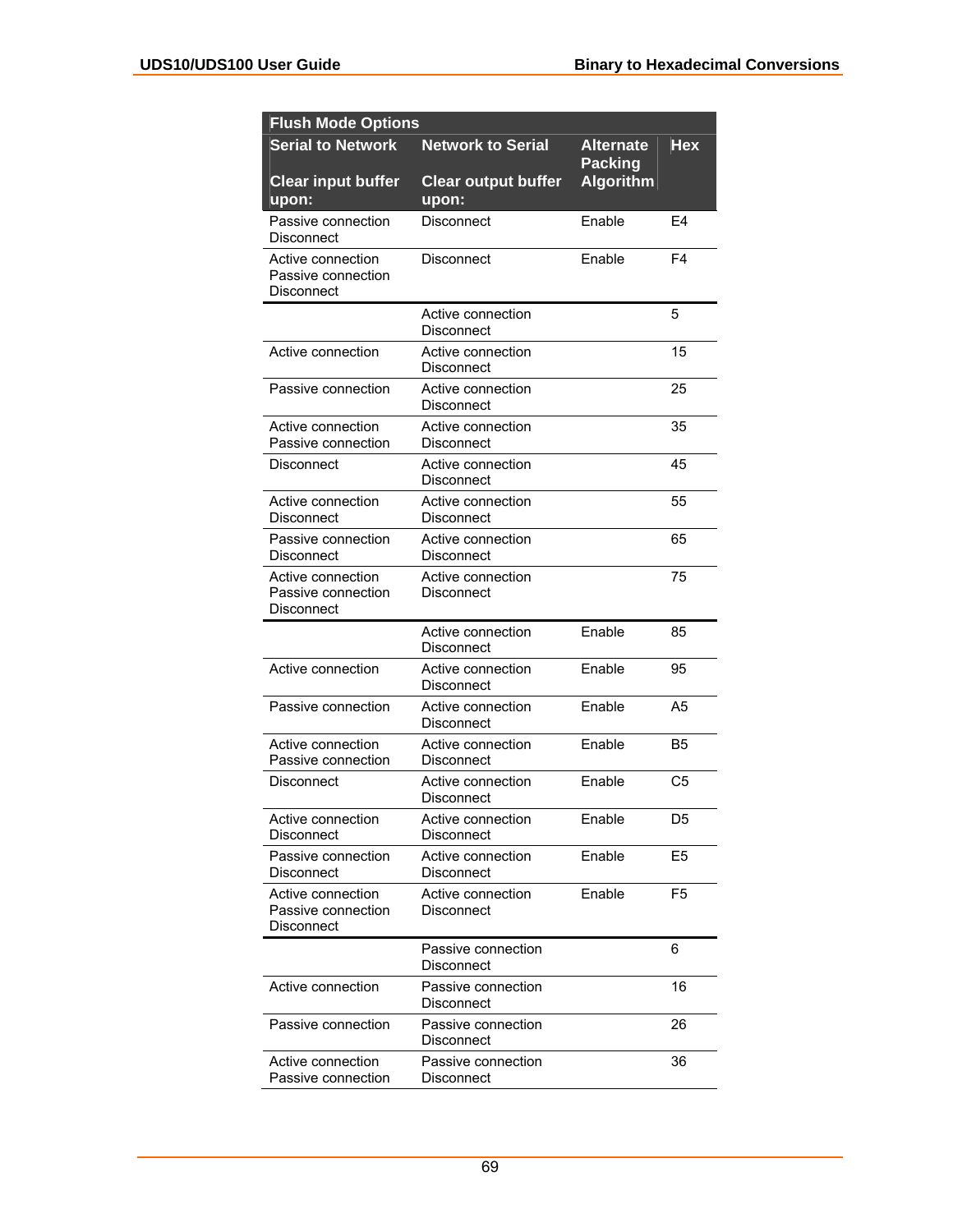| <b>Flush Mode Options</b>                             |                                                       |                                    |                |  |
|-------------------------------------------------------|-------------------------------------------------------|------------------------------------|----------------|--|
| <b>Serial to Network</b>                              | <b>Network to Serial</b>                              | Alternate                          | <b>Hex</b>     |  |
| <b>Clear input buffer</b><br>upon:                    | <b>Clear output buffer</b><br>upon:                   | <b>Packing</b><br><b>Algorithm</b> |                |  |
| Disconnect                                            | Passive connection<br>Disconnect                      |                                    | 46             |  |
| Active connection<br>Disconnect                       | Passive connection<br>Disconnect                      |                                    | 56             |  |
| Passive connection<br>Disconnect                      | Passive connection<br>Disconnect                      |                                    | 66             |  |
| Active connection<br>Passive connection<br>Disconnect | Passive connection<br>Disconnect                      |                                    | 76             |  |
|                                                       | Passive connection<br>Disconnect                      | Enable                             | 86             |  |
| Active connection                                     | Passive connection<br>Disconnect                      | Enable                             | 96             |  |
| Passive connection                                    | Passive connection<br>Disconnect                      | Fnable                             | A6             |  |
| Active connection<br>Passive connection               | Passive connection<br>Disconnect                      | Enable                             | B6             |  |
| Disconnect                                            | Passive connection<br>Disconnect                      | Enable                             | C <sub>6</sub> |  |
| Active connection<br>Disconnect                       | Passive connection<br>Disconnect                      | Enable                             | D6             |  |
| Passive connection<br>Disconnect                      | Passive connection<br>Disconnect                      | Enable                             | E <sub>6</sub> |  |
| Active connection<br>Passive connection<br>Disconnect | Passive connection<br>Disconnect                      | Enable                             | F6             |  |
|                                                       | Active connection<br>Passive connection<br>Disconnect |                                    | 7              |  |
| Active connection                                     | Active connection<br>Passive connection<br>Disconnect |                                    | 17             |  |
| Passive connection                                    | Active connection<br>Passive connection<br>Disconnect |                                    | 27             |  |
| Active connection<br>Passive connection               | Active connection<br>Passive connection<br>Disconnect |                                    | 37             |  |
| Disconnect                                            | Active connection<br>Passive connection<br>Disconnect |                                    | 47             |  |
| Active connection<br>Disconnect                       | Active connection<br>Passive connection<br>Disconnect |                                    | 57             |  |
| Passive connection<br>Disconnect                      | Active connection<br>Passive connection<br>Disconnect |                                    | 67             |  |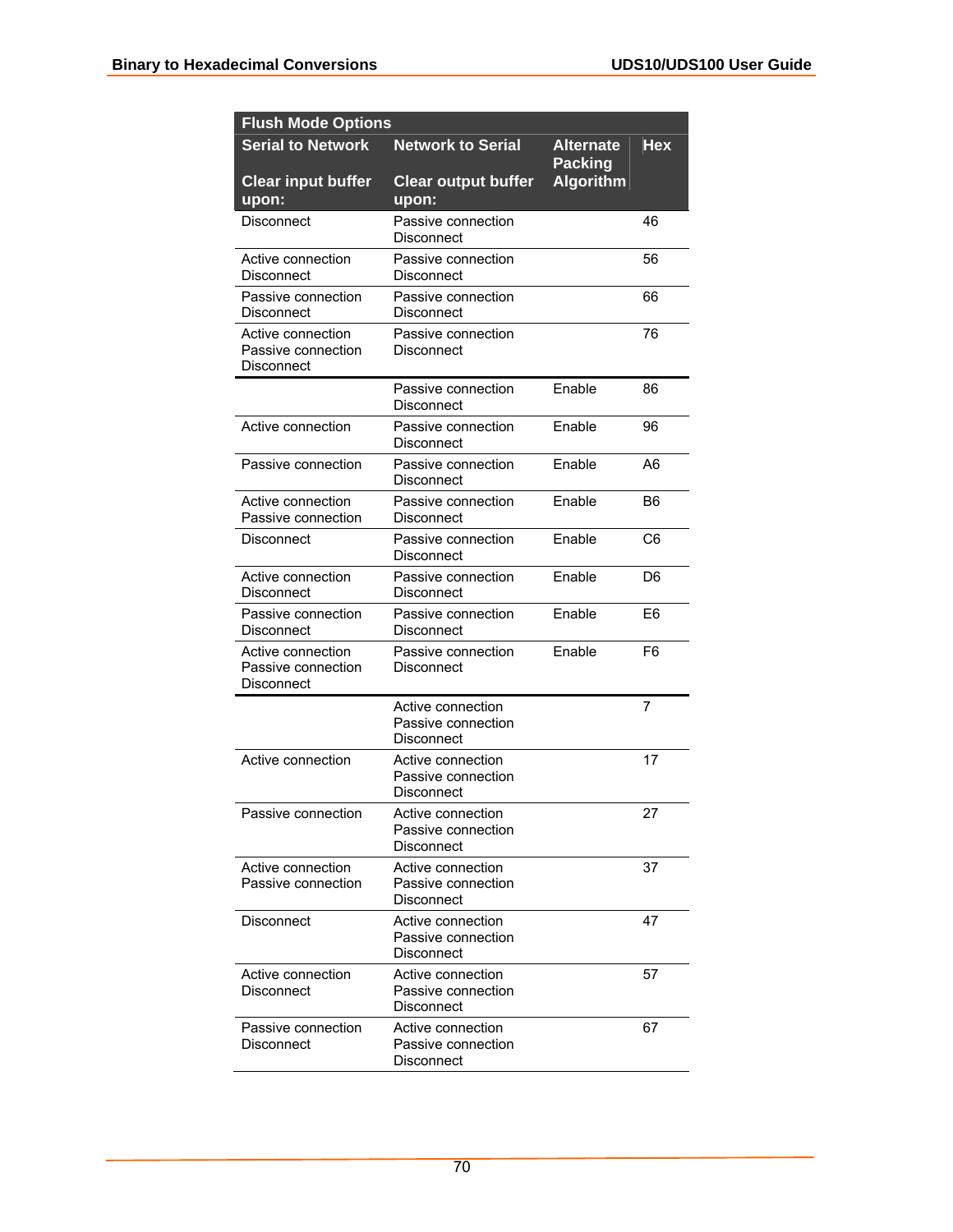| <b>Flush Mode Options</b>                             |                                                       |                                    |                |
|-------------------------------------------------------|-------------------------------------------------------|------------------------------------|----------------|
| <b>Serial to Network</b>                              | <b>Network to Serial</b>                              | <b>Alternate</b><br><b>Packing</b> | <b>Hex</b>     |
| <b>Clear input buffer</b><br>upon:                    | <b>Clear output buffer</b><br>upon:                   | <b>Algorithm</b>                   |                |
| Active connection<br>Passive connection<br>Disconnect | Active connection<br>Passive connection<br>Disconnect |                                    | 77             |
|                                                       | Active connection<br>Passive connection<br>Disconnect | Enable                             | 87             |
| Active connection                                     | Active connection<br>Passive connection<br>Disconnect | Fnable                             | 97             |
| Passive connection                                    | Active connection<br>Passive connection<br>Disconnect | Fnable                             | A7             |
| Active connection<br>Passive connection               | Active connection<br>Passive connection<br>Disconnect | Enable                             | B7             |
| Disconnect                                            | Active connection<br>Passive connection<br>Disconnect | Fnable                             | C <sub>7</sub> |
| Active connection<br>Disconnect                       | Active connection<br>Passive connection<br>Disconnect | Enable                             | D7             |
| Passive connection<br>Disconnect                      | Active connection<br>Passive connection<br>Disconnect | Fnable                             | E7             |
| Active connection<br>Passive connection<br>Disconnect | Active connection<br>Passive connection<br>Disconnect | Fnable                             | F7             |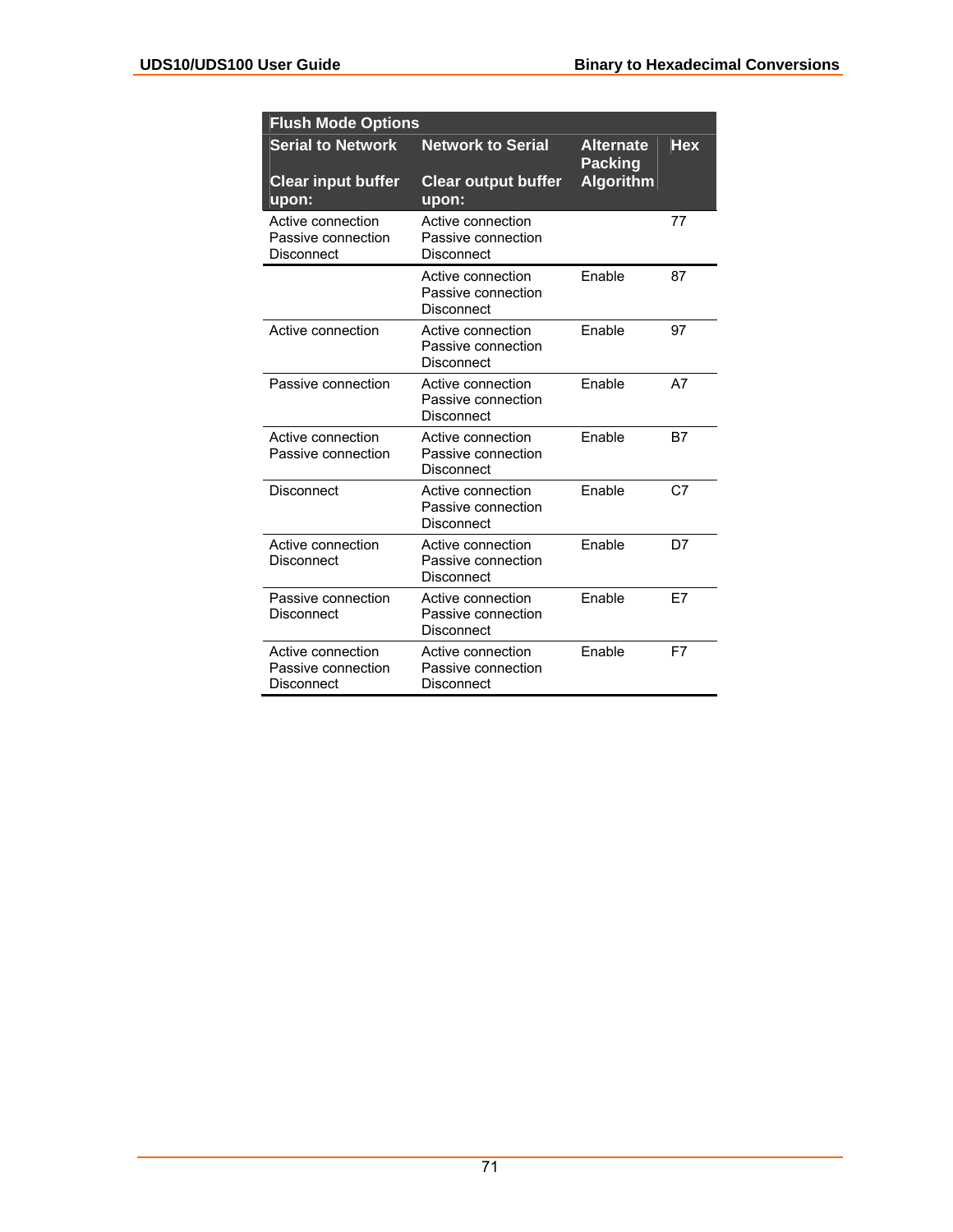## **Interface Mode Options**

| <b>Interface Mode Options</b> |             |               |                            |                |  |
|-------------------------------|-------------|---------------|----------------------------|----------------|--|
| <b>Interface</b>              | <b>Bits</b> | <b>Parity</b> | <b>Stop</b><br><b>Bits</b> | <b>Hex</b>     |  |
| <b>RS-232C</b>                | 7           | Nο            | 1                          | 48             |  |
| <b>RS-232C</b>                | 7           | No            | 2                          | C8             |  |
| <b>RS-232C</b>                | 7           | Even          | 1                          | 78             |  |
| <b>RS-232C</b>                | 7           | Even          | 2                          | F8             |  |
| <b>RS-232C</b>                | 7           | Odd           | 1                          | 58             |  |
| RS-232C                       | 7           | Odd           | 2                          | D8             |  |
| <b>RS-232C</b>                | 8           | No            | 1                          | 4C             |  |
| RS-232C                       | 8           | No            | 2                          | CC             |  |
| RS-232C                       | 8           | Even          | 1                          | 7C             |  |
| RS-232C                       | 8           | Even          | 2                          | FC             |  |
| <b>RS-232C</b>                | 8           | Odd           | 1                          | 5C             |  |
| <b>RS-232C</b>                | 8           | Odd           | 2                          | DC             |  |
| RS-422/485                    | 7           | No            | 1                          | 49             |  |
| RS-422/485                    | 7           | No            | 2                          | C <sub>9</sub> |  |
| RS-422/485                    | 7           | Even          | 1                          | 79             |  |
| RS-422/485                    | 7           | Even          | 2                          | F9             |  |
| RS-422/485                    | 7           | Odd           | 1                          | 59             |  |
| RS-422/485                    | 7           | Odd           | 2                          | D9             |  |
| RS-422/485                    | 8           | No            | 1                          | 4D             |  |
| RS-422/485                    | 8           | <b>No</b>     | 2                          | CD             |  |
| RS-422/485                    | 8           | Even          | 1                          | 7D             |  |
| RS-422/485                    | 8           | Even          | 2                          | FD             |  |
| RS-422/485                    | 8           | Odd           | 1                          | 5D             |  |
| RS-422/485                    | 8           | Odd           | 2                          | DD             |  |
| RS-422/485 2-Wire             | 7           | No            | 1                          | 4Β             |  |
| RS-422/485 2-Wire             | 7           | No            | 2                          | CВ             |  |
| RS-422/485 2-Wire             | 7           | Even          | 1                          | 7Β             |  |
| RS-422/485 2-Wire             | 7           | Even          | 2                          | FB             |  |
| RS-422/485 2-Wire             | 7           | Odd           | 1                          | 5Β             |  |
| RS-422/485 2-Wire             | 7           | Odd           | 2                          | DB             |  |
| RS-422/485 2-Wire             | 8           | No            | 1                          | 4F             |  |
| RS-422/485 2-Wire             | 8           | No            | 2                          | СF             |  |
| RS-422/485 2-Wire             | 8           | Even          | 1                          | 7F             |  |
| RS-422/485 2-Wire             | 8           | Even          | 2                          | FF             |  |
| RS-422/485 2-Wire             | 8           | Odd           | 1                          | 5F             |  |
| RS-422/485 2-Wire             | 8           | Odd           | 2                          | DF             |  |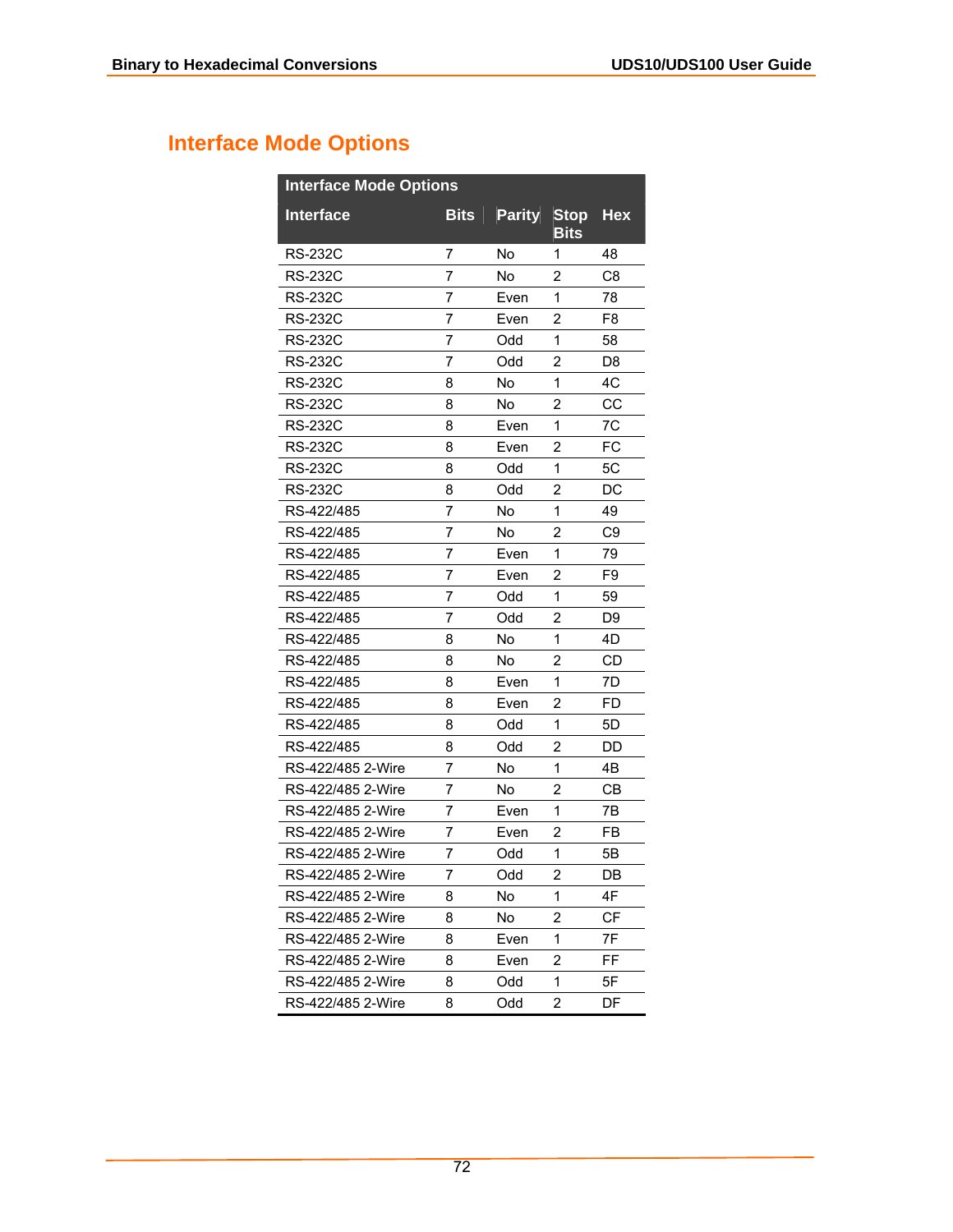# **Pack Control Options**

| <b>Pack Control Options</b>           |                                      |                                                      |                                                                    |                |  |  |
|---------------------------------------|--------------------------------------|------------------------------------------------------|--------------------------------------------------------------------|----------------|--|--|
| <b>Sendcharacter</b><br>Defined by a: | <b>Trailing</b><br><b>Characters</b> | <b>Idle Time</b><br><b>Force</b><br><b>Transmit:</b> | <b>Send</b><br><b>Immediately</b><br>after<br><b>Sendcharacter</b> | <b>Hex</b>     |  |  |
| 1-Byte Sequence                       | <b>No</b>                            | 12ms                                                 |                                                                    | 0              |  |  |
| 1-Byte Sequence                       | No                                   | 52 <sub>ms</sub>                                     |                                                                    | $\mathbf{1}$   |  |  |
| 1-Byte Sequence                       | No                                   | 250ms                                                |                                                                    | $\overline{2}$ |  |  |
| 1-Byte Sequence                       | No                                   | 5sec                                                 |                                                                    | 3              |  |  |
| 1-Byte Sequence                       | 1                                    | 12ms                                                 |                                                                    | 4              |  |  |
| 1-Byte Sequence                       | 1                                    | 52ms                                                 |                                                                    | 5              |  |  |
| 1-Byte Sequence                       | 1                                    | 250 <sub>ms</sub>                                    |                                                                    | 6              |  |  |
| 1-Byte Sequence                       | 1                                    | 5sec                                                 |                                                                    | 7              |  |  |
| 1-Byte Sequence                       | 2                                    | 12 <sub>ms</sub>                                     |                                                                    | 8              |  |  |
| 1-Byte Sequence                       | $\overline{2}$                       | 52ms                                                 |                                                                    | 9              |  |  |
| 1-Byte Sequence                       | $\overline{2}$                       | 250ms                                                |                                                                    | A              |  |  |
| 1-Byte Sequence                       | $\overline{2}$                       | 5sec                                                 |                                                                    | B              |  |  |
| 2-Byte Sequence                       | No                                   | 12ms                                                 |                                                                    | 10             |  |  |
| 2-Byte Sequence                       | No                                   | 52ms                                                 |                                                                    | 11             |  |  |
| 2-Byte Sequence                       | No                                   | 250ms                                                |                                                                    | 12             |  |  |
| 2-Byte Sequence                       | No                                   | 5sec                                                 |                                                                    | 13             |  |  |
| 2-Byte Sequence                       | 1                                    | 12ms                                                 |                                                                    | 14             |  |  |
| 2-Byte Sequence                       | 1                                    | 52 <sub>ms</sub>                                     |                                                                    | 15             |  |  |
| 2-Byte Sequence                       | 1                                    | 250 <sub>ms</sub>                                    |                                                                    | 16             |  |  |
| 2-Byte Sequence                       | 1                                    | 5sec                                                 |                                                                    | 17             |  |  |
| 2-Byte Sequence                       | 2                                    | 12ms                                                 |                                                                    | 18             |  |  |
| 2-Byte Sequence                       | $\overline{\mathbf{c}}$              | 52 <sub>ms</sub>                                     |                                                                    | 19             |  |  |
| 2-Byte Sequence                       | 2                                    | 250ms                                                |                                                                    | 1A             |  |  |
| 2-Byte Sequence                       | $\overline{2}$                       | 5sec                                                 |                                                                    | 1B             |  |  |
| 1-Byte Sequence                       | No                                   | 12 <sub>ms</sub>                                     | Yes                                                                | 20             |  |  |
| 1-Byte Sequence                       | No                                   | 52 <sub>ms</sub>                                     | Yes                                                                | 21             |  |  |
| 1-Byte Sequence                       | No                                   | 250ms                                                | Yes                                                                | 22             |  |  |
| 1-Byte Sequence                       | No                                   | 5sec                                                 | Yes                                                                | 23             |  |  |
| 1-Byte Sequence                       | 1                                    | 12 <sub>ms</sub>                                     | Yes                                                                | 24             |  |  |
| 1-Byte Sequence                       | 1                                    | 52ms                                                 | Yes                                                                | 25             |  |  |
| 1-Byte Sequence                       | 1                                    | 250ms                                                | Yes                                                                | 26             |  |  |
| 1-Byte Sequence                       | 1                                    | 5sec                                                 | Yes                                                                | 27             |  |  |
| 1-Byte Sequence                       | 2                                    | 12ms                                                 | Yes                                                                | 28             |  |  |
| 1-Byte Sequence                       | $\overline{\mathbf{c}}$              | 52ms                                                 | Yes                                                                | 29             |  |  |
| 1-Byte Sequence                       | 2                                    | 250ms                                                | Yes                                                                | 2A             |  |  |
| 1-Byte Sequence                       | 2                                    | 5sec                                                 | Yes                                                                | 2B             |  |  |
| 2-Byte Sequence                       | No                                   | 12 <sub>ms</sub>                                     | Yes                                                                | 30             |  |  |
| 2-Byte Sequence                       | No                                   | 52ms                                                 | Yes                                                                | 31             |  |  |
| 2-Byte Sequence                       | No                                   | 250ms                                                | Yes                                                                | 32             |  |  |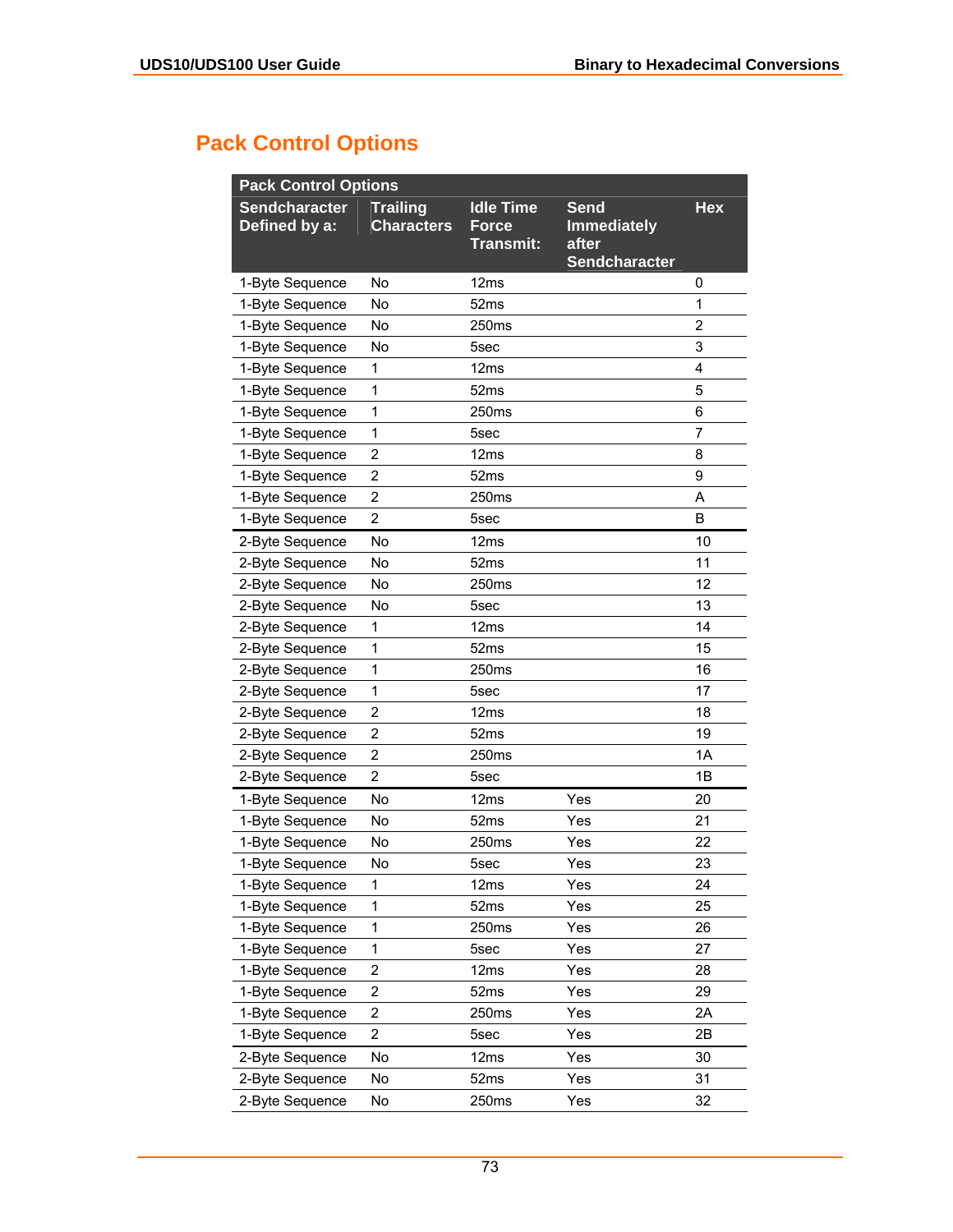| <b>Pack Control Options</b>           |                                      |                                        |                                                                    |            |  |  |
|---------------------------------------|--------------------------------------|----------------------------------------|--------------------------------------------------------------------|------------|--|--|
| <b>Sendcharacter</b><br>Defined by a: | <b>Trailing</b><br><b>Characters</b> | <b>Idle Time</b><br>Force<br>Transmit: | <b>Send</b><br><b>Immediately</b><br>after<br><b>Sendcharacter</b> | <b>Hex</b> |  |  |
| 2-Byte Sequence                       | No                                   | 5sec                                   | Yes                                                                | 33         |  |  |
| 2-Byte Sequence                       | 1                                    | 12ms                                   | Yes                                                                | 34         |  |  |
| 2-Byte Sequence                       | 1                                    | 52 <sub>ms</sub>                       | Yes                                                                | 35         |  |  |
| 2-Byte Sequence                       | 1                                    | 250 <sub>ms</sub>                      | Yes                                                                | 36         |  |  |
| 2-Byte Sequence                       | 1                                    | 5sec                                   | Yes                                                                | 37         |  |  |
| 2-Byte Sequence                       | $\overline{2}$                       | 12ms                                   | Yes                                                                | 38         |  |  |
| 2-Byte Sequence                       | 2                                    | 52 <sub>ms</sub>                       | Yes                                                                | 39         |  |  |
| 2-Byte Sequence                       | 2                                    | 250 <sub>ms</sub>                      | Yes                                                                | 3A         |  |  |
| 2-Byte Sequence                       | $\overline{2}$                       | 5sec                                   | Yes                                                                | 3B         |  |  |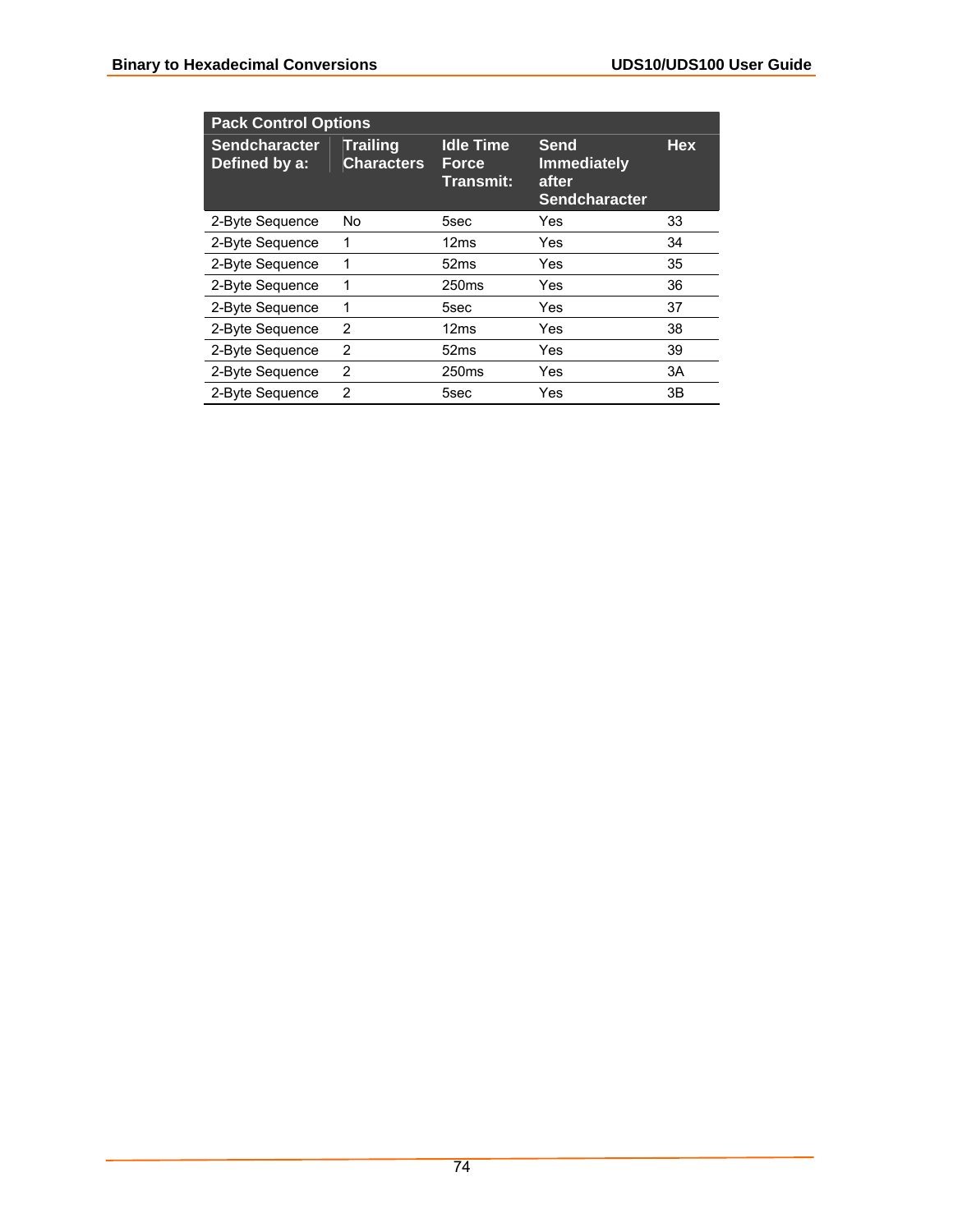### **Declaration of Conformity**

(according to ISO/IEC Guide 22 and EN 45014)

#### **Manufacturer's Name & Address:**

Lantronix 15353 Barranca Parkway, Irvine, CA 92618 USA

**Declares that the following product:** 

Product Name Model: Device Servers UDS10 and UDS100

#### **Conforms to the following standards or other normative documents:**

**Safety:** EN60950:1992+A1, A2, A3, A4, A11

Electromagnetic Emissions:

EN55022: 1994 (IEC/CSPIR22: 1993)

FCC Part 15, Subpart B, Class B

 IEC 1000-3-2/A14: 2000 IEC 1000-3-3: 1994

#### **Electromagnetic Immunity:**

EN55024: 1998 Information Technology Equipment-Immunity Characteristics

 IEC61000-4-2: 1995 Electro-Static Discharge Test IEC61000-4-3: 1996 Radiated Immunity Field Test IEC61000-4-4: 1995 Electrical Fast Transient Test IEC61000-4-5: 1995 Power Supply Surge Test IEC61000-4-6: 1996 Conducted Immunity Test IEC61000-4-8: 1993 Magnetic Field Test IEC61000-4-11: 1994 Voltage Dips & Interrupts Test

(L.V.D. Directive 73/23/EEC)

#### **Supplementary Information:**

This Class A digital apparatus complies with Canadian ICES-003 (CSA) and has been verified as being compliant within the Class A limits of the FCC Radio Frequency Device Rules (FCC Title 47, Part 15, Subpart B CLASS A), measured to CISPR 22: 1993 limits and methods of measurement of Radio Disturbance Characteristics of Information Technology Equipment. The product complies with the requirements of the Low Voltage Directive 72/23/EEC and the EMC Directive 89/336/EEC.

Export Control Classification Number 5A002, License exception ENC.

#### **Manufacturer's Contact:**

Director of Quality Assurance, Lantronix 15353 Barranca Parkway, Irvine, CA 92618 USA Tel: 949-453-3990 Fax: 949-453-3995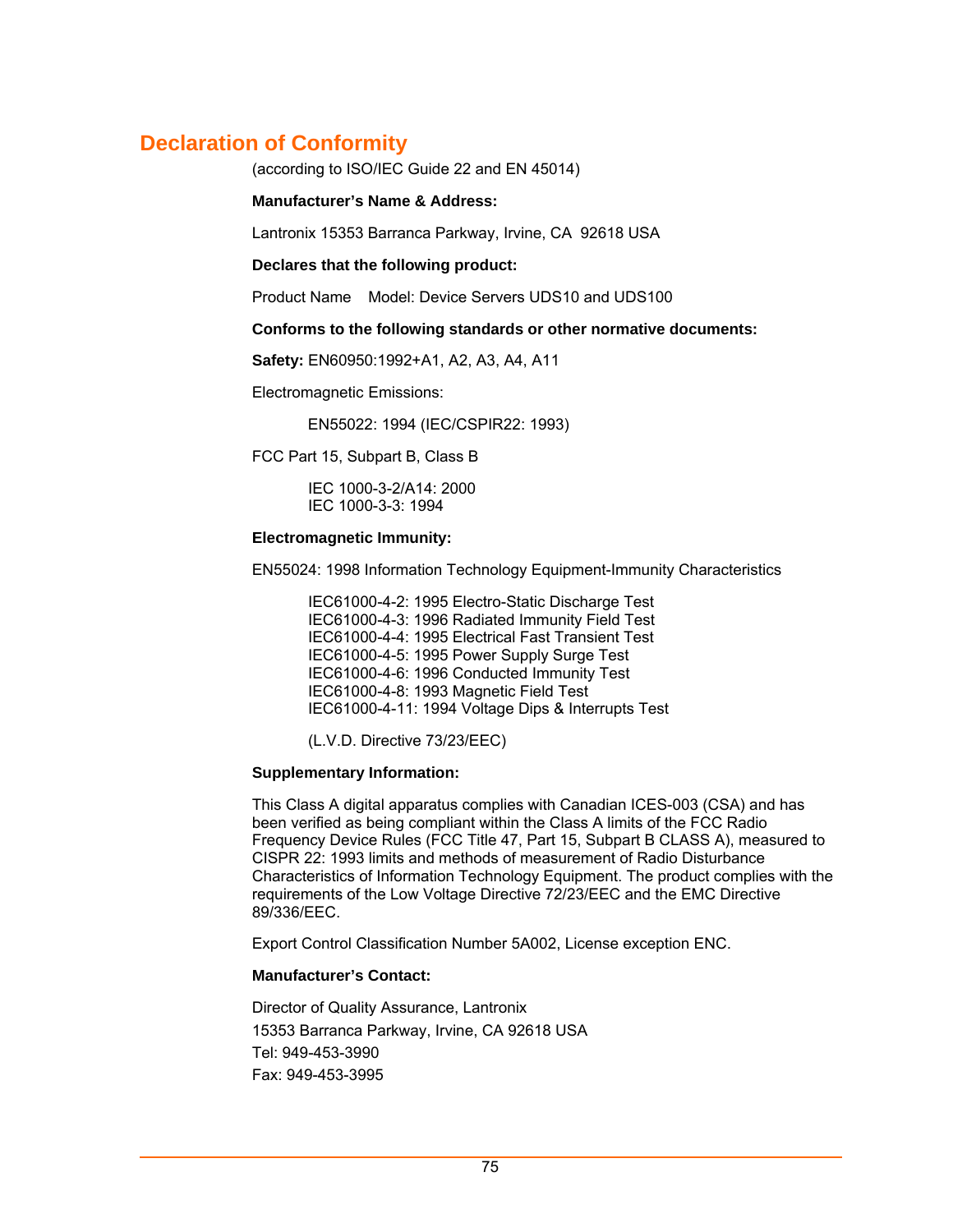### **Warranty**

Lantronix warrants each Lantronix product to be free from defects in material and workmanship for a period of **TWO YEARS** after the date of shipment. During this period, if a customer is unable to resolve a product problem and Lantronix Technical Support determines the product is defective, a Return Material Authorization (RMA) will be issued. Following receipt of an RMA number, the customer shall return the product to Lantronix, freight prepaid. Upon verification of warranty, Lantronix will -- at its option -- repair or replace the product and return it to the customer freight prepaid. If the product is not under warranty, the customer may have Lantronix repair the unit on a fee basis or return it. No services are handled at the customer's site under this warranty. This warranty is voided if the customer uses the product in an unauthorized or improper way, or in an environment for which it was not designed.

Lantronix warrants the media containing its software product to be free from defects and warrants that the software will operate substantially according to Lantronix specifications for a period of **60 DAYS** after the date of shipment. The customer will ship defective media to Lantronix. Lantronix will ship the replacement media to the customer.

\* \* \* \*

In no event will Lantronix be responsible to the user in contract, in tort (including negligence), strict liability or otherwise for any special, indirect, incidental or consequential damage or loss of equipment, plant or power system, cost of capital, loss of profits or revenues, cost of replacement power, additional expenses in the use of existing software, hardware, equipment or facilities, or claims against the user by its employees or customers resulting from the use of the information, recommendations, descriptions and safety notations supplied by Lantronix. Lantronix liability is limited (at its election) to:

Refund of buyer's purchase price for such affected products (without interest)

Repair or replacement of such products, provided that the buyer follows the above procedures.

There are no understandings, agreements, representations or warranties, express or implied, including warranties of merchantability or fitness for a particular purpose, other than those specifically set out above or by any existing contract between the parties. Any such contract states the entire obligation of Lantronix. The contents of this document shall not become part of or modify any prior or existing agreement, commitment, or relationship.

For details on the Lantronix warranty replacement policy, please go to our Web site at http://www.lantronix.com/support/warranty/index.html.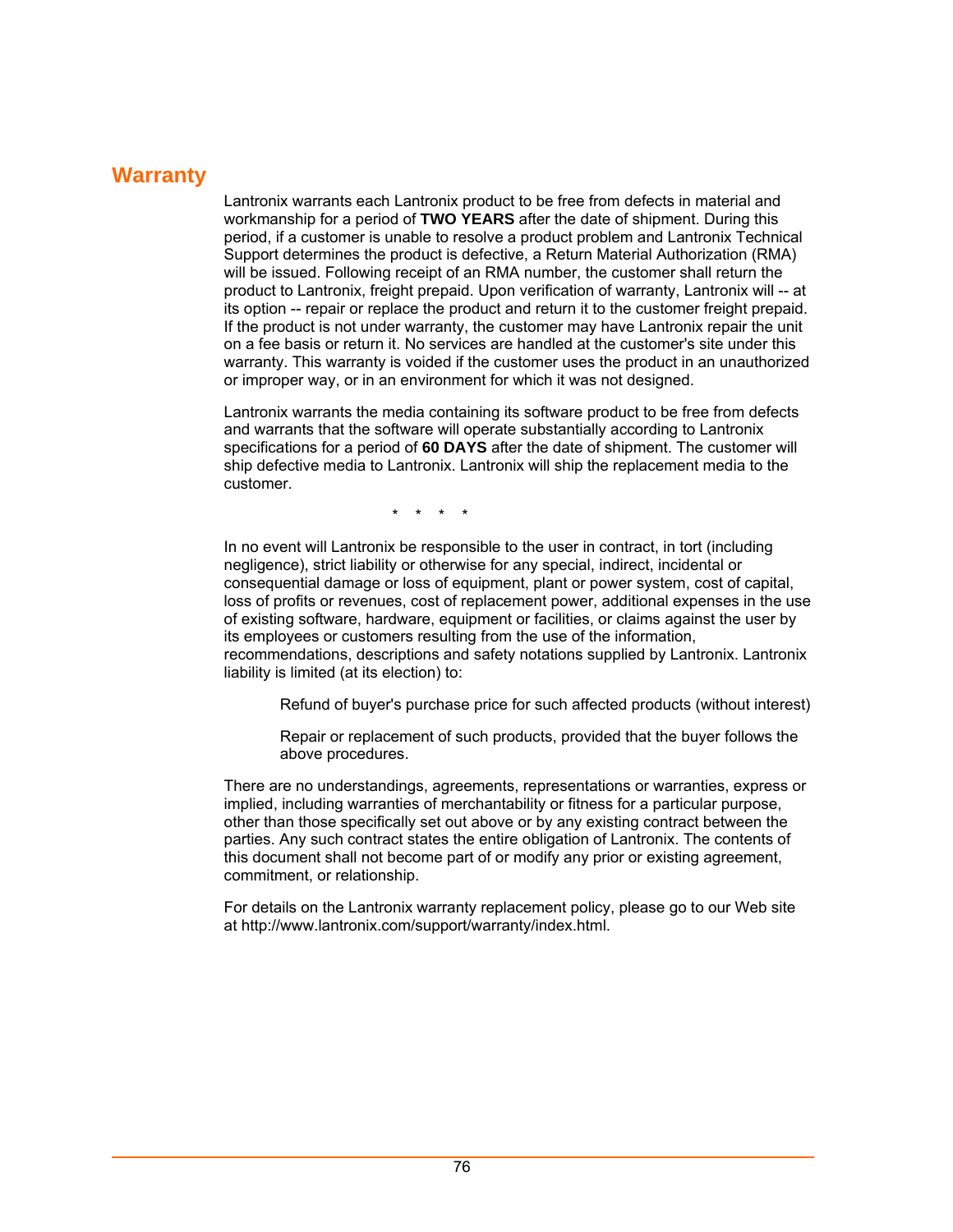## **Index**

Application examples, 10 ARP and Telnet, 58 ARPCache timeout, 36 AutoIP, 15, 57 Baudrate, 26 Binary to hexadecimal conversions, 59 BOOTP, 15, 58 Buffer flushing, 33 Cable, 53 Com Port Redirector tutorial, 19 Compliance, 75 Connect Mode, 28 Connectors, 51 DB9 to DB9 null-modem cable, 53 **Defaults** List, 38 Resetting, 38 **DeviceInstaller** Assigning IP address, 16 Disabling configuration by, 37 Installing from product CD, 16 DHCP, 15, 57 DHCP name, 25 Diagnostics, 43 Disabling TFTP for Upgrades, 37 Disconnect Mode, 33 Downloading firmware, 19 Echo port, 37 Error messages, 46 Ethernet address, 13 Firmware files, 39 Firmware upgrade, 39 Flow control, 27 Flush Mode, 33 Gateway, 16, 20, 24 Hardware address, 13, 15 Inactivity timeout, 35 Installation, 14 Interface (I/F) Mode, 26 Internal web server, 12 IP address

Alternative methods of assigning, 57 Assigning by DeviceInstaller, 16 Assigning by Web Manager, 20 Assigning in Setup Mode, 24 Factory default, 15 Remote, 32 Requirement, 15 Searching for on the network, 17 Label, 13 LEDs, 45 MAC address, 13 Modem emulation, 12 Modem Mode, 30 Monitor Mode Accessing, 43 Commands, 44 Network class, 16 Null-modem cable, 53 Pack control, 34 Password Channel (Port), 35 Enhanced security, 37 Pinouts, 19, 51 Port 9999 for Setup Mode access, 27 Disabling Echo, 37 Number, 27 Password, 35 Remote, 32 Power plug, 53 Protocols, 12 Redirection software, 10 Remote IP address, 32 Required information, 15 Reserved port numbers, 27 RJ45 Ethernet port, 53 RS-232 and RS-485/422 standards, 51 Security settings, 21, 36 Send characters, 35 Serial port Accessing Setup Mode, 17